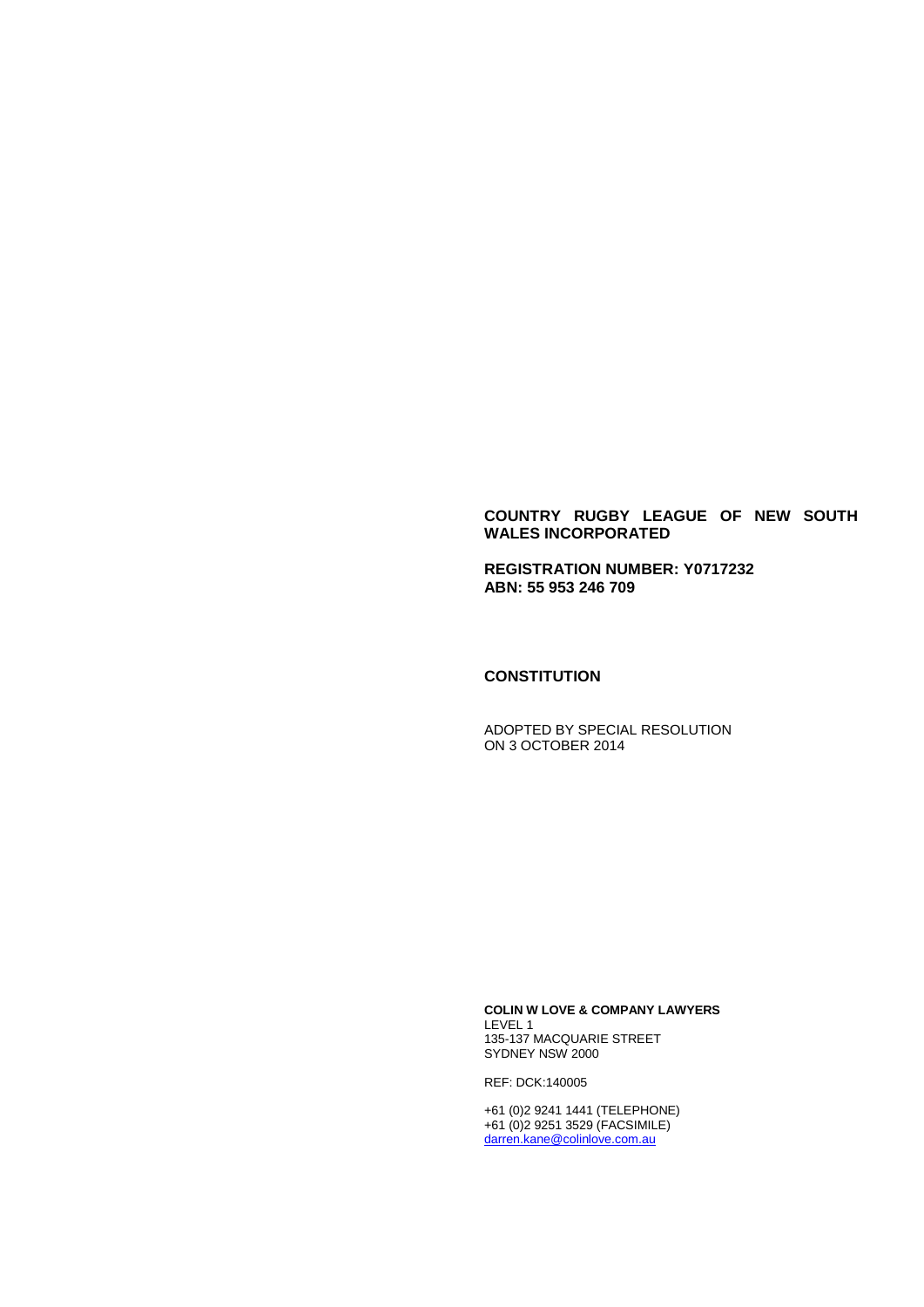*Associations Incorporation Act 2009* (NSW)

An incorporated association registered in New South Wales

#### **CONSTITUTION**

\_\_\_\_\_\_\_\_\_\_\_\_\_\_\_\_\_\_\_\_\_\_\_\_\_\_\_\_\_\_\_\_\_\_\_\_\_\_\_\_\_\_\_\_\_\_\_\_\_\_\_\_\_\_\_

of

### **COUNTRY RUGBY LEAGUE OF NEW SOUTH WALES INCORPORATED**

#### **Registration Number: Y0717232 ABN: 55 953 246 709**

#### **GENERAL**

## 1 **Definitions**

The following definitions apply in this Constitution unless expressly stated otherwise or unless the context otherwise requires:

**Affiliate** means any organisation established for purposes consistent with the objects of the Association which is granted affiliation by the Association on terms determined by the Board.

**Area** means that part of the State of New South Wales as is defined from time to time by the Association as being the relevant area for a particular Group Member or Group Junior Rugby League.

**ARL Commission** means Australian Rugby League Commission Limited ACN 003 107 293.

**Association** means Country Rugby League of New South Wales Incorporated, ABN 55 953 246 709.

**Associations Incorporation Act** means the *Associations Incorporation Act 2009* (NSW), as amended.

**Associations Regulations** means regulations promulgated pursuant to the Associations Incorporation Act, as amended.

**Board** means the board of Directors of the Association.

**Chairman** means the chairman of the Board and the Association who is elected in accordance with clause 31 and who is a Director.

**Chief Executive Officer** means the chief executive officer of the Association appointed pursuant to clause 34.

**Constitution** means this constitution of the Association as altered, amended or replaced from time to time.

**Corporations Act** means the *Corporations Act 2001* (Cth).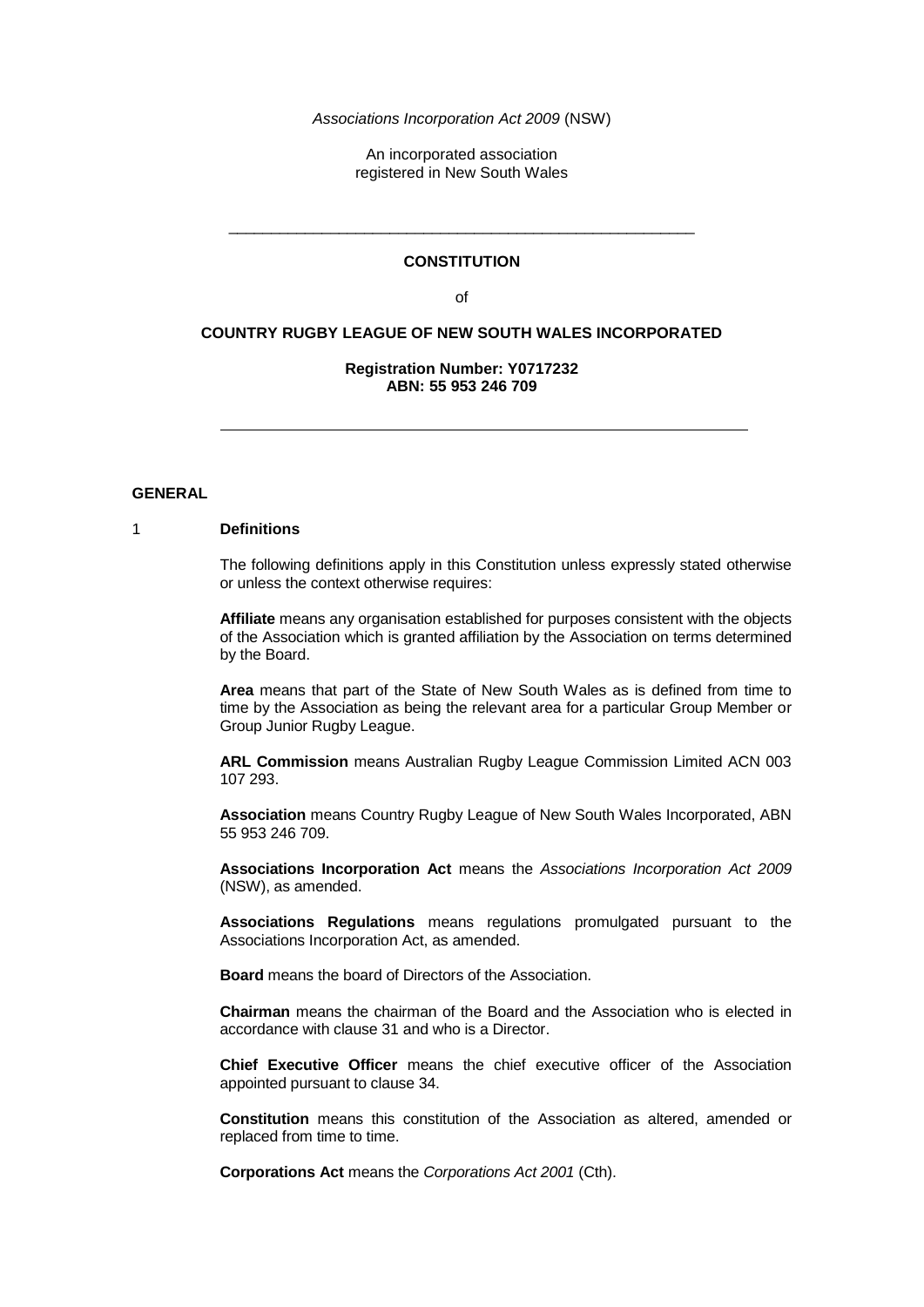**CRL Competition** means and includes any rugby league match, tournament, premiership or competition conducted by, with the authority of or under the control of the Association.

**CRL Region** means each of the six (6) regions of regional and rural New South Wales determined by the Association, which are:

- a) **Newcastle / Central Coast Region** being the incorporated association Newcastle – Central Coast Regional Rugby League Incorporated.
- b) **East Coast Region**, being the incorporated association Northern Region of Country Rugby League of NSW Incorporated, ABN 23 820 764 602.
- c) **Greater Southern Region**, being the incorporated association Greater Southern Rugby League Incorporated, ABN 86 212 362 323.
- d) **Bidgee Region**, being the incorporated association Bidgee Region Rugby League Incorporated, ABN 43 952 181 748.
- e) **Western Region**, being the incorporated association Western Rams Rugby League Incorporated, ABN 98 410 640 171.
- f) **Northern Region**, being the incorporated association Greater Northern Region of Country Rugby League of NSW Incorporated, ABN 68 282 629 413.

**Director** means a member of the Board of the Association appointed in accordance with this Constitution.

**Executive** means the sub-committee of the Board comprising the Chairman, the two (2) Vice Chairmen and the Chief Executive Officer.

**Game** means the sport of rugby league football.

**Group Junior Rugby Leagues** means the various district rugby league organisations connected to a Group Member(s) established within the State of New South Wales for purposes including the administration of junior rugby league within a particular Area or other place.

**Group Member** means an organisation that is admitted to Membership of the Association in that category in accordance with the provisions of this Constitution.

#### **Insolvency Event** means:

- (a) a receiver, receiver and manager, administrator, trustee or similar official is appointed over any of the assets or undertaking of that person;
- (b) the person suspends payments of his debts generally;
- (c) the person is or becomes unable to pay his debts when they are due or is unable to pay his debts within the meaning of the Corporations Act;
- (d) the person enters into or resolves to enter into any arrangement, composition or compromise with, or assignment for the benefit of, his creditors or any class of them;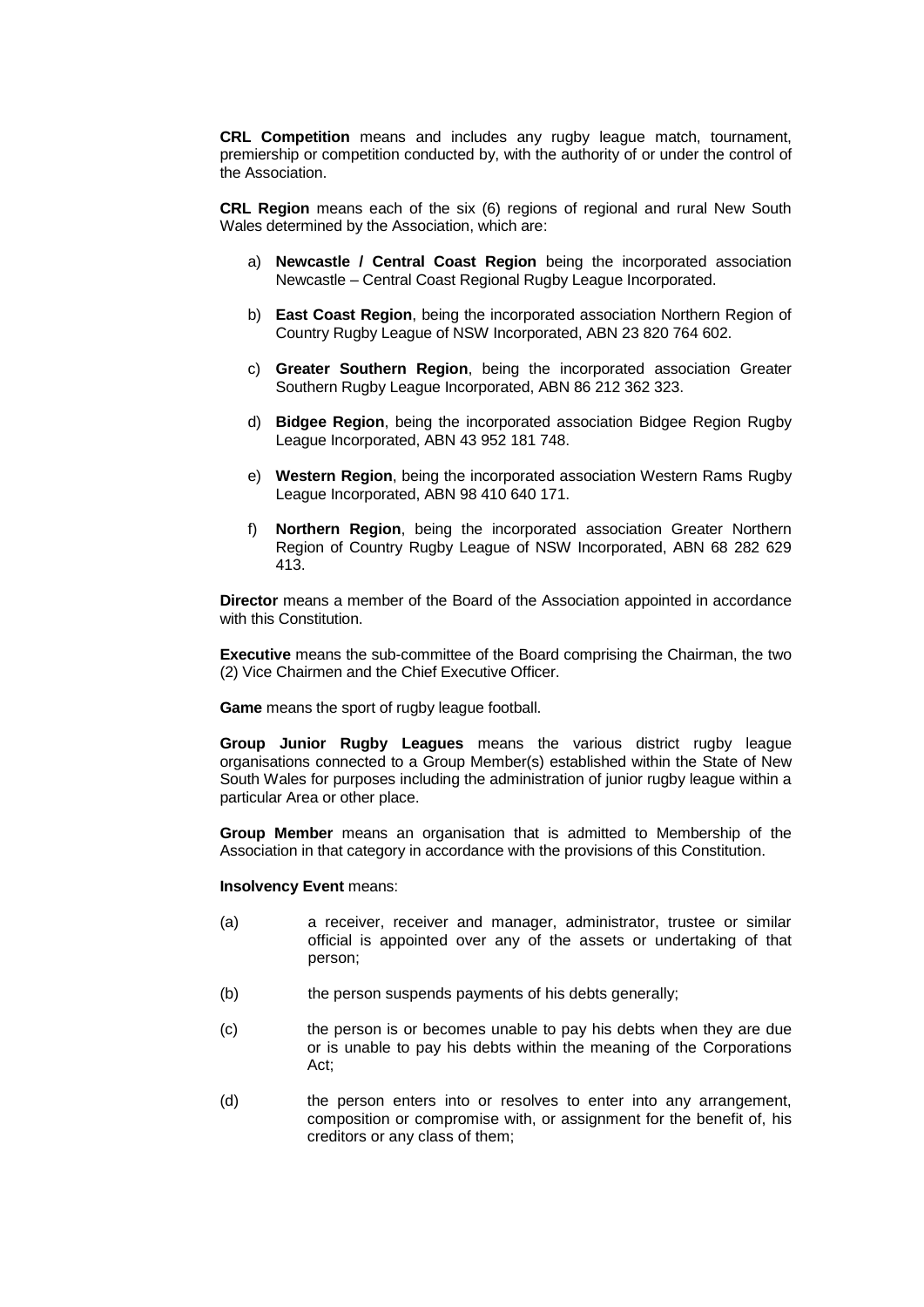- (e) an application or order is made for the winding up or dissolution of, or the appointment of a provisional liquidator to the person or a resolution is passed or steps are taken to pass a resolution for the winding up or dissolution of the person otherwise than for the purpose of an amalgamation or reconstruction; or
- (f) where that person commits an act of bankruptcy, enters into an assignment for the benefit of creditors, is unable to pay his debts when due, or any application has been made to declare that person bankrupt.

**Joint Member** has the meaning given to that term in clause 10.

**Junior League Member** means the organisation that is admitted to Membership of the Association as the representative of Group Junior Rugby Leagues in regional and rural New South Wales in accordance with the provisions of this Constitution.

**Law** means the Associations Incorporation Act and the Associations Regulations.

**Life Member** means a person who is admitted to Membership of the Association in that category before the date of adoption of this Constitution or in accordance with the provisions of this Constitution.

**Member** means a Member of the Association in any class admitted in accordance with the provisions of this Constitution and **Membership** is membership of the Association in any class.

**Member Present** means, in connection with a meeting, the Member present in person, by appointment of a Member's Representative, by proxy or by attorney.

**Member's Representative** means the delegate of a Group Member, the Junior League Member, the Referees' Association Member or the NSW Rugby League Member appointed by that Member to attend meetings of the Association and exercise the powers of that Member at meetings of the Association.

**Mentally Incapacitated Person** means a person who is an involuntary patient or a forensic patient or a correctional patient within the meaning of the *Mental Health Act 2007* (NSW) or a protected person within the meaning of the *NSW Trustee and Guardian Act 2009* (NSW).

**NRL** means National Rugby League Limited ACN 082 088 962.

**NSWRL** means New South Wales Rugby League Limited, ACN 002 704 761.

**NSW Rugby League Member** means the organisation that is admitted to Membership of the Association as the governing body responsible for the administration of rugby league in the Sydney and surrounding urban precincts of New South Wales in accordance with the provisions of this Constitution. The organisation eligible for admission as the NSW Rugby League Member at the date of adoption of this Constitution is NSWRL.

**Patron** and **Patrons** means the person or persons appointed to that role within the Association in accordance with clause 12.

**Public Officer** means a public officer of the Association from time to time who is appointed in accordance with this Constitution and the Associations Incorporation Act.

**Referees' Association Member** means the organisation that is admitted to Membership of the Association, as the representative of rugby league referees in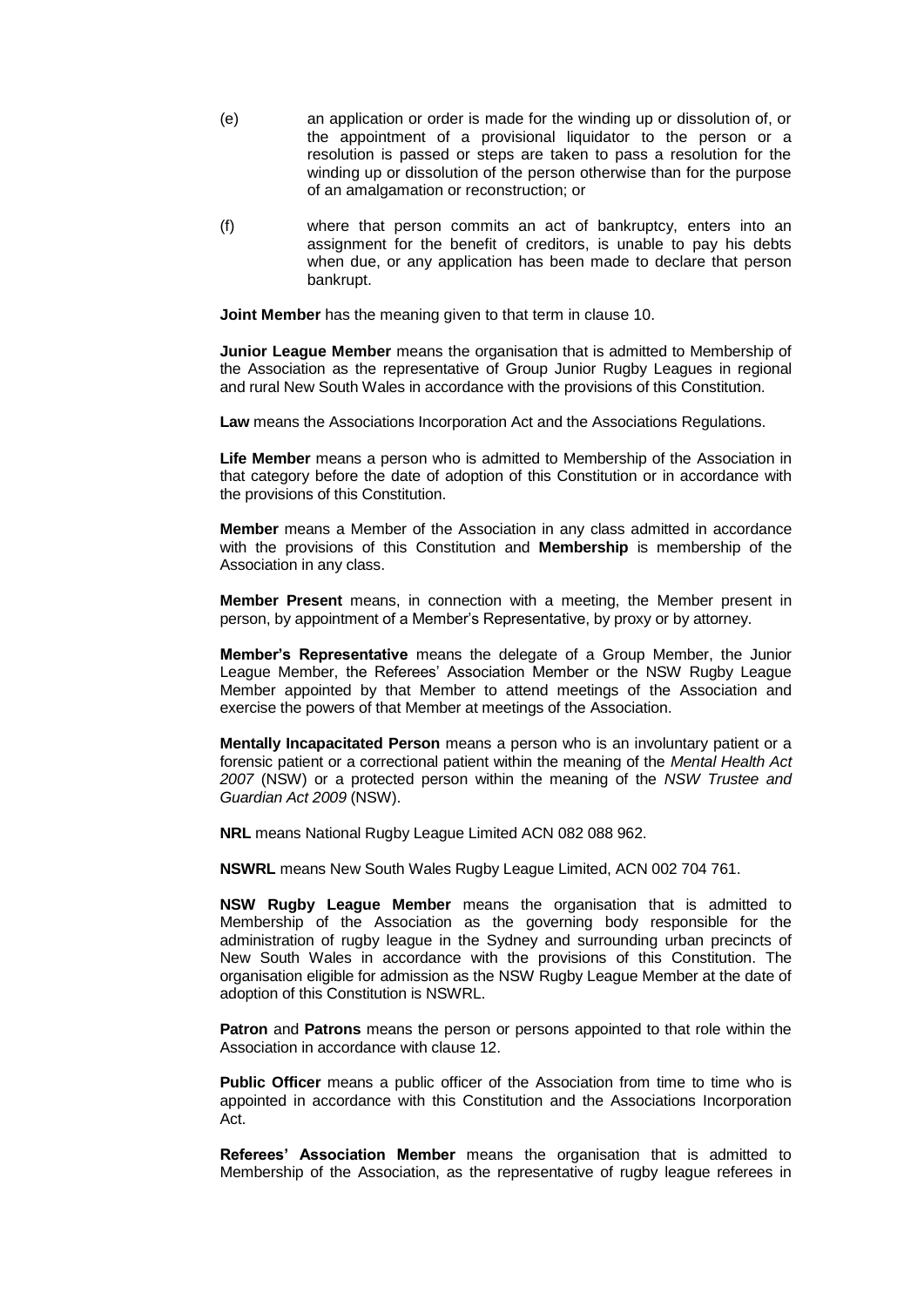regional and rural New South Wales, in accordance with the provisions of this **Constitution** 

**Regional Director** means a Director of the Board appointed by a CRL Region in accordance with this Constitution.

**Register** means the register of Members of the Association maintained by the Association in accordance with the requirements of the Associations Incorporation Act.

**Related Body Corporate** has the meaning ascribed to that term in the Corporations Act.

**Returning Officer** means a person appointed by the Chairman to act as the returning officer at any election of Life Members or Vice Chairmen.

**Seal** means the common seal of the Association.

**Special Resolution** means a resolution passed by at least seventy-five (75) percent of the total number of eligible votes cast in a vote on that question, motion or resolution.

**Vice Chairman** means a vice chairman of the Association and the Board who is elected in accordance with clause 31 and who is a Director

#### **2 Interpretation**

Headings are for convenience only and do not affect interpretation. The following rules of interpretation apply unless the context requires otherwise:

- (a) A gender includes all genders.
- (b) The singular includes the plural and conversely.
- (c) Where a word or phrase is defined, its other grammatical forms have corresponding meanings.
- (d) A reference to a paragraph or sub-paragraph is to a paragraph or sub-paragraph, as the case may be, of the clause or paragraph, respectively, in which the reference appears.
- (e) A reference to any legislation or to any provision of any legislation includes any modification or re-enactment of it, any legislative provision substituted for it, and all regulations and statutory instruments promulgated under it.
- (f) Except in so far as a contrary intention appears in this Constitution, an expression has, in a provision of this Constitution which relates to a particular provision of the Law, the same meaning as in that provision of the Law.
- (g) A mention of anything after include, includes or including does not limit what else might be included.
- (h) A reference to a person means and includes a corporation, incorporated association, trust, partnership, unincorporated association or other entity, whether or not it comprises a separate legal entity.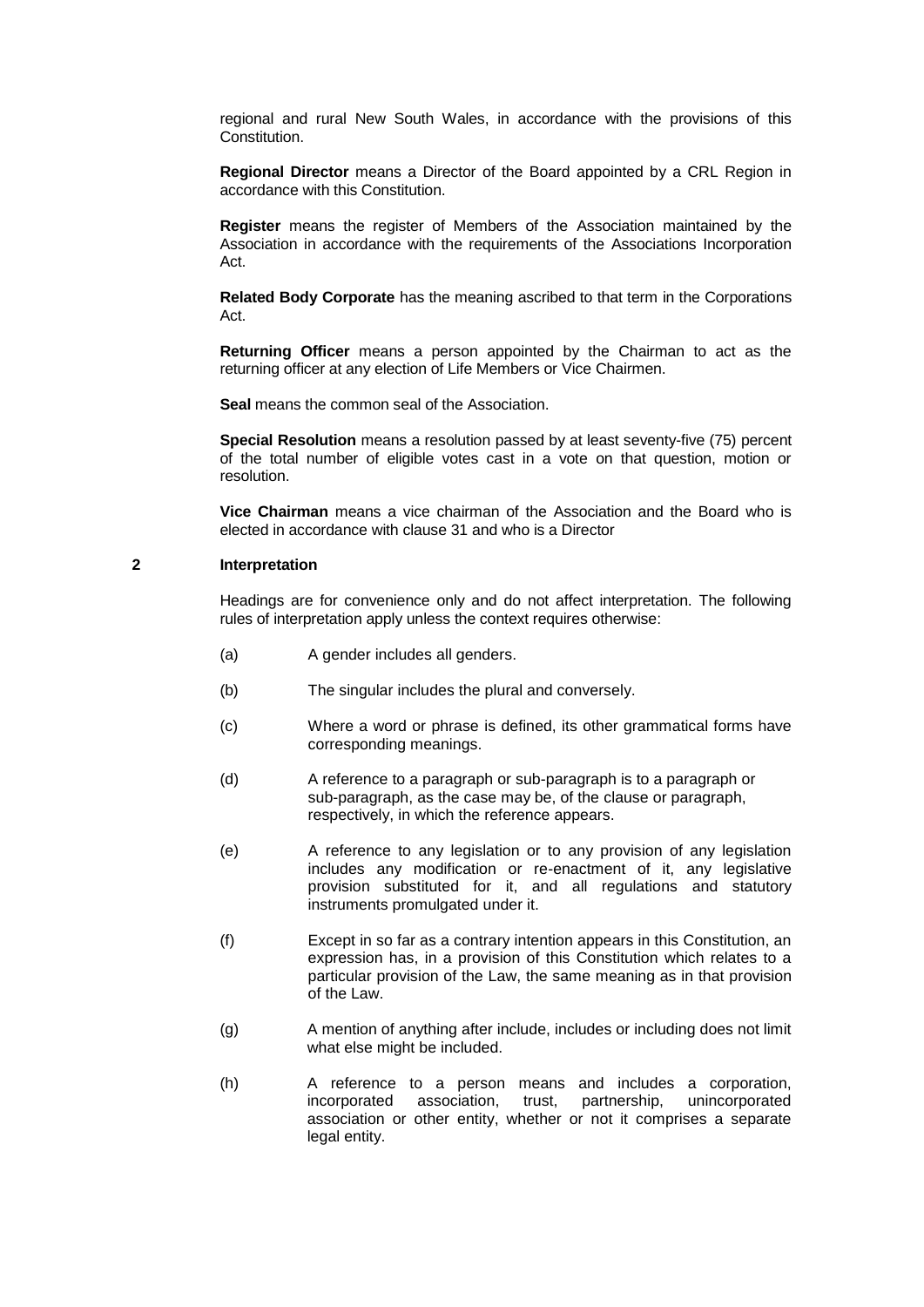(i) Any reference to "\$" or "dollars" is a reference to the currency of the Commonwealth of Australia.

### **3 Model Constitution**

The rules of the Association specified in the provisions of this Constitution shall apply to the Association and the model constitution contained in the Associations Incorporation Act and the Associations Regulations does not apply to the Association.

### **4 Powers and Actions Authorised Under the Law**

- (a) The Association shall have power under this clause 4 to perform any action in any case where the Law confers that power on any incorporated association if that power is comprised in its constitution documents, despite any other provision of this Constitution.
- (b) The rules of the Association specified in this Constitution shall apply subject to and in compliance with any mandatory provision of the Associations Incorporation Act.
- (c) Any mandatory provision of the Associations Incorporation Act shall be incorporated into this Constitution and shall prevail over any provision contained in this Constitution but only to the extent of any inconsistency between the Associations Incorporation Act and this Constitution.
- (d) The Association may in any way the Associations Incorporation Act permits:
	- (i) exercise any power;
	- (ii) take any action; or
	- (iii) engage in any conduct or procedure,

which, under the Act, an incorporated association may exercise, take or engage in.

- (e) Notwithstanding clause 4(d); the Association may do all other things that are incidental or conducive to carrying out the Association's purposes.
- (f) Where this Constitution provides that a person may do a particular act or thing, the act or thing may be done at the person's discretion.
- (g) Where this Constitution confers a power to do a particular act or thing, the power is, unless the contrary intention appears, to be taken as including a power exercisable in the same manner and subject to the same conditions (if any) to repeal, rescind, revoke, amend or vary that act or thing.
- (h) Where this Constitution confers a power to do a particular thing in respect of particular matters, the power is, unless the contrary intention appears, to be taken to include a power to do that thing in respect of some only of those matters or in respect of a particular class or particular classes of those matters and to make different provision in respect of different matters or different classes of matters.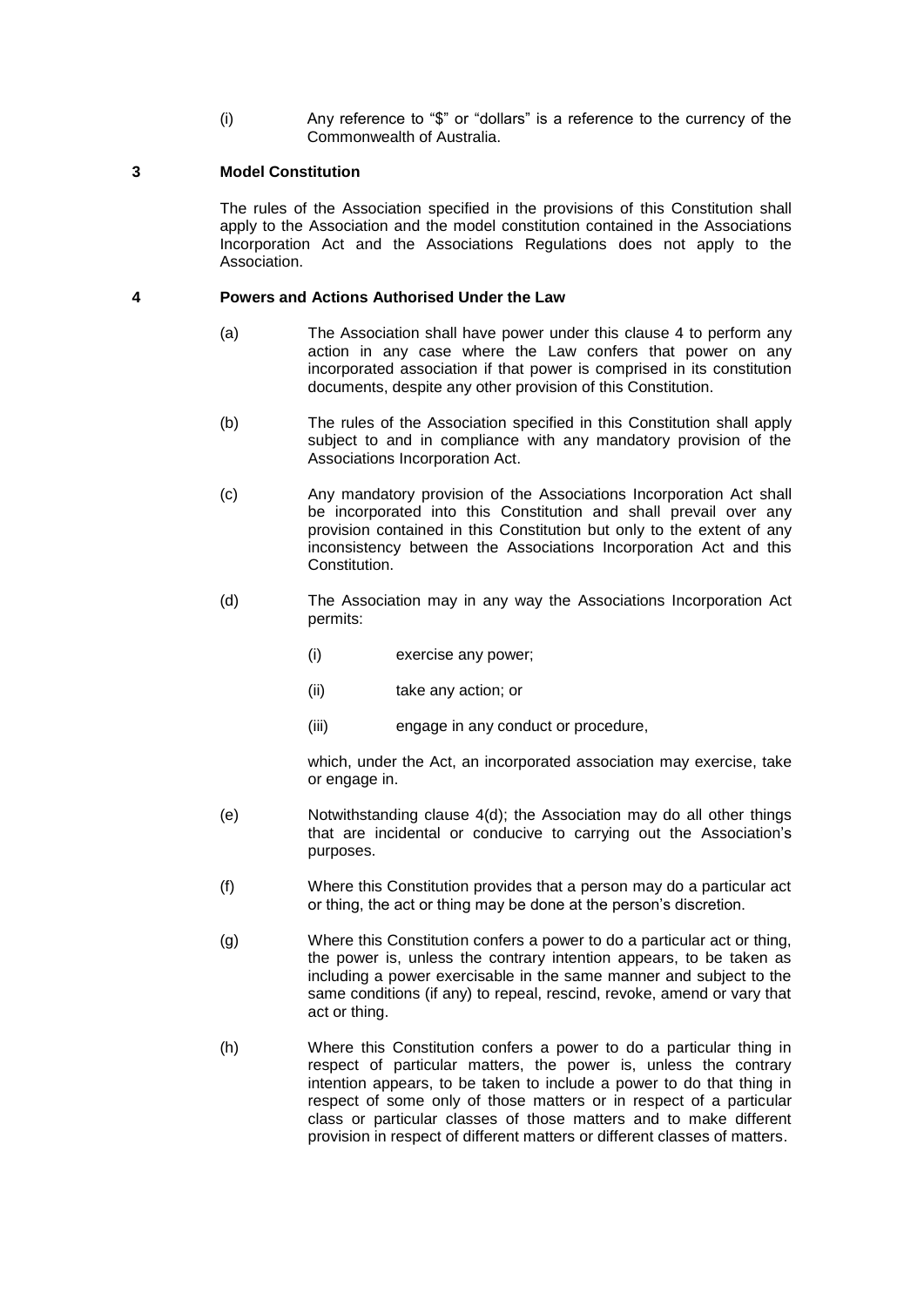- (i) Where this Constitution confers a power to make appointments to any office or position, the power is, unless the contrary intention appears, to be taken to include a power:
	- (i) to appoint a person to act in the office or position until a person is appointed to the office or position; and
	- (ii) subject to any contract between the Association and the relevant person, to remove or suspend any person appointed, with or without cause.
- (j) Where this Constitution confers a power or imposes a duty then, unless the contrary intention appears, the power may be exercised and the duty must be performed from time to time as the occasion requires.
- (k) Where this Constitution confers a power or imposes a duty on the holder of an office as such then, unless the contrary intention appears, the power may be exercised and the duty must be performed by the holder for the time being of the office.
- (l) Where this Constitution confers power on a person or body to delegate a function or power:
	- (i) the delegation may be concurrent with, or (except in the case of a delegation by the Board of Directors) to the exclusion of, the performance or exercise of that function or power by the person or body;
	- (ii) the delegation may be either general or limited in any manner provided in the terms of delegation;
	- (iii) the delegation need not be to a specified person but may be to any person from time to time holding, occupying or performing the duties of a specified office or position;
	- (iv) the delegation may include the power to delegate;
	- (v) where the performance or exercise of that function or power is dependent on the opinion, belief or state of mind of that person or body in relation to a matter, that function or power may be performed or exercised by the delegate on the opinion, belief or state of mind of the delegate in relation to that matter; and
	- (vi) the function or power so delegated, when performed or exercised by the delegate, is to be taken to have been performed or exercised by the person or body.

# **NAME AND OBJECTS OF THE ASSOCIATION**

- 5 The name of the Association is **"COUNTRY RUGBY LEAGUE OF NEW SOUTH WALES INCORPORATED**".
- 6 The primary objects of the Association are to:
	- (a) maintain connection with and affiliation to the ARL Commission and any successor body established as the peak governing body of the Game within Australia.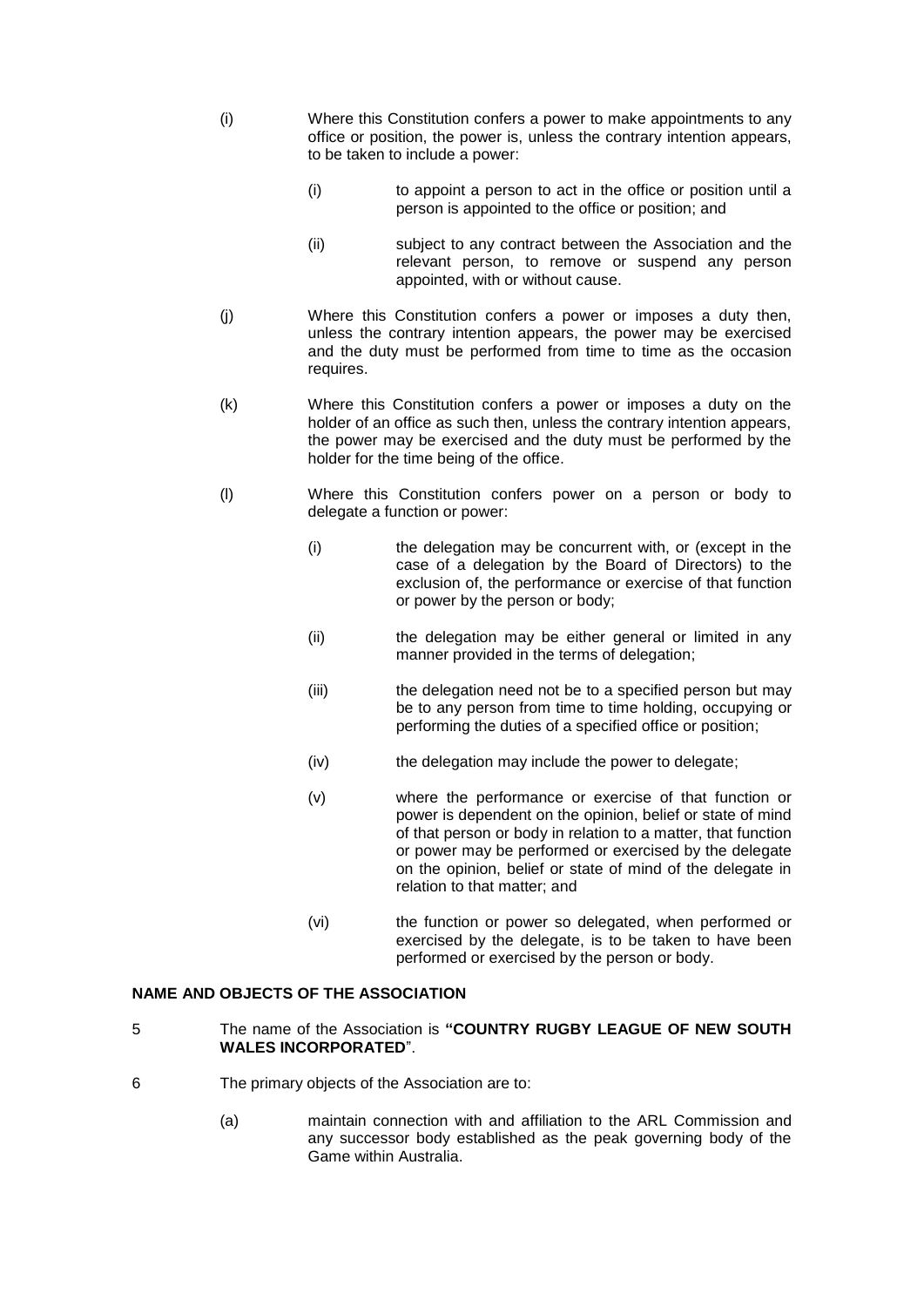- (b) be the organising and controlling body for the conduct and administration of intrastate rugby league competitions, tournaments, premierships, matches and the Game generally in regional and rural areas of the State of New South Wales.
- (c) foster, develop, extend and promote the Game and generally to act in the best interests of the Game.
- (d) select, manage, administer and otherwise be responsible for teams selected to represent the Association in rugby league competitions.
- (e) Conduct, organise, host and stage CRL Competitions and other events in connection with the objects of the Association.
- (f) promote the development, playing and interests of the Game in the State of New South Wales in co-operation with NRL, ARL Commission and NSWRL.
- (g) define the Area boundaries which are designated to each Group Member and Group Junior Rugby League.
- (h) foster, develop, extend and promulgate the Game from the junior to the elite levels and generally to act in the best interests of the Game.
- (i) liaise with NRL, ARL Commission and NSWRL in the fostering, development, extension and promotion of the Game.
- (j) promote and encourage either directly or indirectly the physical, cultural and intellectual welfare of young people in the community and in particular the rugby league community.
- (k) promote and encourage either directly or indirectly sport and recreation, particularly rugby league football, in the interests of social welfare of young persons.
- (l) Foster, develop and promote participation in the Game at all levels by Indigenous Australians.

The Association may undertake other activities not inconsistent with the primary objects set out in this clause 6 to enhance, promote or protect the interests of the Association.

#### **LIABILITY**

7 The Association is an incorporated association registered in NSW according to the Associations Incorporation Act. The liability of the Members is limited. Every Member of the Association undertakes to contribute, to the assets of the Association in the event of the Association being wound up while the Member is a Member or within one year after the Member ceases to be a Member, for the payment of the debts and liabilities of the Association contracted before the Member ceases to be a Member and the costs charges and expenses of winding up the same and for the adjustment of the rights of the contributories amongst Members, such amount as may be required however not exceeding \$5.00.

## **WINDING UP**

8 The income and property of the Association shall be applied solely towards the promotion of the objects of the Association contained in this Constitution and no portion shall be paid or transferred directly or indirectly as a dividend bonus or any other method by way of profit to the Members of the Association provided that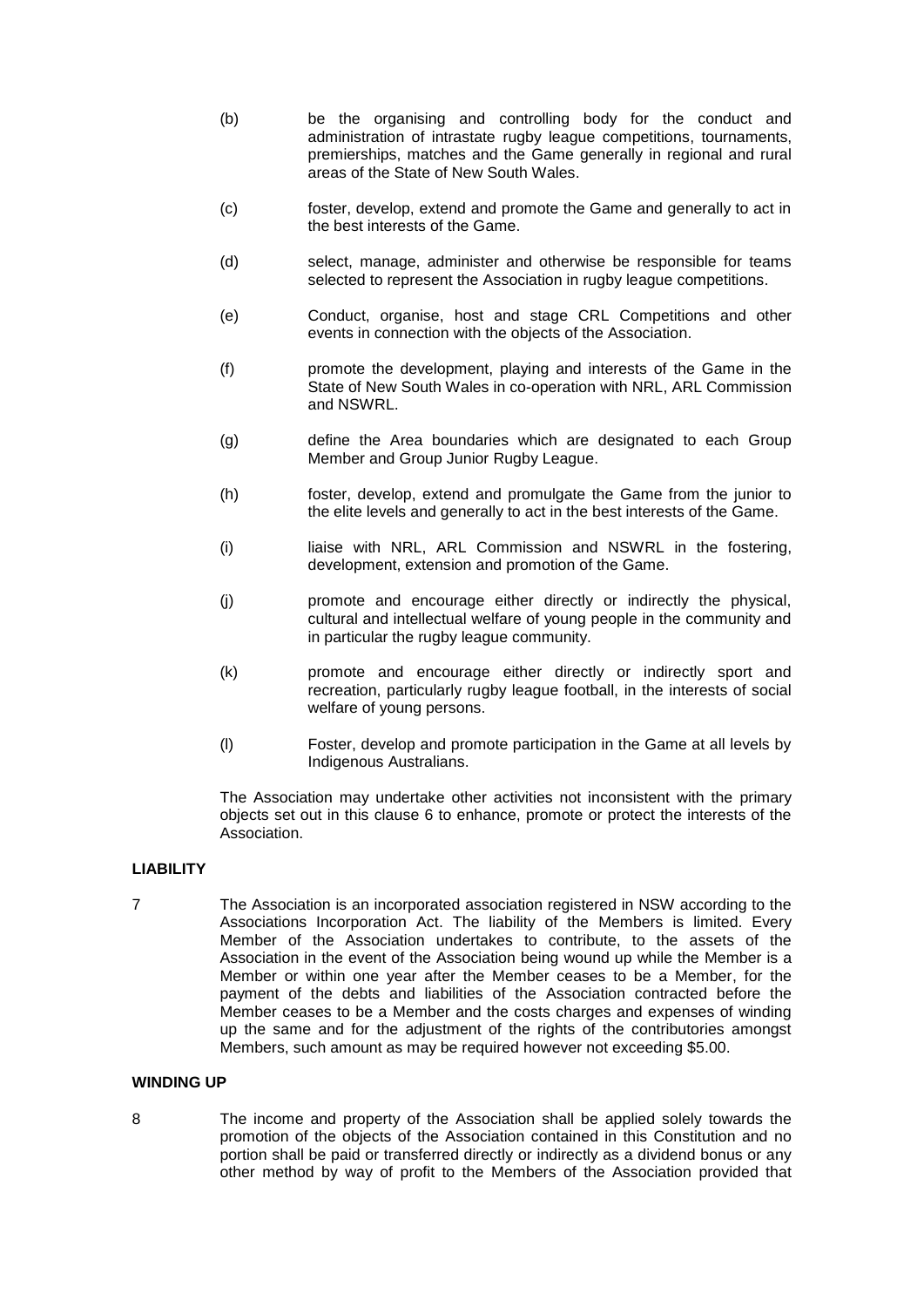nothing shall prevent the payment in good faith of remuneration to any officers or servants of the Association nor to any Member or other person in return for any services actually rendered to the Association nor prevent the payment of interest on money lent nor reasonable and proper rent for premises demised or let by any Member to the Association.

9 If upon the winding up or dissolution of the Association there remains after the satisfaction of all its debts and liabilities any property whatsoever the same shall not be paid to or distributed amongst the Members of the Association but shall be given or transferred to an institution or institutions having objects similar to the objects of the Association and whose constitution prohibits the distribution of its or their income and property among its or their Members to an extent at least as great as is imposed on the Association under clauses 8 and 9, such institution or institutions to be determined by the Members unanimously, and in default thereby the Chief Judge in Equity of the Supreme Court of New South Wales or such other judge of that Court as may have or acquire jurisdiction in the matter.

#### **MEMBERSHIP, THE PRESIDENT AND VICE PRESIDENT**

#### **10 Membership**

- (a) Membership is limited as follows:
	- (i) Subject to clause 10(a)(ii), the number of Members for which the Association can be registered is unlimited.
	- (ii) Membership of the Association is divided into the classes specified in clause 10(d). Only those organisations or people who satisfy the qualification and admission criteria for Membership in a particular class, and all other requirements set out in this Constitution concerning admission to Membership, shall be eligible to become a Member in that class.
	- (iii) Subject to the requirements of this Constitution regarding obligations upon applicants for Membership, a candidate for Membership shall agree to be bound by this Constitution by signing and forwarding an application to the Association to this effect in a form approved by the Board and agreeing to their name being entered on the register of Members.
	- (iv) Nothing in this Constitution shall be interpreted to restrict or hinder or declare as invalid a resolution of the Board to suspend or otherwise decide to not accept any application for Membership.
	- (v) The Board may create other categories of Membership of the Association and, once any such category is created, make all such rules, policies and determinations in relation to that category that the Board is authorised to make in relation to other categories of Membership, PROVIDED THAT any such category of Membership created by the Board (and any Members admitted in that category) shall not be granted any voting rights.
- (b) No transfer of Membership shall be permitted except as otherwise permitted by this clause 10.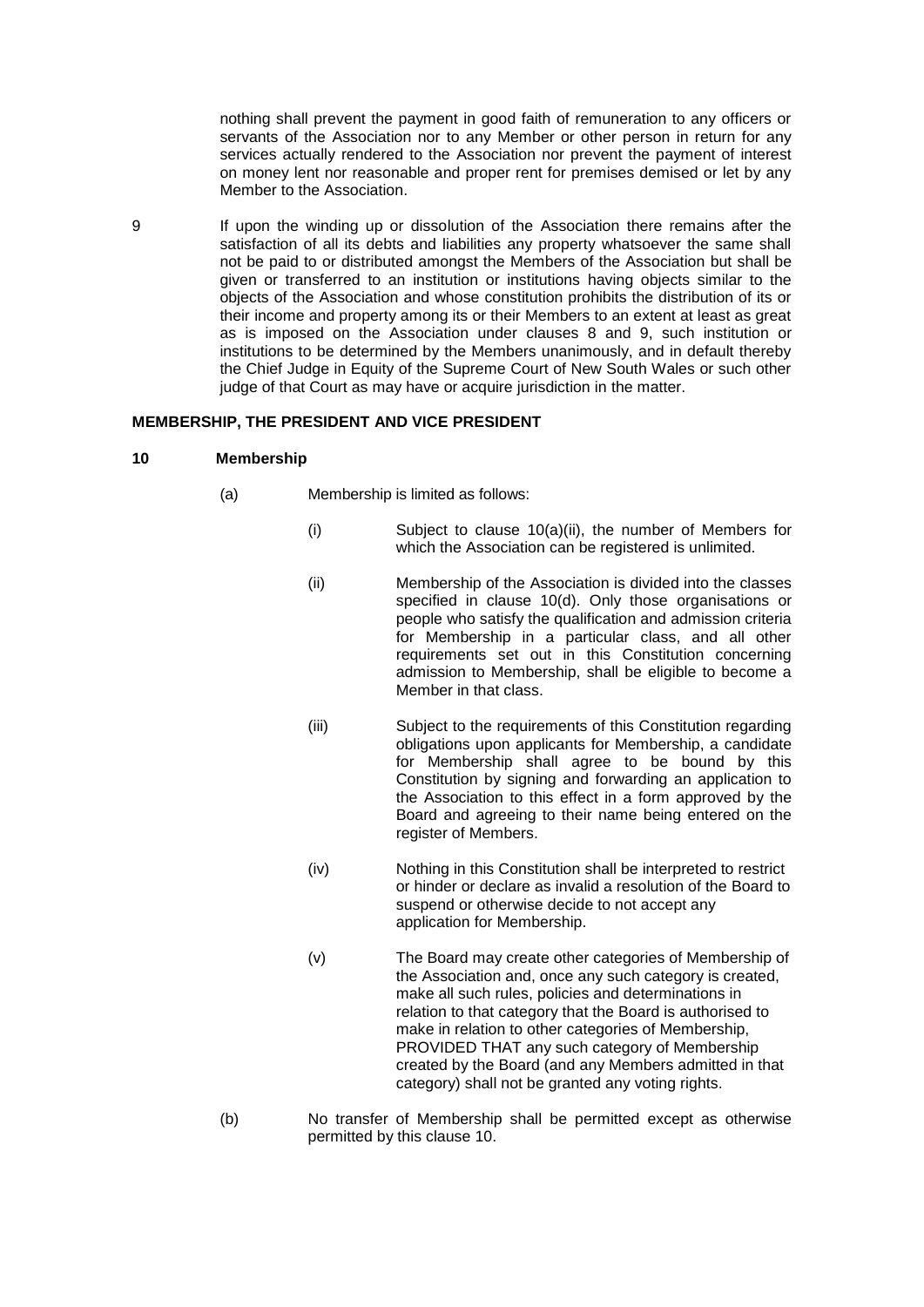- (c) Where a Member is comprised of more than one entity (together the Joint Members):
	- (i) the Joint Members shall collectively have one vote.
	- (ii) an obligation of the Joint Members under this Constitution shall be joint and several.
	- (iii) a right of the Joint Members is held by the Joint Members jointly.
	- (iv) a resignation received from a Joint Member will be treated as a resignation by all parties comprised in that Joint Membership.
	- (v) a breach of this Constitution by any of one of the parties making up the Joint Membership is deemed to be a breach of this Constitution by all of the parties comprising the Joint Membership.
	- (vi) the Joint Members must specify to the Association a single address for the service of any notice.
	- (vii) any notice sent by the Association to the address specified under clause  $10(c)(vi)$  or received by the Association from a Joint Member shall be treated as being sent or made to or received from all of the Joint Members of that Joint Membership.
	- (viii) the Association must send any notice to the address of the Joint Member first named in the Register in the absence of any specification by the Joint Members under this clause.
	- (ix) an act or conduct of any of the Joint Members of the Joint Membership is for the purpose of this Constitution deemed to be an act or conduct all of the Joint Members.
	- (x) the Joint Members shall be treated as one Member for all purposes under this Constitution.
- (d) The classes of Membership of the Association and the corresponding qualification and admission criteria for Membership in that class are as follows:
	- (i) **Group Members:**
		- (1) Those organisations whose names are recorded in the Register and in **Appendix A** to this Constitution as being Group Members at the date of adoption of this Constitution.
		- (2) Subject to clause  $10(d)(i)(3)$ , an organisation which is responsible for control and which is responsible for control and administration of the Game in a particular or specific Area.
		- (3) No organisation shall be entitled to admission to Group Membership of the Association unless that organisation and its principal place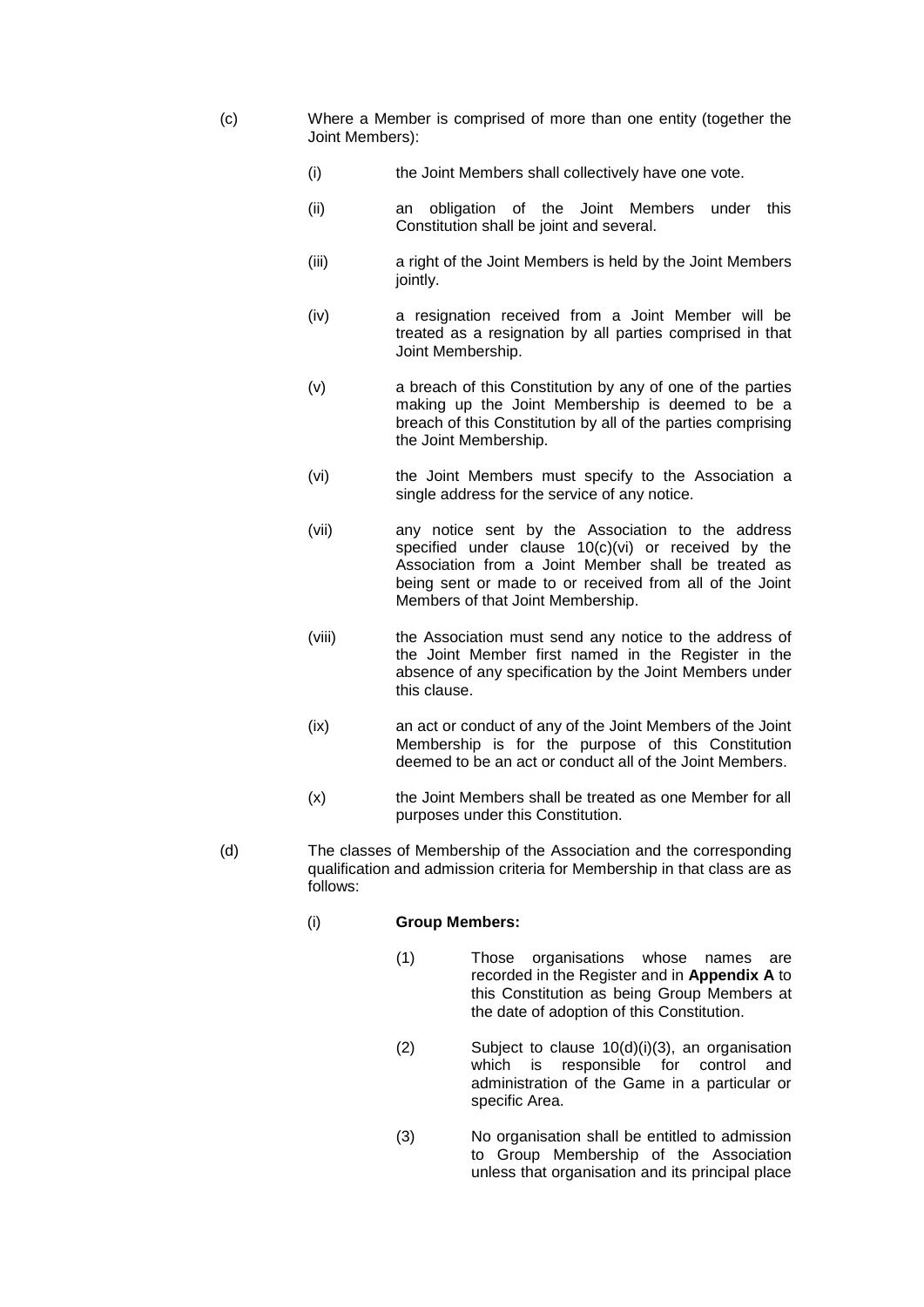of business is located in either the State of New South Wales or in the Australian Capital Territory.

- (4) In circumstances where an organisation described in clause 10(d)(i)(2) is an unincorporated association:
	- (A) The organisation must forthwith take all steps necessary to incorporate and become registered as an incorporated association pursuant to the Associations Incorporation Act; and
	- (B) Until such time that the organisation incorporates and becomes registered as an incorporated association pursuant to the Associations Incorporation Act, the unincorporated association's chairman shall be admitted to Membership of the Association as the organisation's Member in this class. Upon the organisation complying with clause 10(d)(i)(4) shall be transferred from the organisation's chairman to the new incorporated association.

### (ii) **Junior League Member**:

the organisation recorded in **Appendix A** and recognised by the Association as the representative body of the Group Junior Rugby Leagues of which membership is available to all Group Junior Rugby Leagues.

### (iii) **Referees' Association Member**:

the organisation recorded in **Appendix A** and recognised by the Association as the representative body of rugby league referees and other match officials for competitions, tournaments and matches played under the auspices of the Association, of which membership is available to all such referees and other match officials.

#### (iv) **NSW Rugby League Member**

The organisation which is the member of the ARL Commission on the basis that it is the State-level organisation responsible for controlling the Game in the regions of the State of New South Wales that the Association is not responsible for.

### (v) **Life Members:**

Those persons whose names are recorded in **Appendix A** and in the Register as being Life Members immediately prior to the date of adoption of this Constitution together with such other persons who satisfy the following qualification criteria for bestowal of Life Membership on that person and who have been admitted to Life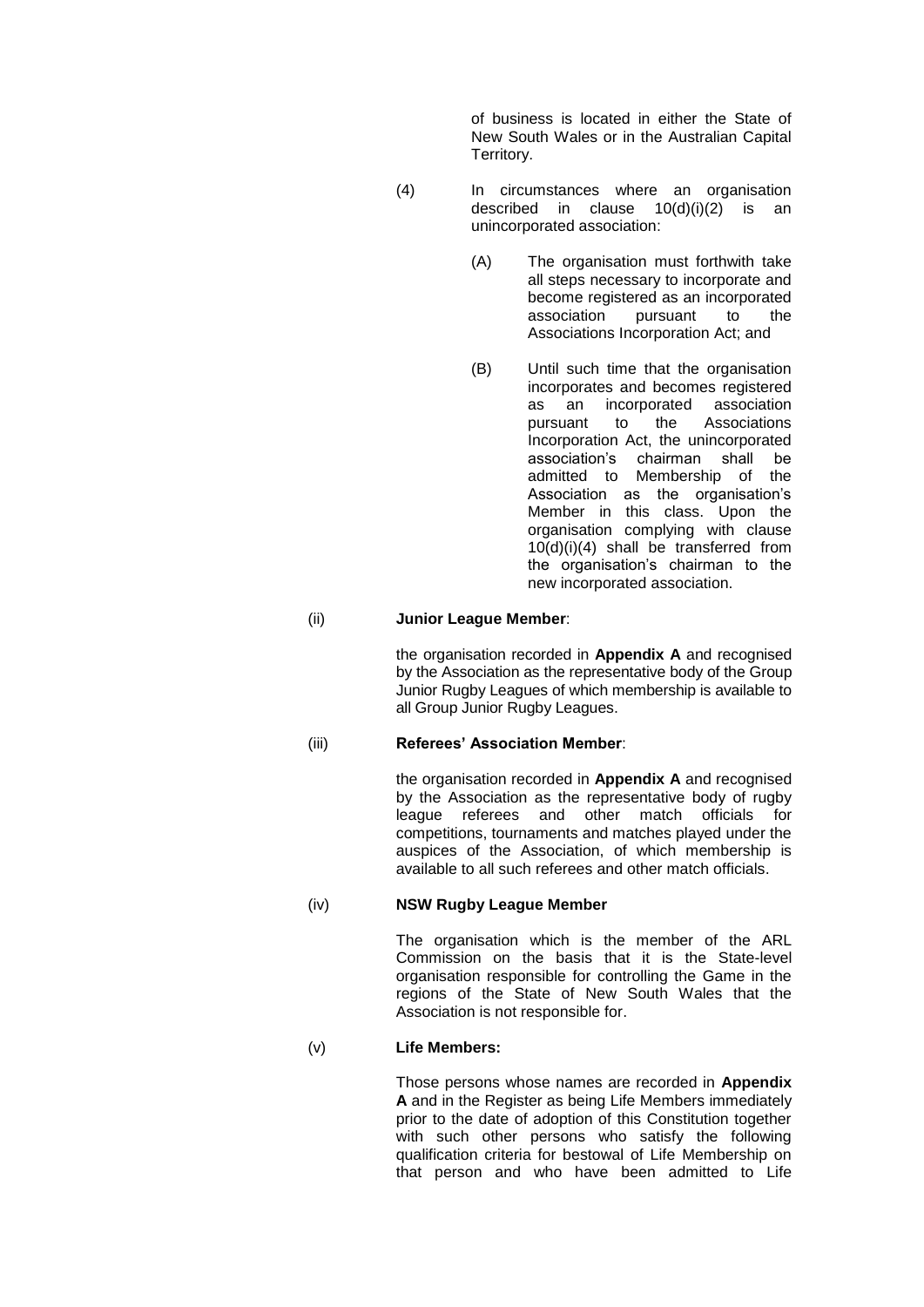Membership in accordance with the provisions of this Constitution:

(1) A natural person, who has provided an extended period of outstanding service to the Association and / or the Game, consistent with the objectives of the Association.

The Board may award a medallion or other item of significance to Life Members upon their election to Life Membership of the Association.

- (vi) If the Board establishes any new category of Membership in accordance with the powers of the Board referred to in clause 10(a)(v), the Board shall determine the qualifications for Membership which shall apply.
- (e) The Board has the right to make rules, regulations, policies and bylaws relating to the appointment of Affiliates and the terms and conditions of any such appointments.

### **11 Form of Application**

An application for Membership in all classes other than Life Membership, and a nomination in the case of Life Membership, must:

- (a) be in writing in a form approved by the Board.
- (b) be signed:
	- (i) by the applicant; and
	- (ii) completed in accordance with clauses 13(f) to 13(h) in respect of a nomination for Life Membership.
- (c) specify the class of Membership that the application is made in respect of.
- (d) be accompanied by any other documents, information or evidence as to the qualification for Membership in the particular class for which the Directors reasonably require or which is required by this Constitution.
- (e) be accompanied by the requisite membership application fee, annual membership fee and / or any other amount determined by the Board.

#### **12 The Appointment of Patrons**

- (a) The Board may appoint a person, or people, as the Patron, or Patrons, of the Association. The Board shall determine the number of Patrons of the Associations to be appointed, and to act, at any particular time.
- (b) Any person appointed by the Board as a Patron shall be a person who has, in the opinion of the Board, made an outstanding contribution to the Association or the Game, and / or who is a highly respected and prominent person in his or her particular field of endeavour in Australia and who is ordinarily resident in the State of New South Wales.
- (c) For the avoidance of doubt, the Association may have more than one Patron at any one time.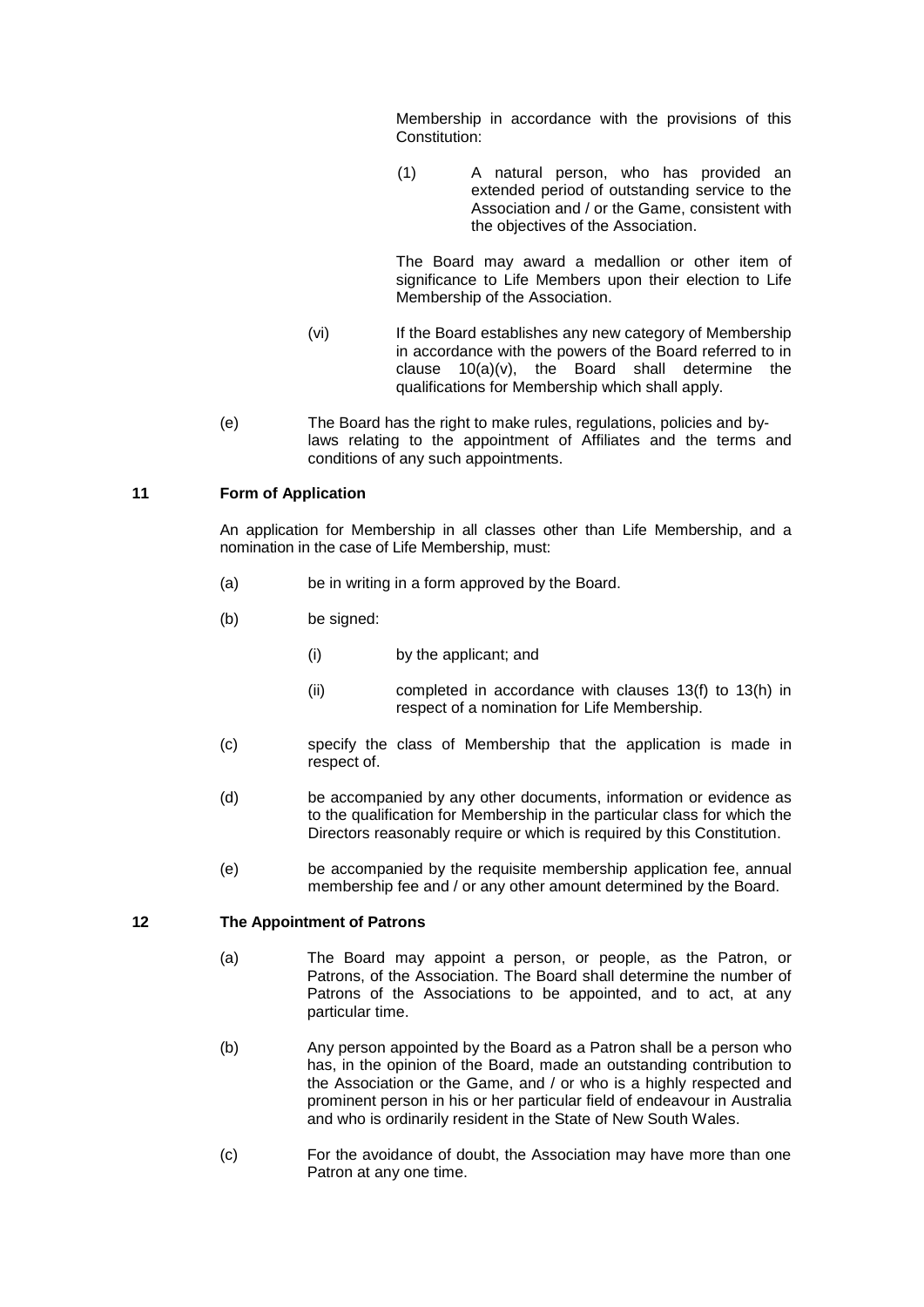# **13 Admission to Membership**

### **Classes other than Life Membership**

In respect of all classes of Membership except for Life Membership the process for admission to Membership of the Association is as set out in clauses 13(a) to 13(e) below:

- (a) The Directors must consider an application for Membership at the next meeting of the Board after its receipt by the Public Officer and determine, subject to this Constitution, the admission or rejection of the applicant.
- (b) The Directors may require any applicant for Membership to give such information as they require before admitting the applicant to Membership of the Association.
- (c) If an application for Membership is rejected the:
	- (i) Directors need give no reason for the rejection of an application.
	- (ii) Public Officer must notify the applicant in writing of the rejection of the application.
	- (iii) Public Officer must return to the applicant any amount paid to the Association in accordance with clause 11(e).
- (d) If an application for Membership is accepted the Public Officer must enter the name and details of the Member into the Register.
- (e) The Directors can require a Member to execute additional documents once that Member has been admitted to Membership and remains a Member.

## **Life Membership**

In addition to meeting the requirements of clause 11, the process for admission to Life Membership of the Association is as follows:

- (f) A person who is to be considered for admission to Life Membership must be nominated for Life Membership by a proposer and a seconder, each of whom must be a Member and whom must have been a Member for a continuous period of not less than thirty-six (36) months up to and including the date on which the nomination for Life Membership is submitted to the Association.
- (g) The nomination for Life Membership must be signed by the nominee and by each of the proposer and the seconder.
- (h) The nomination form must be submitted to the Association accompanied by a statement which contains all relevant information and particulars necessary for a determination to be made by the Board as to whether the nominee qualifies to have Life Membership conferred on him.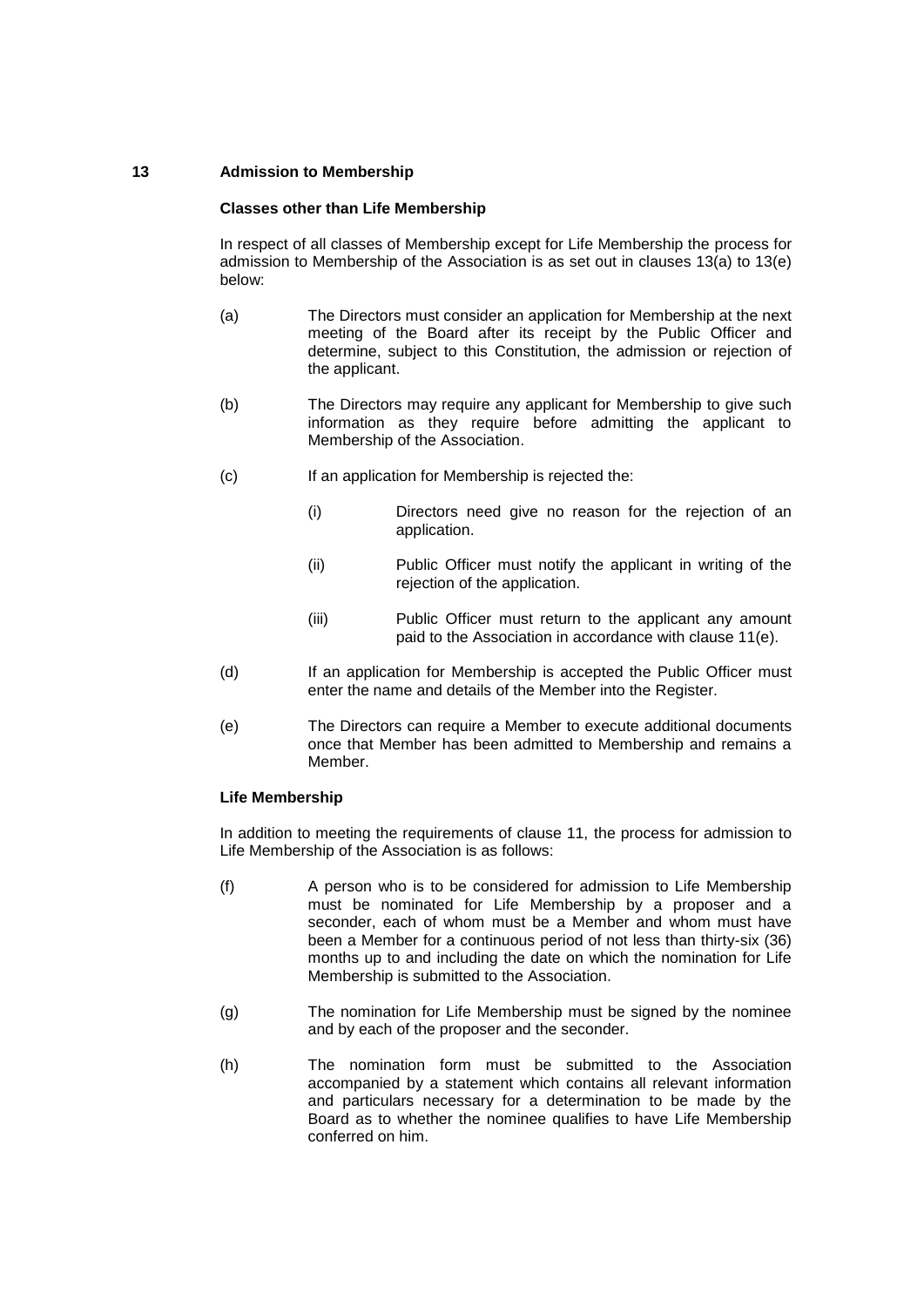- (i) A nomination for Life Membership must be received by the Association no later than the last day of the financial year of the Association in any particular financial year in order for that nomination to be considered by the Board before the next annual general meeting of the Association. Any nomination received after the deadline specified in this clause and before the next annual general meeting shall not be considered by the Board until after that next annual general meeting, and shall not be eligible for consideration by the Members until the second annual general meeting after the nomination is received by the Association.
- (j) All nominations for Life Membership shall be referred to the Board for consideration at its first meeting after the deadline for submission of nominations set out in clause 13(i). Despite any other provision of this Constitution, the Board shall meet to despatch the business of considering nominations for Life Membership within 30 days after that deadline for submission of Life Membership nominations specified in clause 13(i).
- (k) The Board shall consider each nomination for Life Membership submitted by the deadline set out in clause 13(i) and determine, in respect of each such nomination, whether or not the person nominated satisfies the qualification criteria set out in clause  $10(d)(v)$ .
- (l) In respect of each nominee who satisfies the qualification criteria in clause 10(d)(v) the Board shall at the Board meeting referred to in clause 13(j) vote on the question of whether or not to recommend that the nominee be elected by the annual general meeting as a Life Member. The Board shall make a recommendation to the annual general meeting that a nominee should have Life Membership conferred on him if the Board does by ordinary resolution decide to make that recommendation in respect of that person.
- (m) At the next annual general meeting following the Board meeting referred to in clause 13(i) a ballot of the Members Present and entitled to vote shall be conducted in respect of the appointment of Life Members. The candidates for appointment as Life Members shall be the candidates recommended by the Board in accordance with clause 13(l).
- (n) Not more than three (3) candidates for Life Membership shall be appointed to Life Membership at each annual general meeting. The following voting procedures shall apply in respect of the appointment of Life Members:

## **Three (3) or Less Candidates for Life Membership:**

- (i) That ballot will be conducted on the basis that each Member Present and entitled to vote shall be asked to cast a vote in the affirmative or the negative on the question of whether each nominee recommended by the Board in accordance with clause 13(l) shall be admitted to Life Membership of the Association.
- (ii) A person shall be conferred with Life Membership of the Association provided that at least sixty (60) percent of the Members Present and entitled to vote at the annual general meeting vote in the affirmative on the question of whether a nominee for Life Membership shall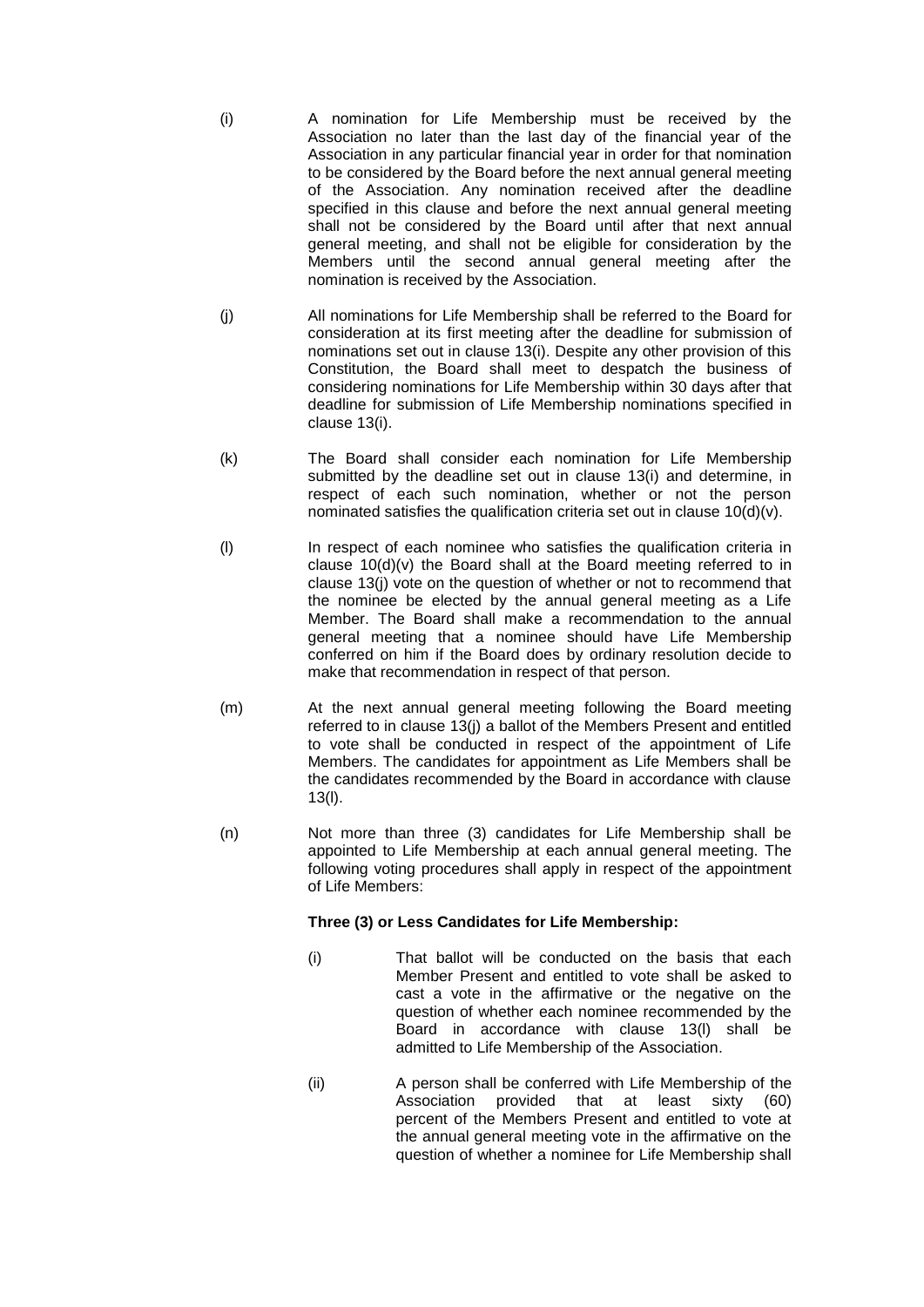be admitted to Membership of the Association in that class.

### **In Excess of Three (3) Candidates for Life Membership:**

- (iii) That ballot will be conducted on the basis that each Member Present and entitled to vote shall be asked to cast a vote in the affirmative or the negative on the question of whether each nominee recommended by the Board in accordance with clause 13(l) shall be admitted to Life Membership of the Association.
- (iv) A person shall be conferred with Life Membership of the Association provided that:
	- (1) at least sixty (60) percent of the Members Present and entitled to vote at the annual general meeting vote in the affirmative on the question of whether a nominee for Life Membership shall be admitted to Membership of the Association in that class; and
	- (2) subject to clause 13(n)(iv)(3), that person receives the highest, second highest or third highest number of affirmative votes cast in the vote conducted at the annual general meeting; but
	- (3) if more than one (1) candidate for Life Membership ties on the third highest number of affirmative votes, those tying candidates will not be admitted to Life Membership by that ballot.

#### **14 Notification by Members**

Each Member must promptly notify the Public Officer in writing of any change in the Member's qualification to be a Member of the Association.

#### **15 Register of Members and Payments by Members**

- (a) The register of Members of the Association must be kept in accordance with the Associations Incorporation Act.
- (b) The following must be entered in the register of Members in respect of each Member:
	- (i) the full name of the Member;
	- (ii) the address, facsimile number and electronic mail address, if any, of the Member;
	- (iii) the date of admission to and cessation of Membership; and
	- (iv) such other information as either the Directors require or which is required by the Law to be kept.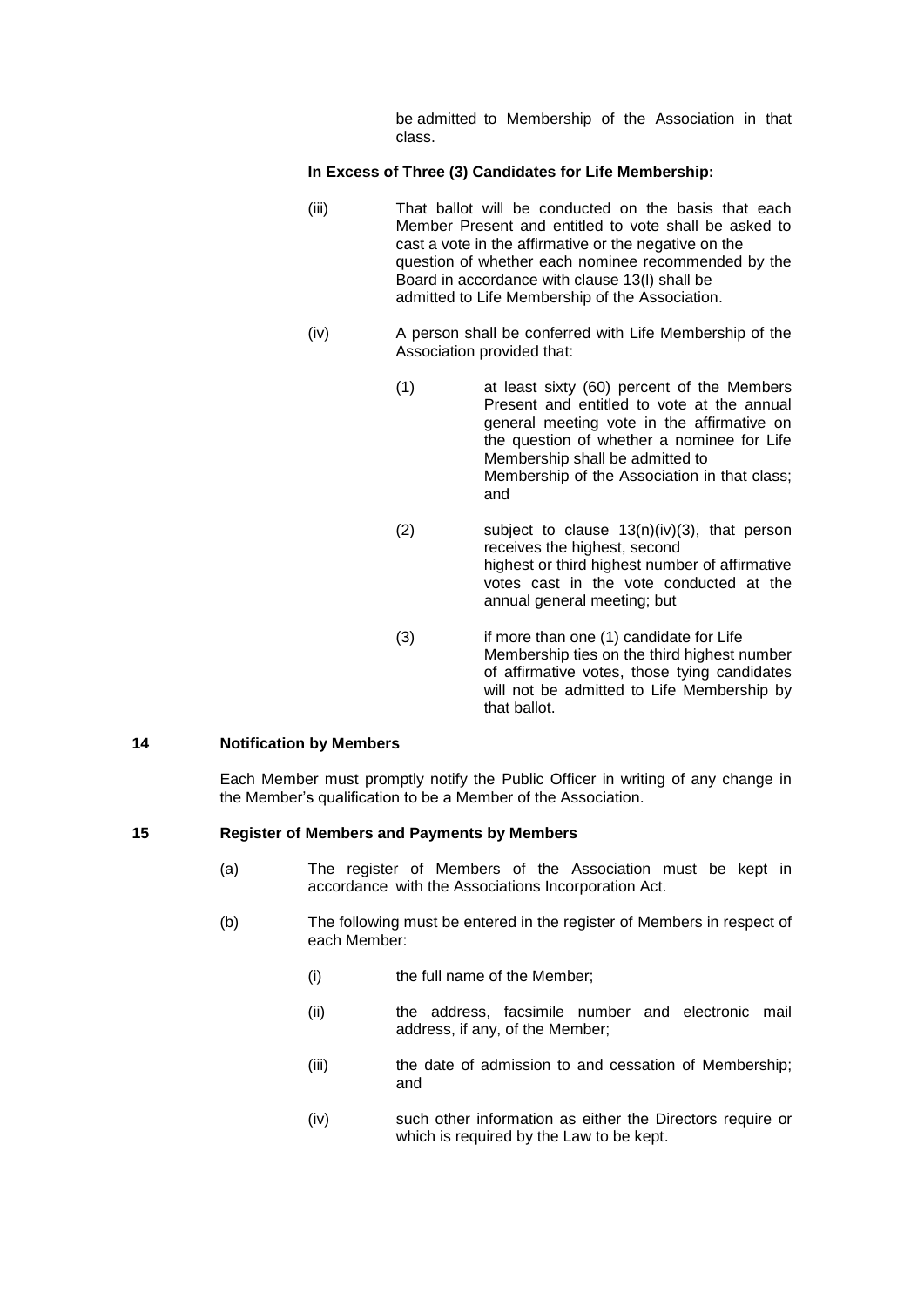- (c) Each Member must notify the Public Officer in writing of any change in that Member's name, address, facsimile number or electronic mail address, or any other information supplied in accordance with clause 15(b), within one (1) month after the change.
- (d) Application, subscription and annual fees in respect of Membership in any class may be determined by the Board; however the Board shall not determine that any such amount is payable by Life Members.
- (e) In the event that the Board determines to apply subscription fees or annual fees to Membership generally or Membership in a particular class then each Member who is affected by that determination shall pay that fee within thirty (30) days after the commencement of the financial year of the Association to which the imposition of fees apply.

#### **16 Cessation of Membership and Suspension of Membership Rights**

- (a) A resignation of any Member shall be addressed to and forwarded to the Public Officer.
- (b) Without limiting the Board's power to make other rules, regulations, policies and by-laws relating to the discipline of organisations and individuals, and for related purposes, the Board has the power by Special Resolution to expel, suspend, censure, fine or otherwise sanction a Member, in the event of a Member:
	- (i) wilfully refusing or neglecting to comply with the provisions of the Constitution;
	- (ii) engaging in or allowing any of its officers, employees or members to engage in any conduct which is or which would have the tendency to be detrimental to the interests of the Association or the Game;
	- (iii) engaging in or allowing any of its officers, employees or members to engage in any conduct which has brought, brings or which would have the tendency to bring the Association, the Game or the Member into disrepute; or
	- (iv) acting in or allowing any of its officers, employees or members to act in a manner which is materially inconsistent with, contrary to or prejudicial to the best interests of the Association or the Game.
- (c) However, the Board shall not exercise this power unless at least one week before the meeting of the Board at which such resolution is passed, the Member:
	- (i) had notice of the meeting and the allegations against him;
	- (ii) had notice of the intended resolution; and
	- (iii) had an opportunity of giving orally or in writing any explanation or defence he may think fit,

and provided further that any such Member may by notice in writing lodged with the Public Officer at least seventy-two (72) hours before the time for holding the meeting at which the resolution is to be considered by the Board, elect to have the question dealt with by the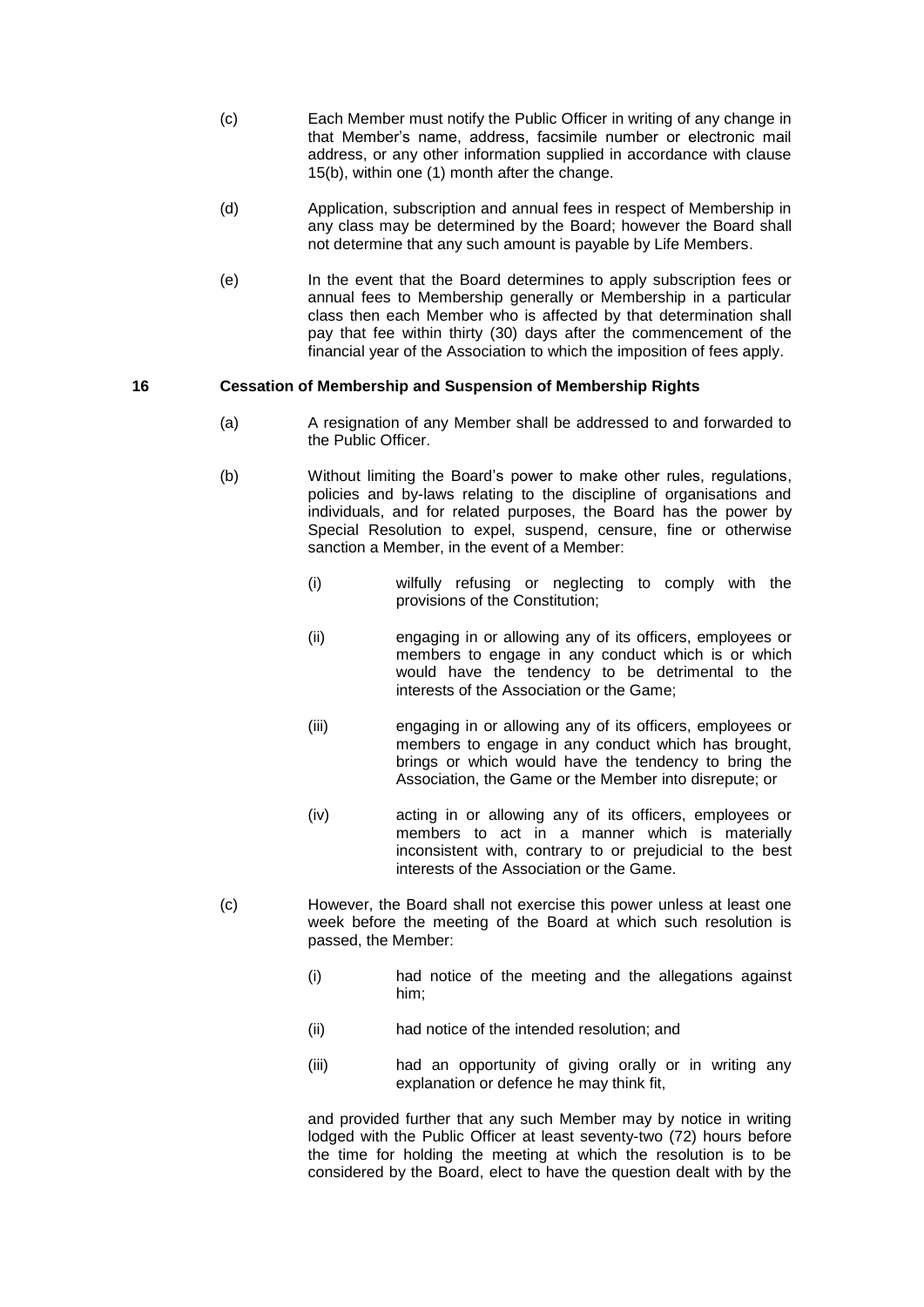Association in a general meeting. In that event a general meeting of the Association shall be called for that purpose and if at that meeting such resolution is passed as a Special Resolution of those present and voting, excluding the Member the subject of the resolution (such vote to be taken by ballot) the Member concerned shall be punished accordingly.

- (d) Membership shall cease and the Public Officer may remove the Member's name from the register of Members as the case may be upon being satisfied that any one of the following has occurred:
	- (i) if the Member dies;
	- (ii) if the Member is convicted of an indictable offence that is punishable by imprisonment for 12 (twelve) months;
	- (iii) if the Member is or has become a Mentally Incapacitated Person;
	- (iv) an Insolvency Event occurring in relation to a Member;
	- (v) a written resignation from the Member has been received by the Public Officer with one (1) month's notice;
	- (vi) if a resolution expelling the Member from Membership of the Association has been passed in accordance with clause 16(c); or
	- (vii) if clause 16(f) applies.
- (e) In the event that a Member has not paid any subscription, fee or other amount owing by the Member to the Association within thirty (30) days after the due date for the payment of that sum, the Member's rights, including without limitation the right to attend and vote at general meetings of the Association, shall automatically be suspended.
- (f) In the event that Member has not paid any subscription, fee or other amount owing by the Member to the Association within sixty (60) days after the due date for the payment of that sum, the Public Officer shall serve notice on the Member that if all outstanding amounts are not paid to the Association within a period of fourteen (14) days from the date of the notice, that Member's Membership shall cease, and that his name and all other details will thereafter be removed from the Register.

## **MEETINGS OF THE ASSOCIATION**

#### **17 Power to convene**

- (a) An annual general meeting of the Association shall be held after the end of each financial year of the Association within the time limit prescribed by the Law. Any reference in this Constitution to a general meeting includes a reference to any annual general meeting.
- (b) The Board:
	- (i) may, whenever they think fit, convene a general meeting; and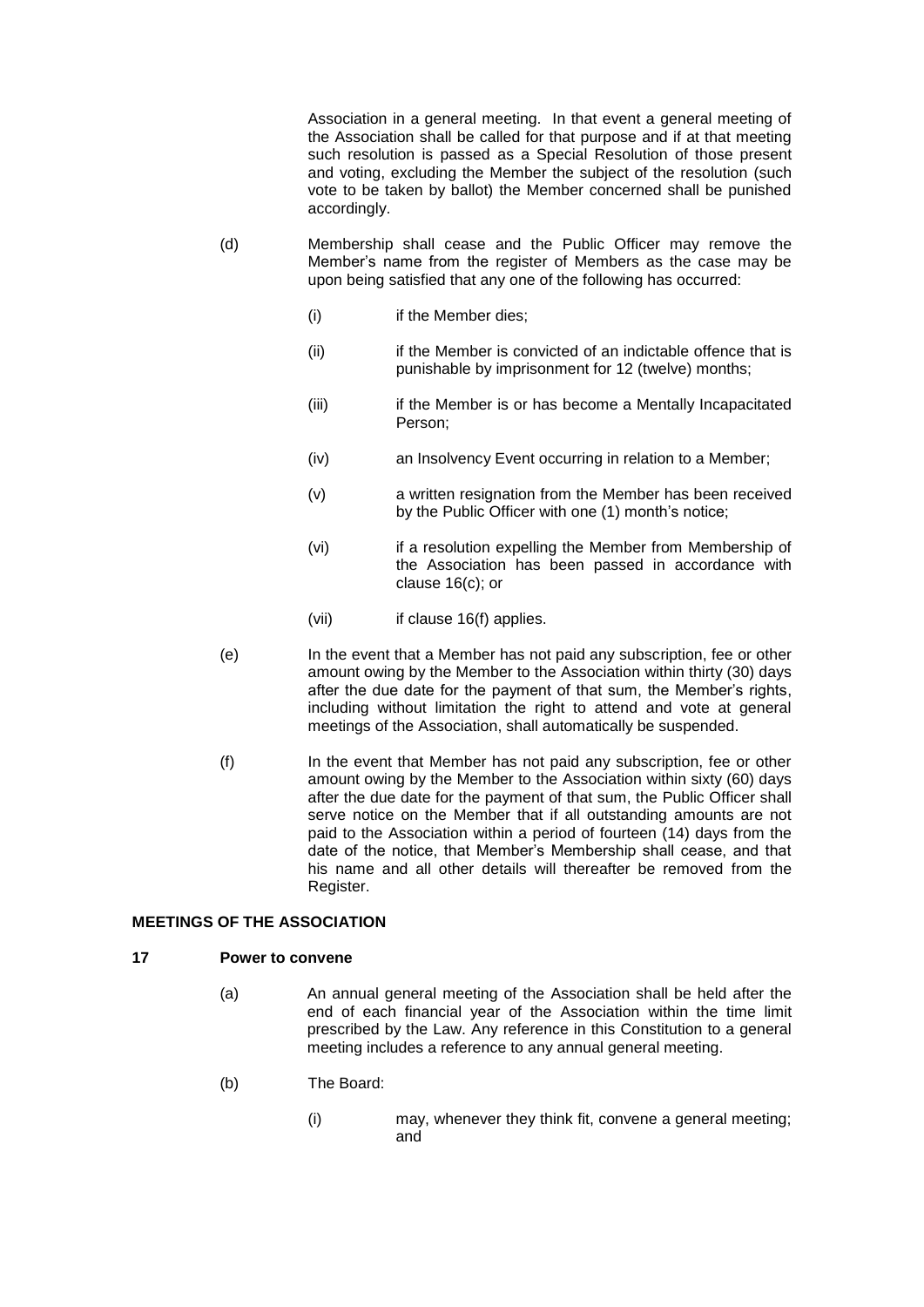- (i) must, on the requisition in writing of a Member, immediately convene a general meeting to be held as soon as practicable but, in any case, not later than one (1) month after the date of the submission of the requisition.
- (c) If the Directors do not, within twenty-one (21) days after the date of the submission of a requisition pursuant to clause 17(b)(ii), proceed to convene a general meeting, the requisitioning Member may convene a general meeting to be held not later than two (2) months after the date of submission of the requisition.
- (d) The Board may postpone or cancel by notice in writing to all Members a general meeting convened by the Board, except that a meeting convened on the requisition of a Member or Members shall not be postponed or cancelled without the consent of that Member or Members.

### **18 Notice of general meetings**

- (a) Subject to provisions of the Associations Incorporation Act relating to special and other resolutions, at least twenty-one (21) days written notice must be given to Members of any general meeting, provided that, subject to the Associations Incorporation Act, a general meeting may be called by shorter notice.
- (b) Each notice convening a general meeting shall contain the information required by the Law.
- (c) The non-receipt of a notice convening a general meeting by or the accidental omission to give notice to any person entitled to receive notice shall not invalidate the proceedings at or any resolution passed at the general meeting.

### **19 Quorum**

No business shall be transacted at any general meeting unless a quorum of Members is present at the time when the meeting proceeds to business. A quorum for a general meeting shall be ten (10) Members Present and entitled to vote on any item of business included in the notice of that general meeting.

## **20 Chairman of meetings**

- (a) Subject to clause 20(b), the Chairman shall preside as Chairman at every general meeting.
- (b) Where a general meeting is held and:
	- (i) there is no Chairman; or
	- (ii) the Chairman is not present within fifteen (15) minutes after the time appointed for the meeting or does not wish to act as chairman of the meeting,

a Vice Chairman shall act as the chairman of that meeting, and failing which the Members Present shall elect as the chairman of that meeting a Member's Representative who is present and willing to act (for the avoidance of doubt, references to the "Chairman" as the references relate to the chairman of a meeting include a reference to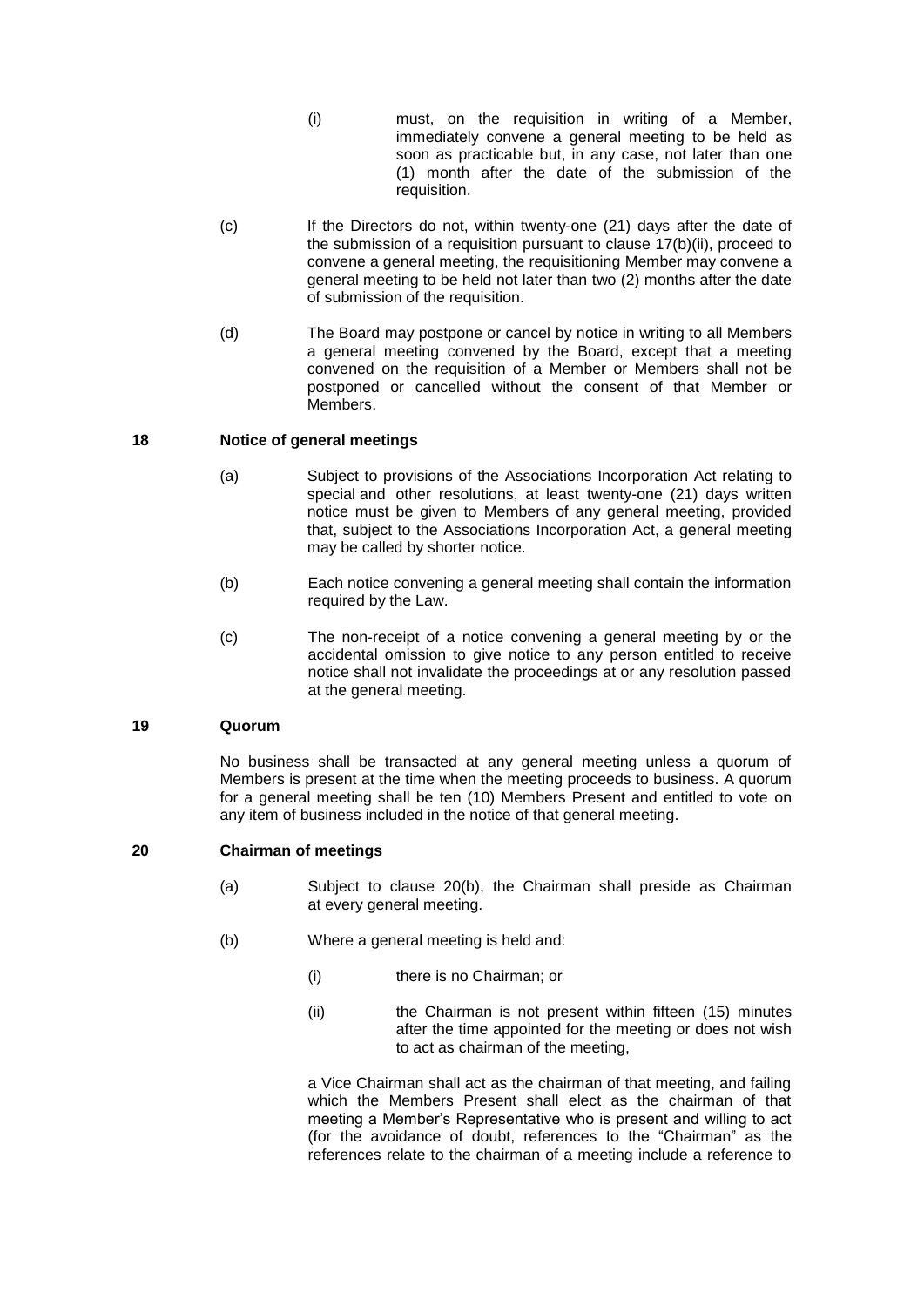such other person who acts as the chairman of a meeting of the Association).

(c) Any question arising at a general meeting relating to the order of business, procedure or conduct of the meeting must be referred to the Chairman of the meeting, whose decision is final.

## **21 Adjournments**

- (a) The Chairman may adjourn the general meeting from time to time and from place to place.
- (b) No business shall be transacted at any adjourned general meeting other than the business left unfinished at the meeting from which the adjournment took place.
- (c) When a general meeting is adjourned for twenty-one (21) days or more, notice of the adjourned general meeting shall be given as in the case of an original general meeting.
- (d) Except as provided by clause 21(c), it is not necessary to give any notice of an adjournment or of the business to be transacted at an adiourned general meeting.

## **22 Voting at general meetings**

- (a) Any resolution to be considered at a general meeting shall be decided on a show of hands unless a poll is demanded.
- (b) A declaration by the Chairman that a resolution has on a show of hands been carried or lost and an entry to that effect in the minutes of the general meeting shall be taken as conclusive evidence of the fact without the need to show the number or proportion of the votes recorded in favour of or against the resolution.
- (c) Despite the Law, a poll for a resolution may be requested by the Chairman or by at least two (2) Members Present and entitled to vote on the resolution. A request for a poll may be withdrawn.

## **23 Procedure for polls**

- (a) Subject to this clause, a poll when requested shall be taken in the manner and at the time the Chairman directs.
- (b) The result of the poll shall be a resolution of the general meeting at which the poll was requested.
- (c) The request for a poll shall not prevent a general meeting from continuing with the transaction of any business other than that on which a poll has been requested.

## **24 No casting vote for Chairman**

In the event of an equality of votes on a show of hands or on a poll the Chairman of the general meeting shall not have a casting vote.

## **25 Representation and voting of Members**

(a) Subject to this Constitution including clauses 16(e) and 16(f), and subject to clause 26 in relation to the appointment of proxies: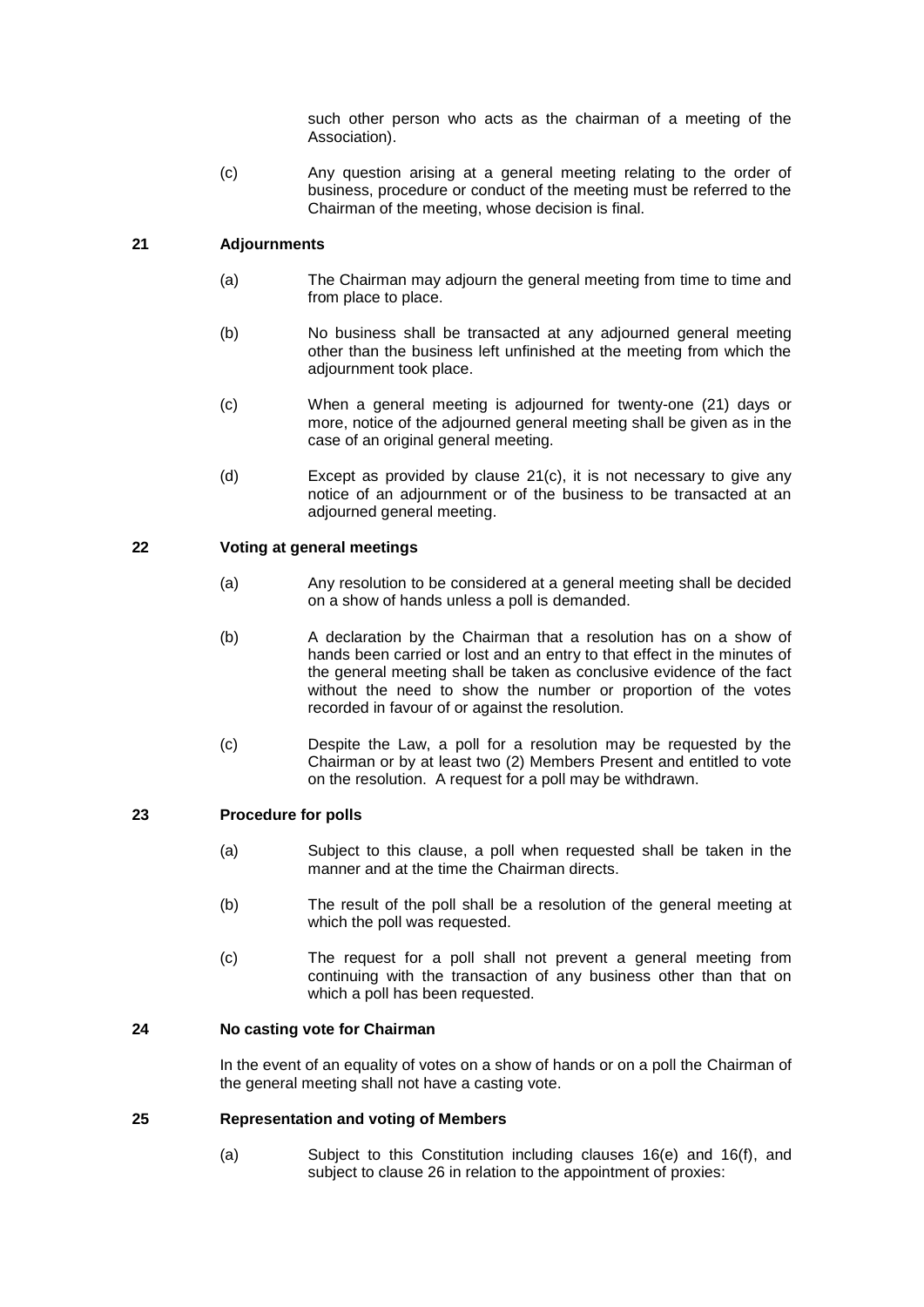- (i) Members other than Life Members shall have the right to attend and vote at general meetings of the Association provided that, where the Member is not a natural person, the Member shall appoint one (1) Member's Representative who is entitled to attend the meeting as the representative of that Member and exercise all of the powers of that Member which are exercisable at that meeting.
- (ii) Life Members have the right to attend but not vote at general meetings.
- (iii) A Member shall be entitled to appoint a Member's Representative by a written instrument executed by the Member, which is delivered to the Chairman.
- (iv) The Member's Representative of a Member must be the chairman, a director, a member of the executive committee, the chief executive officer or the public officer of that Member unless the Chairman otherwise provides a Member with written authority for the Member to appoint some other person as its Member's Representative on whatever terms as are determined by the Chairman.

#### (b) Subject to this Constitution:

- (i) at meetings of the Association each Member entitled to attend and vote may attend and vote in person (including through a Member's Representative) or by proxy;
	- (ii) on a show of hands, every Member Present having the right to vote at a general meeting has one vote; and
	- (iii) on a poll, every Member Present having the right to vote at a general meeting has one vote.
- (iv) for the avoidance of doubt, at any meeting of the Association at which a Director attends in the capacity of being a Member's Representative, any votes cast by that person are cast in the capacity of that person being a Member's Representative, and not as a Director. Directors have no voting rights exercisable at meetings of the Association by virtue of holding office as a Director.
- (c) An objection to the qualification of a person to vote at a general meeting:
	- (i) Must be raised before or at the general meeting of which the vote objected is given or tendered;
	- (ii) Must be referred to the Chairman, his decision is final.
- (d) A vote not disallowed by the Chairman of a meeting under clause 25(c) is valid for all purposes.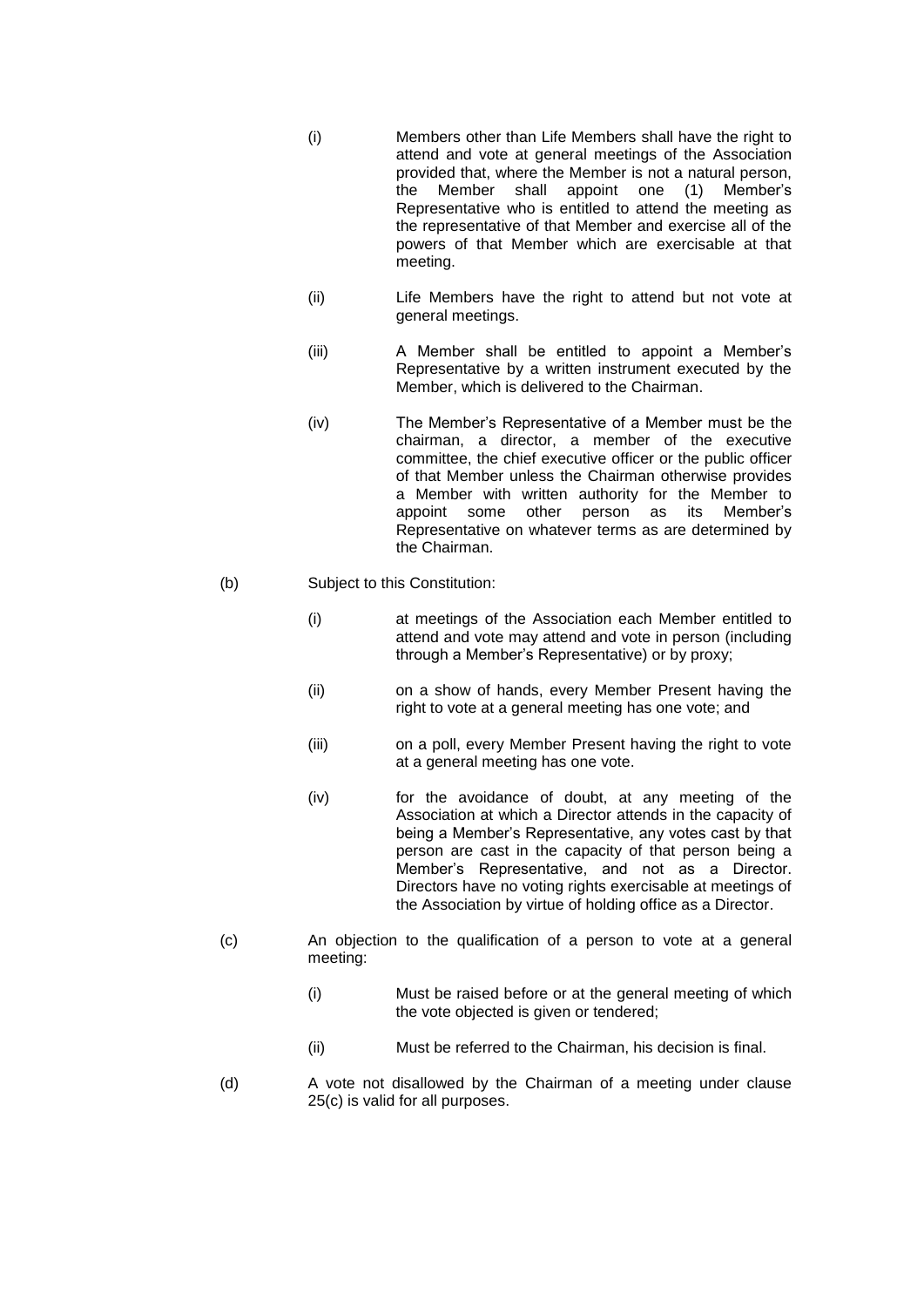### **26 Proxies and Postal Voting**

- (a) A Member may appoint a proxy. A proxy must be another Member who is by reference to this Constitution entitled to attend and vote at that general meeting either in person or through the appointment of a Member's Representative.
- (b) An instrument appointing a proxy must be in writing under the hand of the appointor personally.
- (c) An instrument appointing a proxy shall be in the form which appears at **Appendix B**.
- (d) A proxy may vote as the proxy thinks fit on any motion or resolution in respect of which no manner of voting is indicated; however, if the instrument appointing a proxy specifies the way in which a proxy is to vote on any particular matter put to a vote at a general meeting then the proxy must vote in the manner indicated in the instrument appointing the proxy.
- (e) The documents to be received under the Law and this Constitution for an appointment of a proxy to be effective must be received by the Association not less than twenty-four (24) hours before the meeting commences or resumes (as the case may be).
- (f) Voting at meetings of the Association may be conducted by postal voting subject to the prior consent of the Chairman, which may be given on terms and conditions which the Chairman determines.

### **27 Right of officers and advisers to attend general meeting**

- (a) The Directors, the Chief Executive Officer and the Public Officer shall be entitled to be present and, at the request of the Chairman, to speak at any general meeting.
- (b) Any other person (whether a Member or not) requested by the Directors to attend any general meeting shall be entitled to be present and, at the request of the Chairman, to speak at that general meeting.

#### **28 Circulating resolutions**

Subject to the Law, nothing in this Constitution limits the Association's power to pass a resolution as a circulating resolution.

# **29 Constitutions of Members and Affiliates**

- (a) Any constitution which is intended to be adopted by a Member in any class (other than a Life Member) or Affiliate must be in a form which is approved in writing by the Board before that document is adopted by that organisation.
- (b) Any proposed replacement, amendment, modification or alteration to the constitution of a Member in any class (other than a Life Member) or an Affiliate must be in a form which is approved in writing by the Board before that document is adopted by that organisation.
- (c) The Board may at any time require a Member in any class (other than a Life Member) or an Affiliate to replace, amend, modify or alter its constitution, rules or regulations in such manner as the Association reasonably directs. An organisation in receipt of such a direction by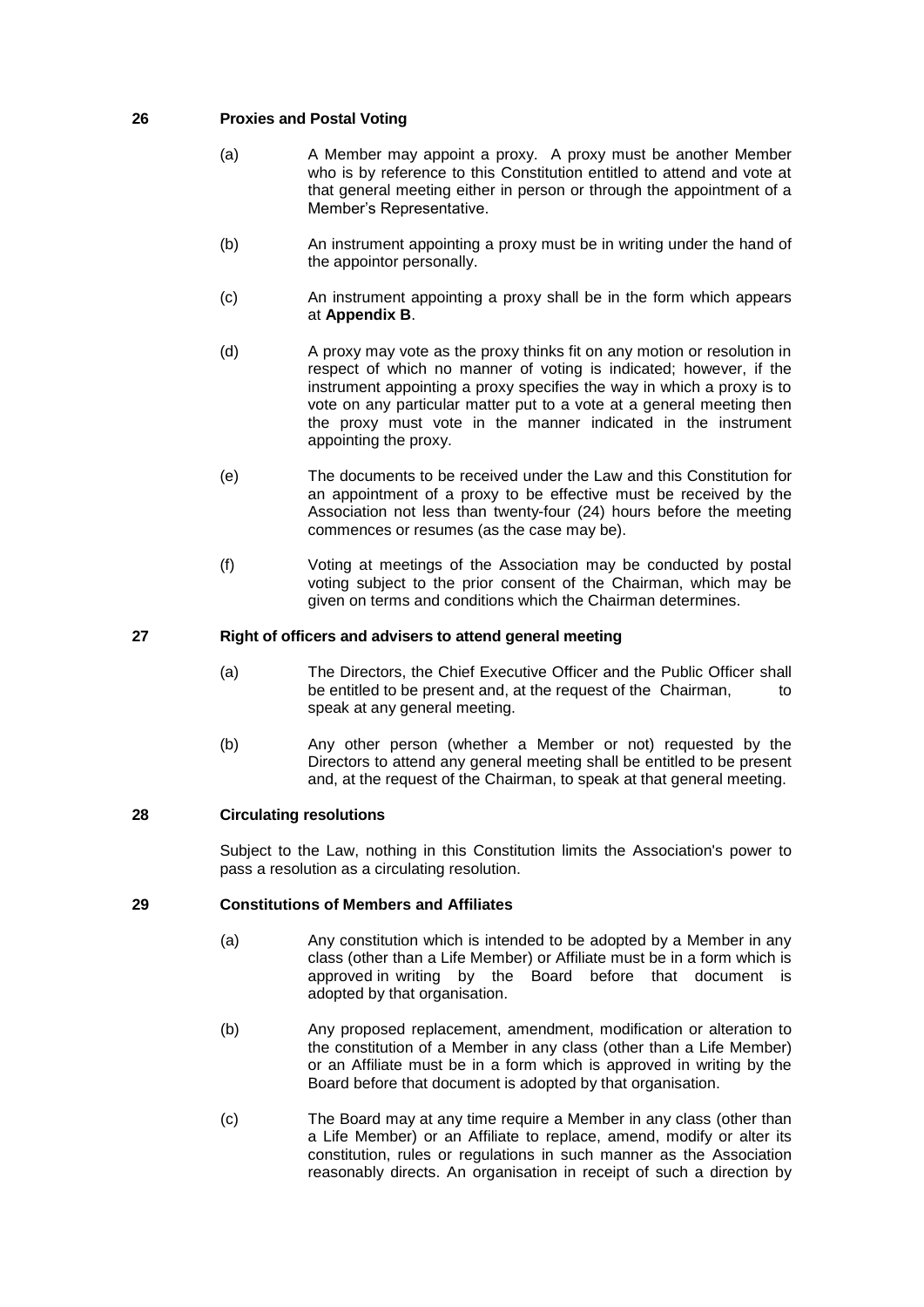the Association shall comply with the direction in accordance with its terms.

### **DIRECTORS**

| 30 | The Board |                                                                                                                              |                                                                     |  |
|----|-----------|------------------------------------------------------------------------------------------------------------------------------|---------------------------------------------------------------------|--|
|    | (a)       | Directors.                                                                                                                   | The Board of the Association shall consist of a maximum of ten (10) |  |
|    | (b)       | No person shall be eligible for appointment as a Director if that person<br>has not attained the age of eighteen (18) years. |                                                                     |  |
|    | (c)       | The Board shall be comprised of:                                                                                             |                                                                     |  |
|    |           | (i)                                                                                                                          | The Chairman;                                                       |  |
|    |           | (ii)                                                                                                                         | Two (2) Vice Chairmen;                                              |  |

- (iii) Six (6) Regional Directors; and
- (iv) The Chief Executive Officer.

each of whom shall be elected or appointed (as the case requires in each instance) in accordance with the relevant provisions of this Constitution.

#### **31 How Directors are appointed**

### **The Chairman**

- (a) The Chairman is nominated by, and appointed by, the Members (excluding the Life Members) for the term determined by clause 32.
- (b) A person:
	- (i) is only eligible to be elected as Chairman if the person is a director, member of the board of, or a full member of a Group Member, the Junior Rugby League Member, the NSW Rugby League Member or the Referees' Association Member; or if a person is a Life Member; but
	- (ii) if the person is elected as Chairman, that person must within seven (7) days thereafter resign from any position of director or member of the board of any Group Member, the Junior Rugby League Member, the NSW Rugby League Member and / or the Referees' Association Member.
- (c) Nomination of an eligible person for election as Chairman must be made in writing in a form prescribed by the Board. That document must be signed by the candidate and the Member nominating the person pursuant to clause 31(a).
- (d) Nominations made in compliance with clause 31(c) must be received by the Public Officer no later than 4:00pm on the day which is 14 days before the date of the meeting at which the election of the Chairman shall take place. Nominations received by the Public Officer after this deadline shall be deemed invalid.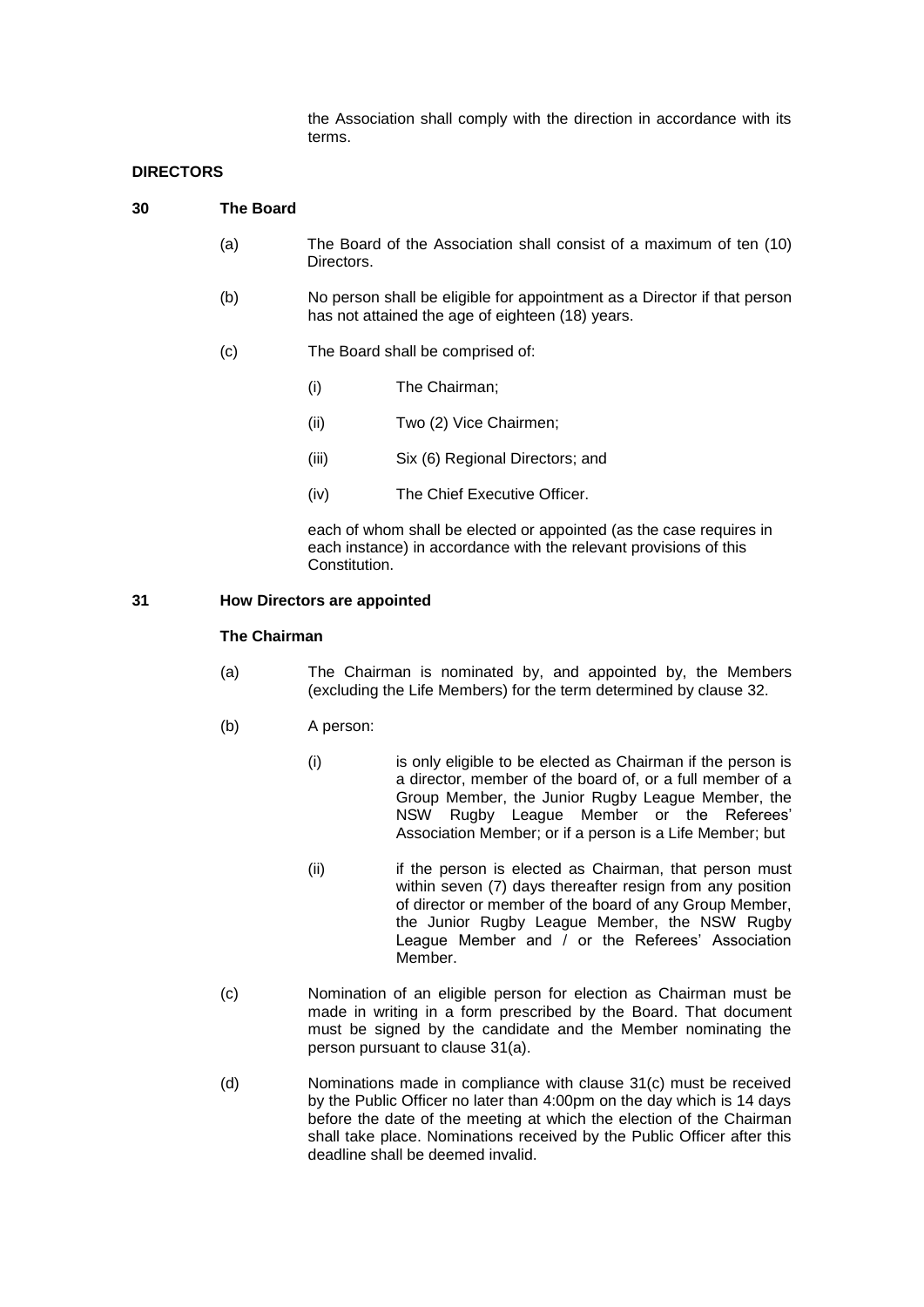- (e) Each candidate nominated for election as Chairman may, no later than ten (10) days before the meeting at which the election shall occur, provide the Public Officer with a statement not exceeding 300 words, stating the candidates qualifications, experience and a statement by the candidate as to the merits of his candidacy for election as Chairman.
- (f) The Public Officer shall distribute any statements received in accordance with clause 31(e) to the Members entitled to vote at the election of the Chairman; however the Public Officer shall not be obliged to do so if the Public Officer forms the opinion that the contents of a statement include material which is either defamatory of any other person, or of the kind which is likely to bring the Association into disrepute.
- (g) The Election of the Chairman shall be conducted in accordance with clause 32 and the Voting Rules set out at Appendix 3.

### **The Vice Chairmen**

- (h) The two (2) Vice Chairmen are nominated, by and appointed by, the Members (excluding the Life Members) for the term determined by clause 32.
- (i) A person:
	- (i) is only eligible to be elected as a Vice Chairman if the person is a director, member of the board of, or a full member of a Group Member, the Junior Rugby League Member, the NSW Rugby League Member or the Referees' Association Member; or if the person is a Life Member; and
	- (ii) if the person is elected as a Vice Chairman, that person must within seven (7) days thereafter resign from any position of director or member of the board of any Group Member, the Junior Rugby League Member, the NSW Rugby League Member and / or the Referees' Association Member.
- (j) Nomination of an eligible person for election as Vice Chairman must be made in writing in a form prescribed by the Board. That document must be signed by the candidate and the Member nominating the person pursuant to clause 31(h).
- (k) Nominations made in compliance with clause 31(j) must be received by the Public Officer no later than 4:00pm on the day which is 14 days before the date of the meeting at which the election shall take place. Nominations received by the Public Officer after this deadline shall be deemed invalid.
- (l) Each candidate nominated for election as a Vice Chairman may, no later than ten (10) days before the meeting at which the election shall occur, provide the Public Officer with a statement not exceeding 300 words, stating the candidates qualifications, experience and a statement by the candidate as to the merits of his candidacy for election.
- (m) The Public Officer shall distribute any statements received in accordance with clause 31(e) to the Members entitled to vote at the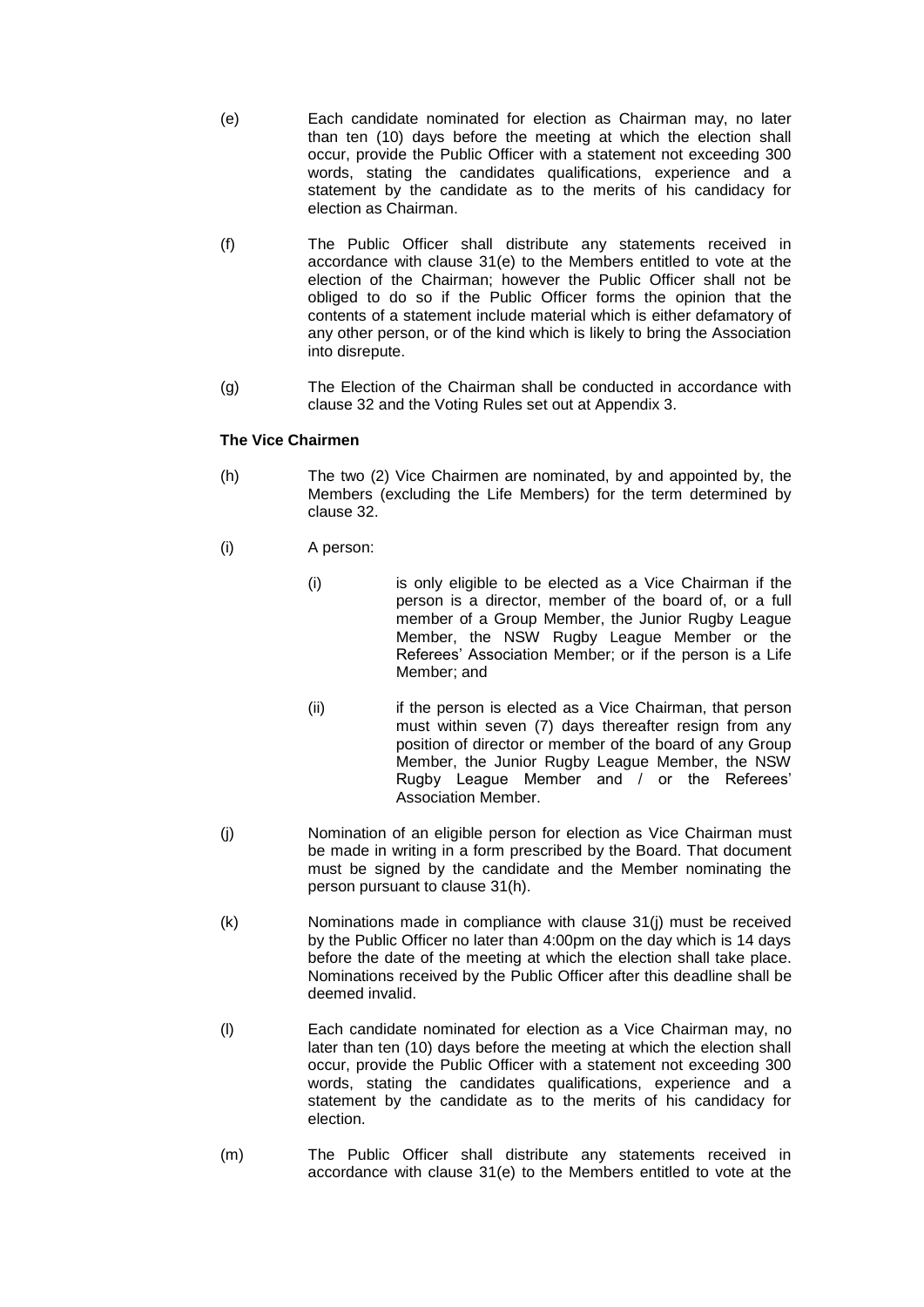election of a Vice Chairman; however the Public Officer shall not be obliged to do so if the Public Officer forms the opinion that the contents of a statement include material which is either defamatory of any other person, or of the kind which is likely to bring the Association into disrepute.

(n) Elections of Vice Chairmen shall be conducted in accordance with clause 32 and the Voting Rules set out at Appendix 3.

### **Regional Directors**

- (o) Each CRL Region shall be entitled to appoint one (1) Regional Director.
- (p) In order to be eligible for appointment by a CRL Region as a Regional Director a person must be the chairman of, or a member of the board or the CRL Region which he is appointed to represent.
- (q) A CRL Region's nomination of its Regional Director must be made in writing in a form prescribed by the Board. The nomination form must be signed by the Region and by the nominee.
- (r) Nominations of Regional Directors made in accordance with clause  $31(q)$  must be received by the Public Officer no later than seven  $(7)$ days before the date on which the appointment shall take effect by operation of clause 32.

### **Chief Executive Officer**

(s) The Chief Executive Officer shall be appointed ex officio as a member of the Board for so long as his appointment as Chief Executive Officer continues.

## **Directors Generally**

- (t) Prior to appointment as a Director a prospective appointee shall provide the Association with a schedule of potential conflicting interests with the Association. The person must not be appointed as a Director in any class if the person has a material conflicting interest with the interests of the Association.
- (u) The Association in general meeting may by ordinary resolution remove a Director provided that:
	- (i) not less than 21 days' written notice is given to the Director concerned that the resolution will be put to a vote of the Members at the meeting;
	- (ii) the Director is given notice of his right to attend the meeting and address the meeting prior to any vote on the motion to remove him being conducted; and
	- (iii) the Association at all times maintains a minimum number of Directors which is not less than the quorum prescribed by clause 40.
- (v) Any person removed from the office of Director pursuant to clause 31(u) shall be ineligible for appointment as a Director for three (3) years commencing on the day the resolution is passed.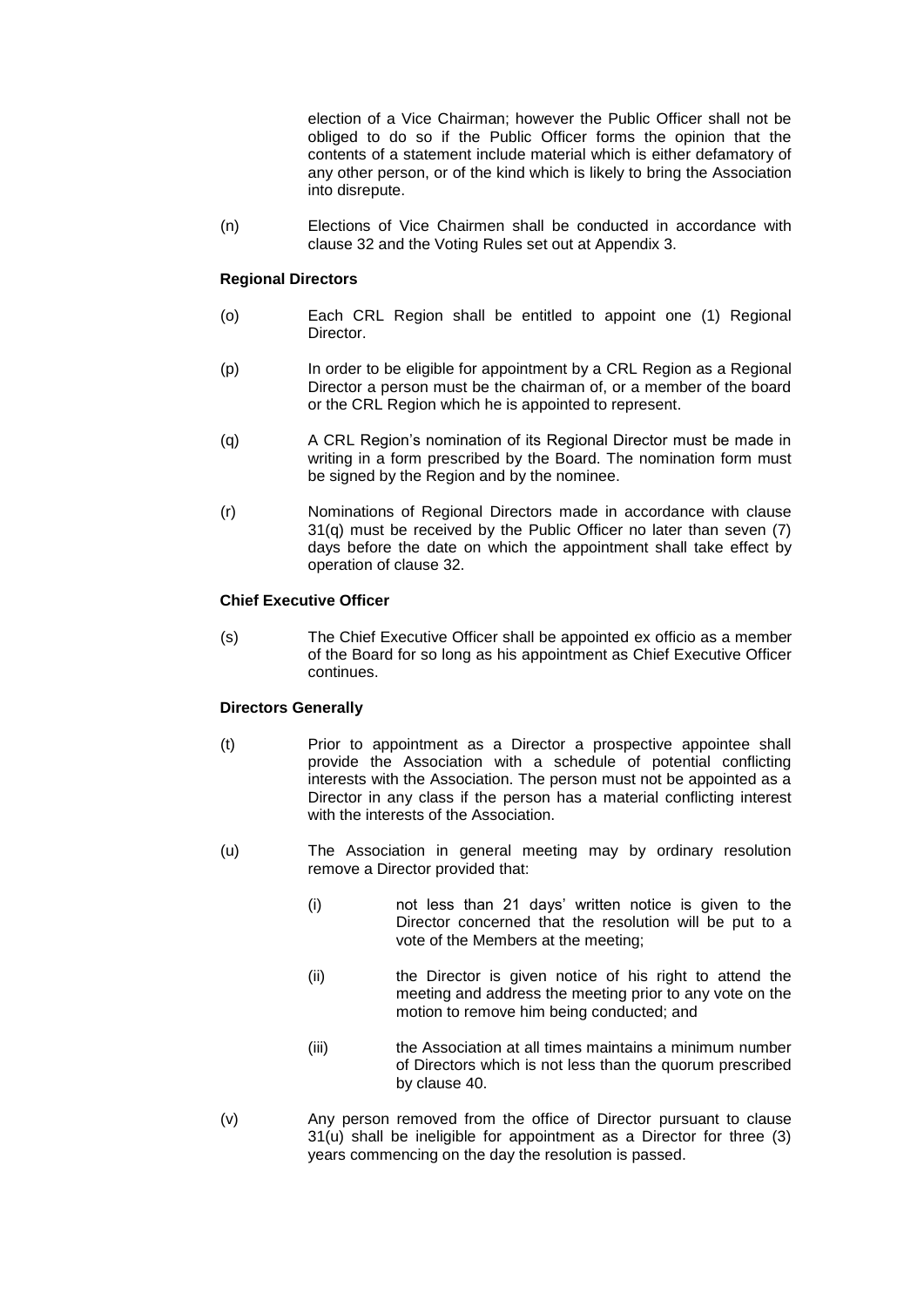- (w) The Directors have the power to appoint a person to fill a casual vacancy in the office of Chairman or Vice Chairman. The person appointed to fill the casual vacancy shall be deemed to fill the vacancy until the time that the person vacating that office would have remained as a Director but for the vacancy being created **SUBJECT TO** the appointment being ratified by an ordinary resolution passed at the next general meeting of the Association.
- (x) Any casual vacancy in the office of a Regional Director shall be filled by a nomination received from the CRL Region which appointed the Director whose office has been vacated. The nomination shall comply with the requirements of clauses 31(p) and 31(q).

### **32 Retirement and rotation of Directors**

#### **General**

- (a) Directors elected or appointed by operation of this Constitution take office immediately after the conclusion of the meeting of the Company at which the appointment is made.
- (b) Directors retiring from office at the expiry of the relevant term of appointment by operation of this Constitution vacate office at the conclusion of the meeting of the Company at which this Constitution states that the appointment ceases.
- (c) Directors appointed to fill a casual vacancy shall be determined to fill a vacancy in accordance with clauses 31(w) and 31(x).

### **Initial Board**

- (d) It is intended that, at the first annual general meeting of the Association after the adoption of this Constitution (the **"2014 Annual General Meeting"**), all then current members of the executive and management committees of the Association provided for under the constitution repealed immediately prior to the adoption of this Constitution by the Association (excluding the Chief Executive Officer) shall retire from office. At the 2014 Annual General Meeting the new Board shall be appointed as follows:
	- (i) The Chairman shall be elected pursuant to clause 31;
	- (ii) The two (2) Vice Chairmen shall be elected pursuant to clause 31.
	- (iii) The six (6) Regional Directors shall be appointed pursuant to clause 31.
	- (iv) The Chief Executive Officer shall remain ex officio a member of the Board.

# **Term of Appointment of Directors**

- (e) Subject to the specific procedures set out in clauses 32(f) and 32(g) and the exact dates on which annual general meetings of the Association are held, the Chairman is elected in accordance with this Constitution for a term of two (2) years.
- (f) The Chairman elected at the 2014 Annual General Meeting shall remain in office until the conclusion of the annual general meeting of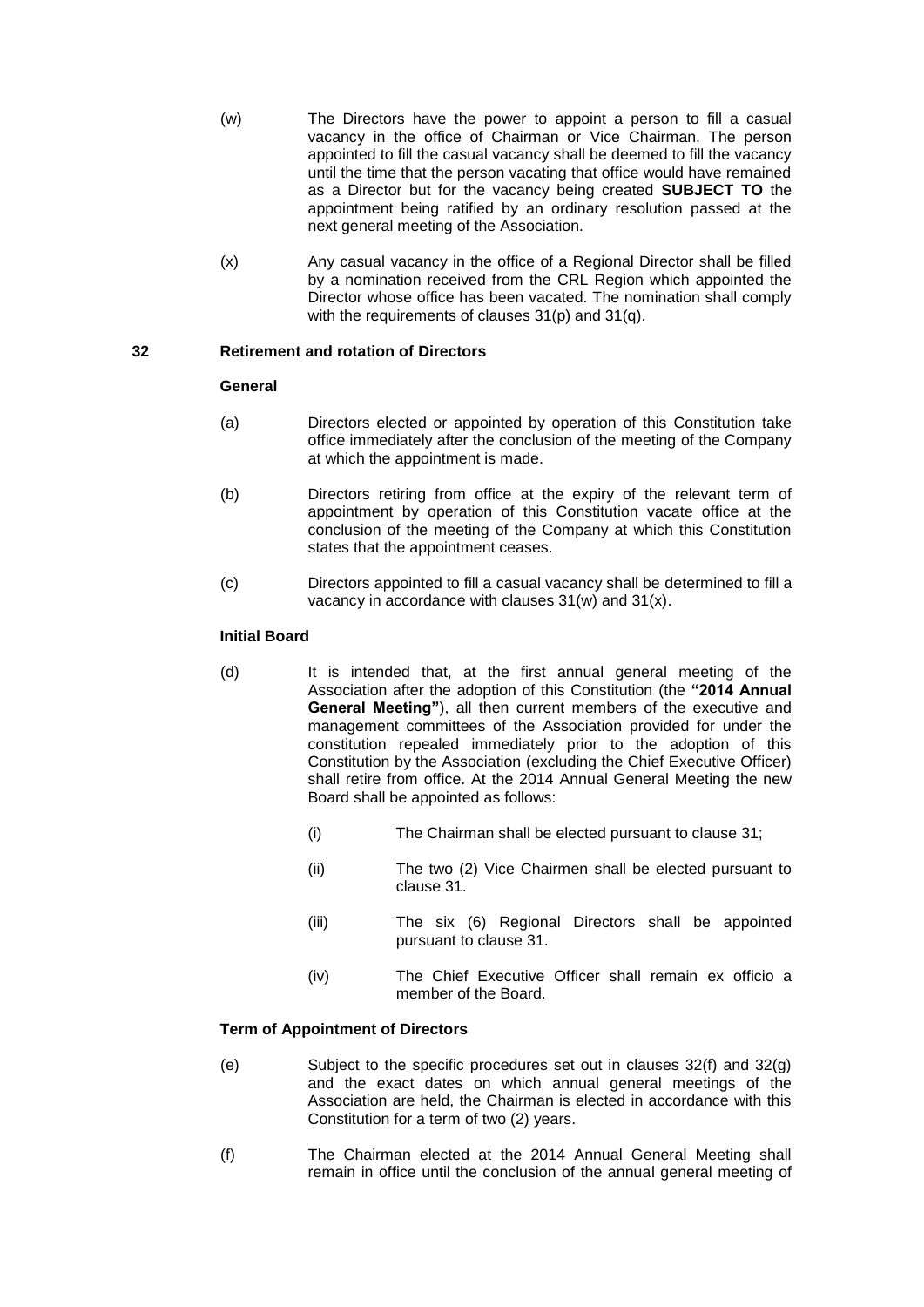the Association held following the end of the Association's financial year ending in 2016 (the **"2016 Annual General Meeting"**), whereupon he shall retire from office and an election shall take place in accordance with this Constitution to fill the vacancy in the office of Chairman.

- (g) Thereafter the term of office of Chairman shall be a period of two (2) years, ending at each second subsequent annual general meeting of the Association following the 2016 Annual General Meeting.
- (h) Subject to the specific procedures set out in clause 32(i) in respect of the first Vice Chairmen elected after the adoption of this Constitution, and the exact dates on which annual general meetings of the Association are held, Vice Chairmen are elected in accordance with this Constitution for a term of two (2) years.
- (i) The two (2) Vice Chairmen elected at the 2014 Annual General Meeting shall remain in office as follows:
	- (i) The Returning Officer shall declare each of the highest polling and second-highest polling candidates.
	- (ii) The candidate declared by the Returning Officer as the highest polling candidate shall remain in office until the conclusion of the 2016 Annual General Meeting, whereupon he shall retire from office and an election shall take place in accordance with this Constitution to fill the vacancy in that office of Vice Chairman.
	- (iii) The candidate declared by the Returning Officer as the second-highest polling candidate shall remain in office until the conclusion of the annual general meeting of the Association held following the end of the financial year of the Association ending in 2015 (the **"2015 Annual General Meeting"**), whereupon he shall retire from office and an election shall take place in accordance with this Constitution to fill the vacancy in that office of Vice Chairman.
	- (v) Thereafter the term of office of a person elected as a Vice Chairman shall be a period of two (2) years, ending at each second subsequent annual general meeting of the Association after the annual general meeting at which that person was elected to that office.
	- (vi) At each annual general meeting, commencing from the annual general meeting of the Association held following the end of the financial year of the Association finishing in 2016, one of the two Vice Chairman shall retire from office, with an election held to fill the vacancy. The order of retirement is to be determined in accordance with this clause 32(i).
- (j) A Regional Director shall remain in office until the conclusion of the annual general meeting of the Association immediately subsequent to the annual general meeting of the Association at which he was appointed. At each annual general meeting each CRL Region shall appoint a Regional Director in accordance with this Constitution.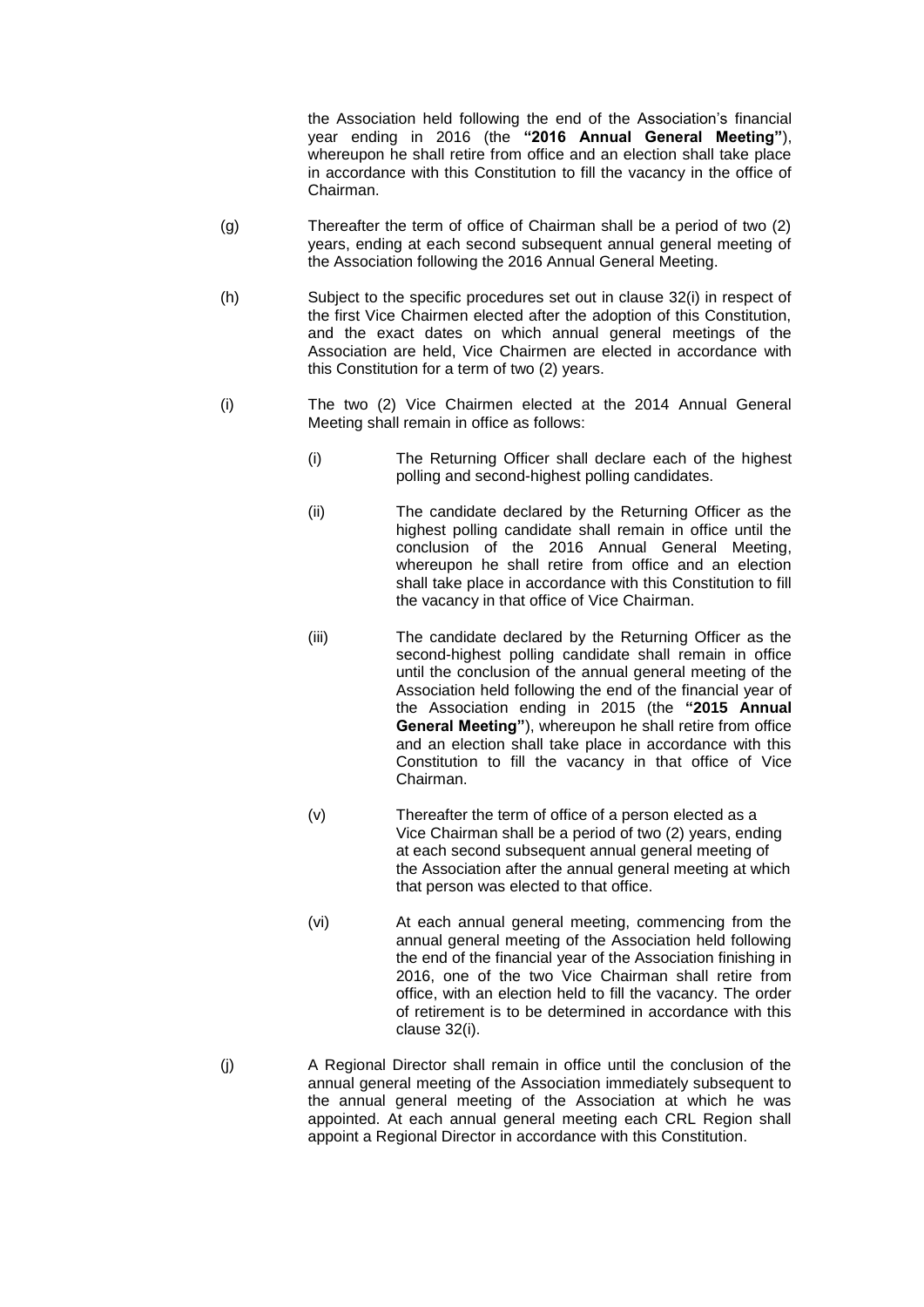(k) Despite any other provision of this Constitution, a person who retires from office by operation of this clause 32 shall be entitled to stand for re-election or reappointment as a Director (as the case may be) provided that the relevant qualification criteria is met.

### **33 Vacation of office**

- (a) The office of a Director becomes vacant, and a casual vacancy in that office is created, in any of the following circumstances:
	- (i) in the circumstances prescribed by the Law;
	- (ii) if an Insolvency Event occurs in relation to a Director;
	- (iii) if the Director becomes a Mentally Incapacitated Person;
	- (iv) if the Director is removed from office by the Members pursuant to this Constitution;
	- (v) if the Director is removed from office by the Members under any procedure prescribed in the Law;
	- (vi) if the Director resigns by notice in writing to the Public Officer or refuses to act;
	- (vii) is absent without the consent of the Board from three (3) consecutive meetings of the Board;
	- (viii) dies;
	- (ix) in the case of the Chairman, ceases to hold the qualification for appointment required by clause 31(b);
	- (x) in the case of a Vice Chairman, ceases to hold the qualification for appointment required by clause 31(i);
	- (xi) in the case of a Regional Director, ceases to hold the qualification for appointment required by clause 31(p);
	- (xii) in the case of the Chief Executive Officer, ceases to be employed in that office;
	- $(xiii)$  if either of clauses  $31(b)(ii)$  or  $31(i)(ii)$  is not complied with by any Director who must comply with the requirements of either of those clauses.
- (b) In circumstances of a casual vacancy in the office of any Director:
	- (i) The remaining [Directors](http://www.austlii.edu.au/au/legis/cth/consol_act/ca2001172/s9.html#director) may appoint a [person](http://www.austlii.edu.au/au/legis/cth/consol_act/ca2001172/s761a.html#person) as a Director; and
	- (ii) A [person](http://www.austlii.edu.au/au/legis/cth/consol_act/ca2001172/s761a.html#person) can be appointed as a Director under this clause in [order](http://www.austlii.edu.au/au/legis/cth/consol_act/ca2001172/s1371.html#order) to make up a quorum for a [directors'](http://www.austlii.edu.au/au/legis/cth/consol_act/ca2001172/s9.html#director) meeting even if the total number of [directors](http://www.austlii.edu.au/au/legis/cth/consol_act/ca2001172/s9.html#director) of the Association is not enough to make up that quorum.
- (c) Any appointment made pursuant to clause 33(b) shall be on terms determined by the remaining Directors subject to the requirements of this Constitution.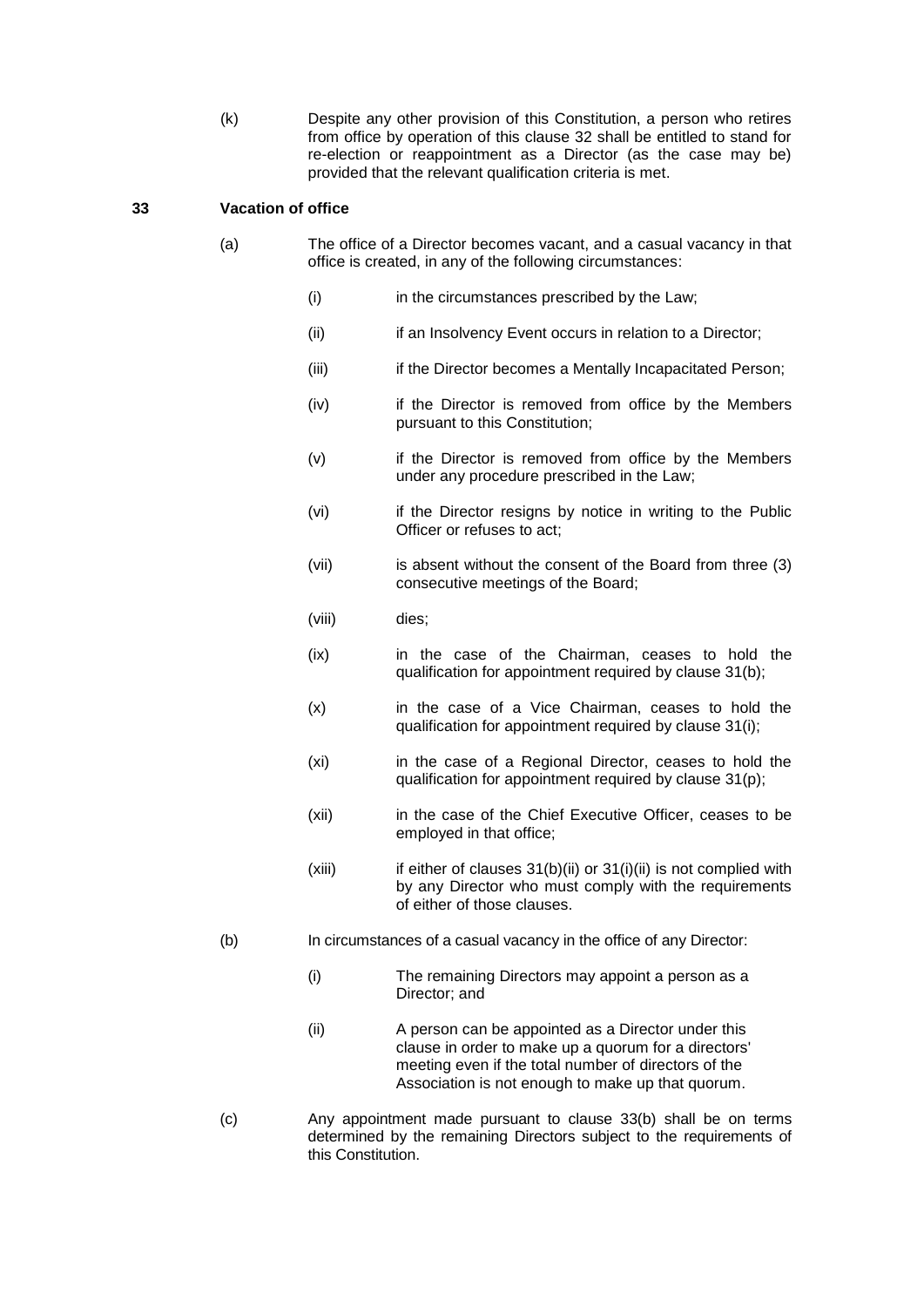### **34 Chief Executive Officer and Employees**

- (a) The Directors may from time to time appoint a Chief Executive Officer of the Association for such period and on such terms as they think fit and, subject to the terms of any agreement entered into in a particular case, may revoke any such appointment.
- (b) The Chief Executive Officer is a Director and member of the Board.
- (c) The Chief Executive Officer must report to the Board on a regular basis and as and when required by the Board.

# **POWERS AND DUTIES OF DIRECTORS**

#### **35 Powers of Directors**

- (a) Subject to the Law, this Constitution and particularly clause 35(e), the business of the Association shall be managed by the Board who may exercise all powers of the Association, including but not limited to the making of rules, regulations, by-laws, policies, clauses, determinations and all other decisions consistent with fulfilling the objects of the Association, which are not, by the Law or this Constitution, required to be exercised by the Association in general meeting.
- (b) No exercise of power made in accordance with cl 35(a) shall invalidate any prior act of the Directors which would have been valid if such regulation had not been made.
- (c) The Directors shall not sell or otherwise dispose of the main undertakings of the Association or any land holdings of the Association without the prior approval of the Association in general meeting
- (d) Without limiting the generality of clause 35 the Directors may exercise all the powers of the Association to borrow money and to charge any property or business of the Association.
- (e) For the purposes of managing the business of the Association between Board meetings the Board may delegate any of its powers to the Executive. The Board may by resolution make any determination as to the terms, conditions and limitations of the delegation of its powers to the Executive, including any power of delegation granted to the Executive.

#### **36 Appointment of Attorneys and Returning Officers**

- (a) The Directors may, by power of attorney, appoint any person to be the attorney of the Association for the purposes, with the powers, authorities and discretions vested in or exercisable by the Board as may be specified by them and for such period and subject to such conditions as they think fit.
- (b) The Chairman shall appoint a Returning Officer to act in respect of any election of Life Members or Vice Chairman.

## **37 Negotiable instruments**

All negotiable instruments of the Association shall be executed by the persons and in the manner that the Directors decide from time to time.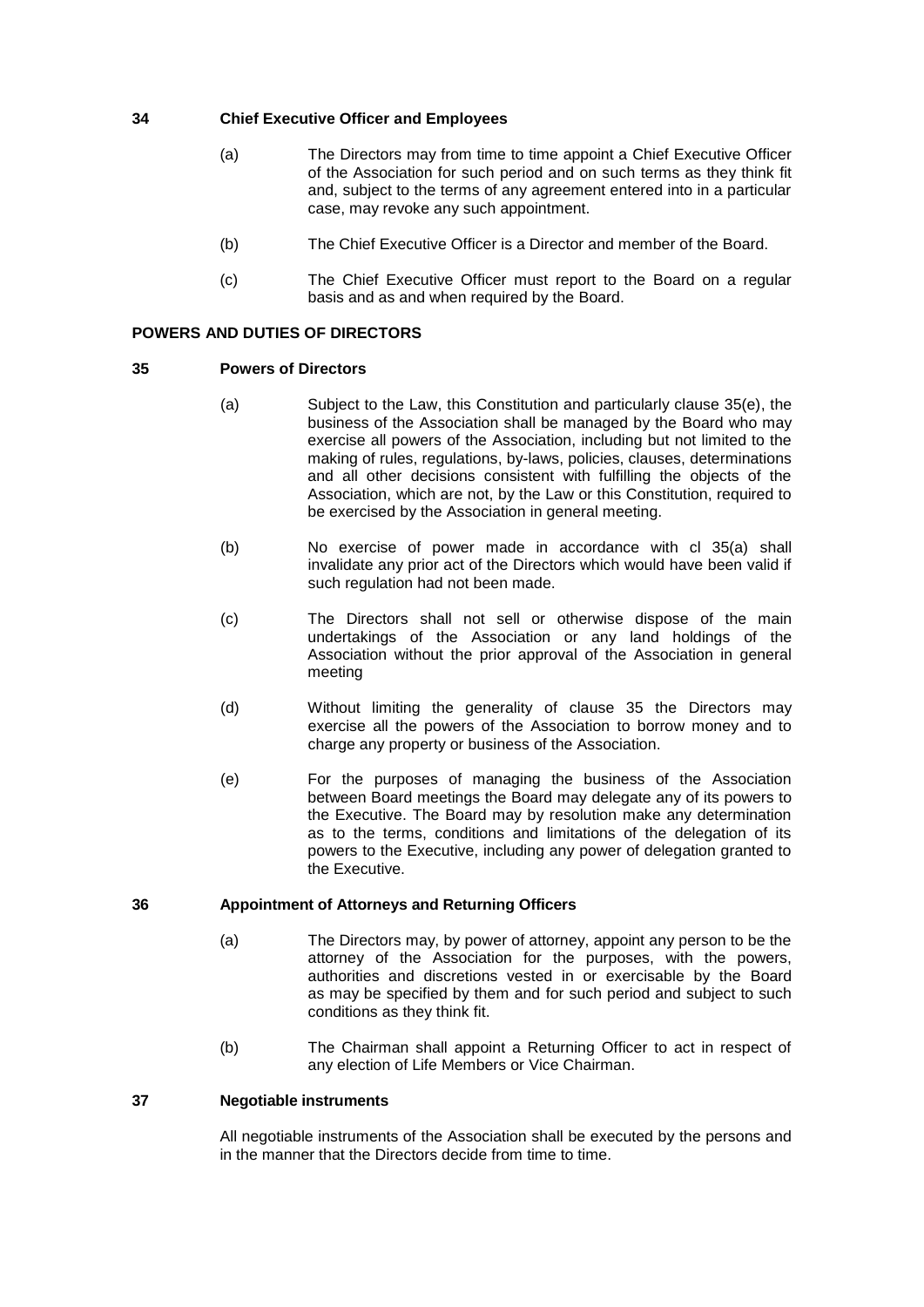#### **MEETINGS OF DIRECTORS**

### **38 Meetings**

- (a) The Directors shall meet together as often as is necessary for the despatch of business of the Association and may adjourn and otherwise regulate their meetings as they think fit.
- (b) Any one (1) Director may, at any time, by written notice to the Chairman request that a meeting of the Directors be convened. The Public Officer shall forthwith convene a meeting in accordance with such a request.
- (c) Reasonable notice must be given to every Director of the place, date and time of every meeting of the Directors.
- (d) Where any Director is for the time being outside of Australia, notice need only be given to that Director if contact details have been given.
- (e) A notice of a meeting of Directors:
	- (i) must specify the time and place of the meeting;
	- (ii) need not state the nature of the business to be transacted at the meeting; and
	- (i) may be given in person or by post or by telephone, facsimile or other electronic means.
- (f) A Director may waive notice of any meeting of Directors by notifying the Association to that effect in person or by post, telephone, facsimile or other electronic means.
- (g) The non-receipt of notice of a meeting of Directors by, or a failure to give notice of a meeting of Directors to, a Director does not invalidate any thing done or resolution passed at the meeting if:
	- (i) the non-receipt or failure occurred by accident or error;
	- (ii) before or after the meeting, the Director waived or waives notice of that meeting or has notified or notifies the Association of his or her agreement to that thing or resolution personally or by post, telephone, facsimile or other electronic means; or
	- (iii) the Director attended the meeting.
- (h) A person who attends a meeting of Directors waives any objection that person may have to a failure to give notice of the meeting.

### **39 Meetings by technology**

- (a) For the purposes of the Law, each Director, on becoming a Director (or on the adoption of this Constitution), consents to the use of the following technology for calling or holding an Board meeting:
	- (i) video;
	- (ii) telephone;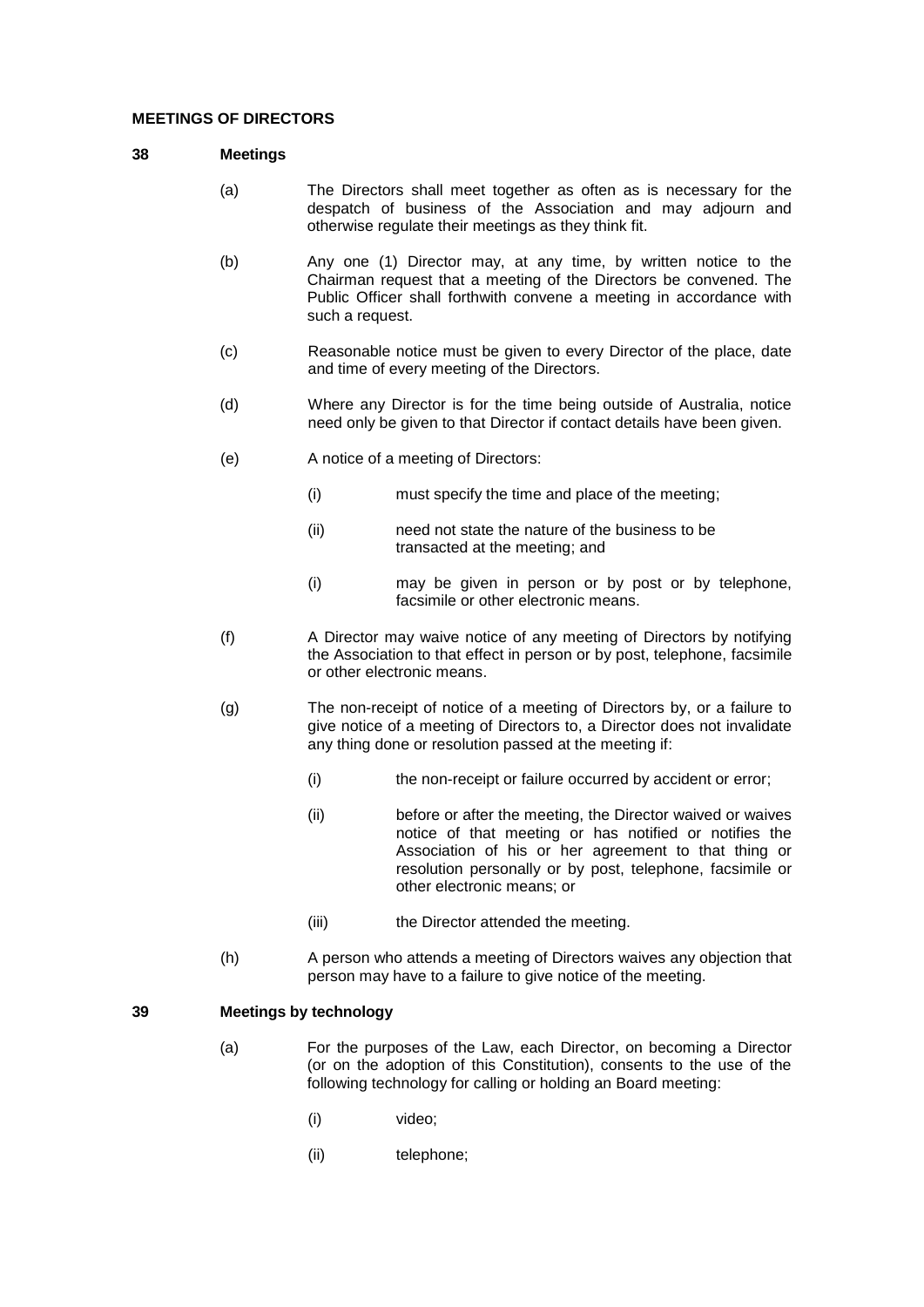- (iii) electronic mail;
- (iv) any other technology which permits each Director to communicate with every other Director; or
- (v) any combination of the technologies described in the above paragraphs.
- (b) A Director may withdraw the consent given under this clause in accordance with the Law.
- (c) Where the Directors are not all in attendance at one place and are holding a meeting using technology and each Director can communicate with the other Directors:
	- (i) the participating Directors shall, for the purpose of every provision of this Constitution concerning meetings of the Directors, be taken to be assembled together at a meeting and to be present at that meeting; and
	- (ii) all proceedings of those directors conducted in that manner shall be as valid and effective as if conducted at a meeting at which all of them were present.

#### **40 Quorum at meetings**

- (a) A quorum for a meeting of the Board is the presence or, subject to clause 39, participation of at least five (5) Directors.
- (b) A quorum for a meeting of the Executive is the presence or, subject to clause 39, participation of at least two (2) Directors who are members of the Executive.

### **41 Chairman**

- (a) The chairman of all meetings of the Board and the Association shall be the Chairman appointed in accordance with clauses 31 and 32.
- (b) Where a meeting of Directors is held and:
	- (i) a chairman has not been elected in accordance with clauses 31 and 32; or
	- (ii) the Chairman is not present at the time appointed for the holding of the meeting or does not wish to chair the meeting,

a Vice President shall act as the chairman of that meeting, and failing which the Directors present shall elect one of their members to be the chairman of the meeting.

(c) The Chairman does not have a casting vote in addition to any vote to which the Chairman may be entitled as a Director.

### **42 Proceedings at meetings**

Subject to this Constitution, questions arising at a meeting of Directors shall be decided by a majority vote of Directors present and voting and any such decision shall for all purposes be taken to be a decision of the Board.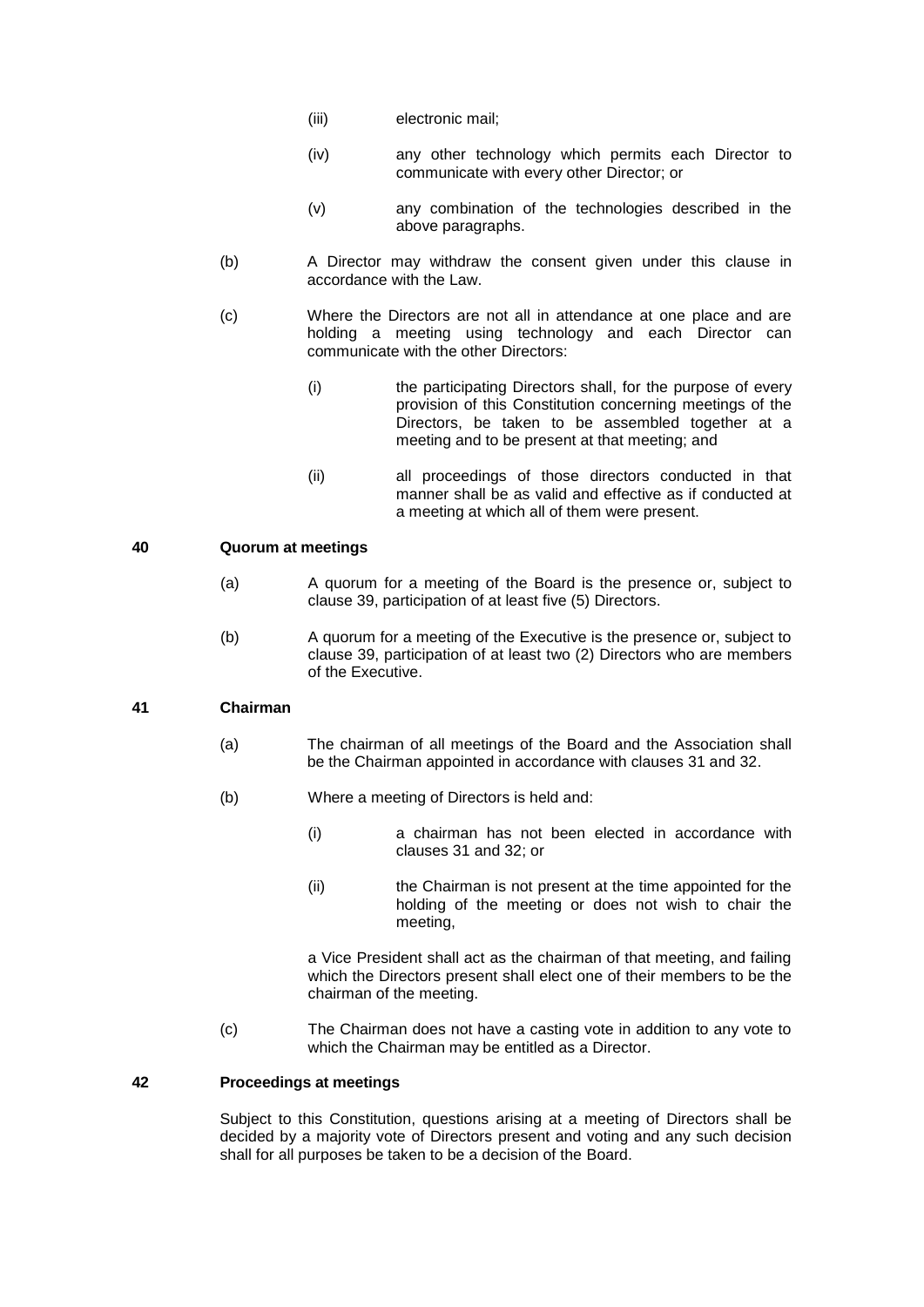#### **DIRECTORS' OWN INTERESTS**

#### **43 Disclosure of interests**

- (a) A Director is not disqualified by the Director's office from contracting with the Association in any capacity.
- (b) A contract or arrangement made by the Association with a Director or in which a Director is in any way directly or indirectly interested shall not be avoided merely because the Director is a party to or interested in it.
- (c) A Director is not liable to account to the Association for any profit derived in respect of a matter in which the Director has a material personal interest, merely because of the Director's office or the fiduciary relationship it entails, if the Director has:
	- (i) declared the Director's interest in the matter as soon as practicable after the relevant facts have come to the Director's knowledge; and
	- (ii) not contravened this Constitution or the Law in relation to the matter.

A general notice that the Director is an officer or member of a specified entity or organisation stating the nature and extent of the Director's interest in the entity or organisation shall, in relation to a matter involving the Association and that entity or organisation, be a sufficient declaration of the Director's interest, provided the extent of that interest is not materially greater at the time of first consideration of the relevant matter by the Directors than was stated in the notice.

- (d) Subject to the Law, a Director may not vote in respect of a matter in which that Director has a material personal interest.
- (d) If the provisions of clause 43 and the Law have been observed by any Director with regard to any contract or arrangement in which the Director is in any way interested, the fact that the Director signed the document evidencing the contract or arrangement shall not in any way affect its validity.
- (e) Each Director must provide the Association with notification from time to time of that Director's interests for the purposes of this clause 43.
- (f) The Association shall maintain register of those interests of Directors notified to the Association from time to time.
- (g) Nothing in this clause 43 is shall operate to limit the operation of the Associations Incorporation Act as it applies to the interests of members of the board or executive committee of an incorporated association.

### **44 Remuneration**

(a) The Directors shall be entitled to payment of fees for their service as Directors of the Association in any maximum aggregate amount specified at any time by a resolution passed as a Special Resolution in general meeting.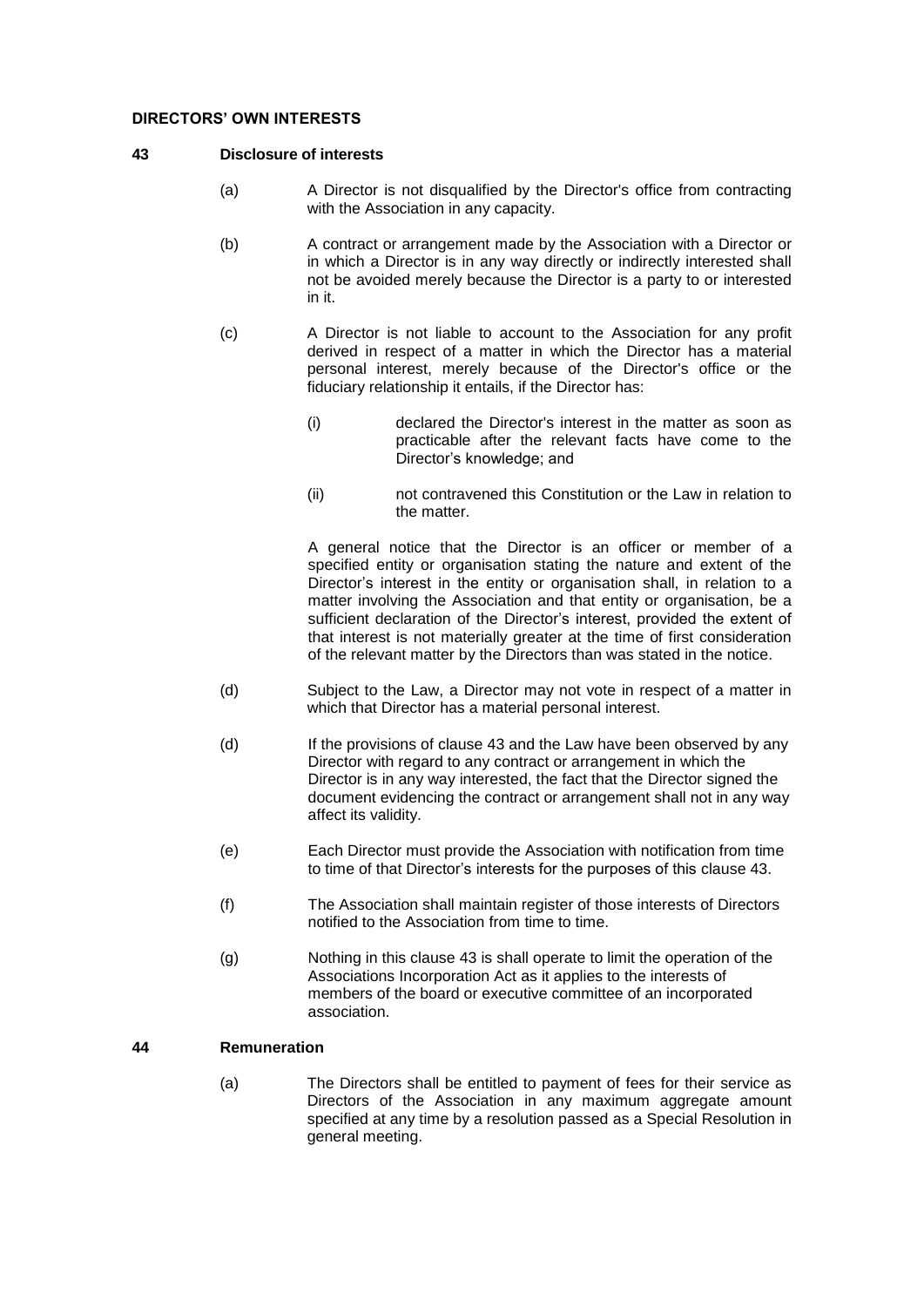- (b) Any proposal for a resolution to increase the maximum aggregate fee amount referred to in clause 44(a), and the proposed increased amount, shall be specified in the notice calling any general meeting to pass that resolution.
- (c) Fees payable to Directors under this clause 44 shall accrue from day to day and be allocated among the Directors in any proportions agreed by the Directors or, in the absence of agreement, equally.
- (d) Any Director shall be entitled to payment or reimbursement of any travelling and other cost properly incurred by that Director in attending and returning from any meeting of Directors, or committee of Directors, or general meeting or otherwise in connection with the business of the Association.
- (e) The Association may pay to any Director, who performs any extra service, travels or makes any special effort for the benefit of the Association, any special remuneration as a fixed amount, as decided by the Directors, whether in addition to or in substitution for the share of fees payable to that Director under this clause 44.
- (f) Any fees or special or additional remuneration payable to Directors under this provision shall not comprise or be calculated by reference to any commission on or percentage of profits, operating revenue or turnover.

## **45 Sub-Committees**

- (a) The Directors may delegate any of their powers to a committee or committees consisting of such number of them and / or other persons as the Directors may determine. A committee may consist of one or more persons. The Chairman shall be an ex officio member of every committee established by the Directors.
- (b) A committee to which any powers have been so delegated shall exercise the powers delegated in accordance with any directions of the Directors. A power so exercised shall be taken to have been exercised by the Directors.
- (c) The number of members whose presence at a meeting of a committee is necessary to constitute a quorum is the number determined by the Directors and, if not so determined, is two (2). Unless the Directors determine otherwise, the quorum need only be present at the time when the meeting proceeds to business.
- (d) Minutes of all the proceedings and decisions of every committee shall be made, entered and signed in the same manner in all respects as minutes of proceedings of the Directors are required by the Law to be made, entered and signed.
- (e) Without limiting the Board's power to establish additional committees, the following are established upon the adoption of this Constitution:
	- (i) The Selection Committee; and
	- (ii) The Referees Appointments Board.
- (f) The powers delegated to each of the committees listed in cl 45(e) shall be determined by the Board in accordance with cl 45(b).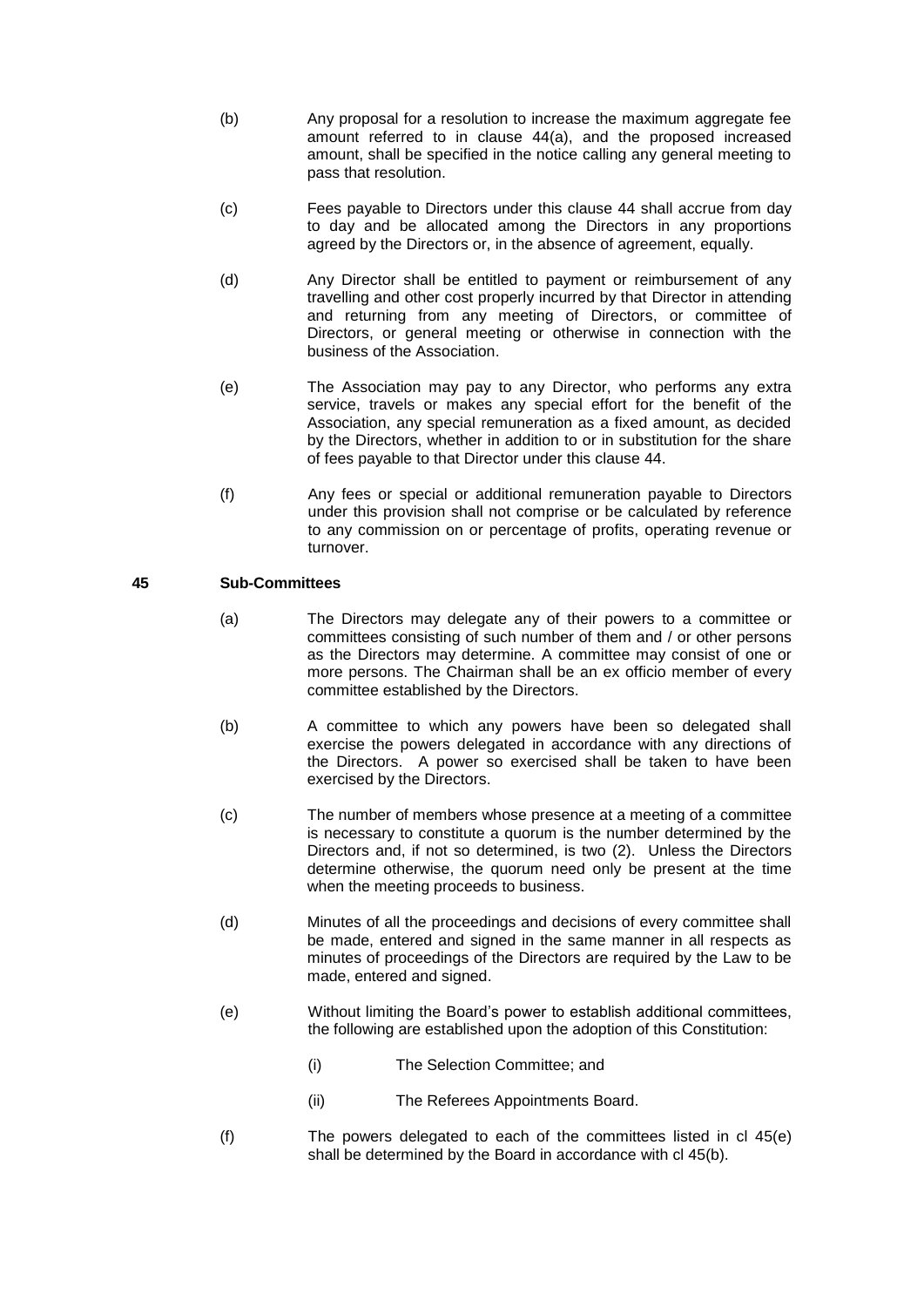(g) The composition of each of the committees listed in cl 45(e) shall be determined by the Board in accordance with cl 45(a), provided that the Football Management Committee shall include representatives from each of the Association's geographical regions as determined by the Board.

### **46 Written resolutions**

- (a) If a document:
	- (i) is sent to all those entitled to receive notice of a meeting at which a resolution could be put;
	- (ii) contains a statement that the signatories to it are in favour of that resolution;
	- (iii) the terms of the resolution are set out or identified in the document; and
	- (iv) has been signed by all of the Directors entitled to vote on that resolution,

a resolution in those terms is passed on the day on which and at the time at which the document was signed by such Directors and the document has effect as a minute of the resolution.

- (b) For the purposes of clause 46(a):
	- (i) Two (2) or more separate documents containing statements in identical terms each of which is signed by one or more Directors shall together be taken to constitute a document containing a statement in those terms signed by those Directors at the time at which the last of those documents to be signed was signed by a Director; and
	- (ii) a facsimile or electronic mail which is received by the Association or an agent of the Association and is sent for or on behalf of a Director shall be taken to be signed by that Director not later than the time of receipt of the facsimile or electronic mail by the Association or its agent in legible form.

## **47 Defects in appointments**

- (a) All acts done by any meeting of the Directors, committees of Directors or any person acting as a Director are as valid as if each person was duly appointed and qualified to be a Director or a member of the committee.
- (b) Clause 47(a) applies even if it is afterwards discovered that there was some defect in the appointment of a person to be a Director or a member of a committee or to act as a Director or that a person so appointed was disqualified.

#### **MINUTES OF MEETINGS**

48. The Directors shall cause minutes to be duly entered in books provided for the purpose: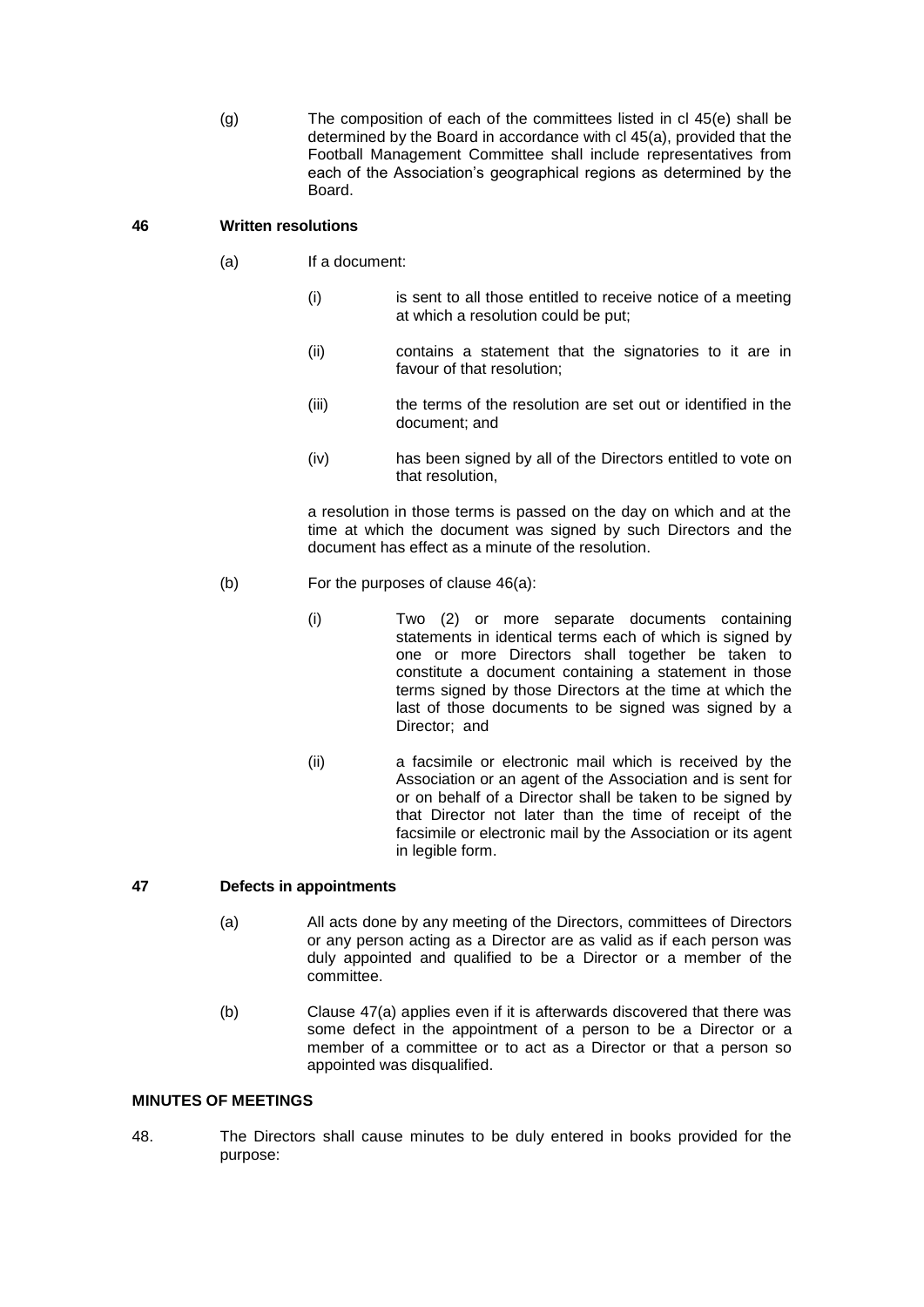- (a) of all appointments of officers;
- (b) of the names of the Directors present at each meeting of the Directors and of any committee of the Directors;
- (c) of all orders made by the Directors and of any committee of the Directors;
- (d) all resolutions of the Association; and
- (e) of all resolutions and proceedings of meetings of the Association, of all meetings of the Directors of the Association, and of all meetings of any committee of the Directors,

and such minutes, if purporting to be signed by the Chairman of such meeting or by the Chairman of the next succeeding meeting, shall be receivable as prima facie evidence of the matters stated in such minutes.

49. Copies of all minutes shall be forwarded to the Public Officer as soon as possible.

## **PUBLIC OFFICER AND OTHER OFFICERS**

### **50 Public Officer**

- (a) Subject to clause 50(b) a Public Officer shall be appointed at the first meeting of Directors after a vacancy in that office occurs.
- (b) The Public Officer shall be the Chief Executive Officer except in circumstances where no appointment of a Chief Executive Officer has been made, in which case the Board shall appoint another person as the Public Officer.

# **51 Other officers**

- (a) The Directors may from time to time:
	- (i) create any other position or positions in the Association with such powers and responsibilities as the Directors from time to time confer; and
	- (ii) appoint any person, whether or not a Director to a position or positions created under clause 51(a)(i).
- (b) The Directors may at any time terminate the appointment of a person holding a position created under clause 51(a)(i) and may abolish the position.

## **SEAL AND EXECUTING DOCUMENTS**

### **52 Seal and its use**

- (a) The Association may, but need not have a Seal.
- (b) If the Association has a common seal, the Seal shall be used only by the authority of the Directors, or of a committee of the Directors authorised by the Directors to authorise the use of the Seal. Every document to which the Seal is affixed shall be signed by:
	- (i) two (2) Directors; or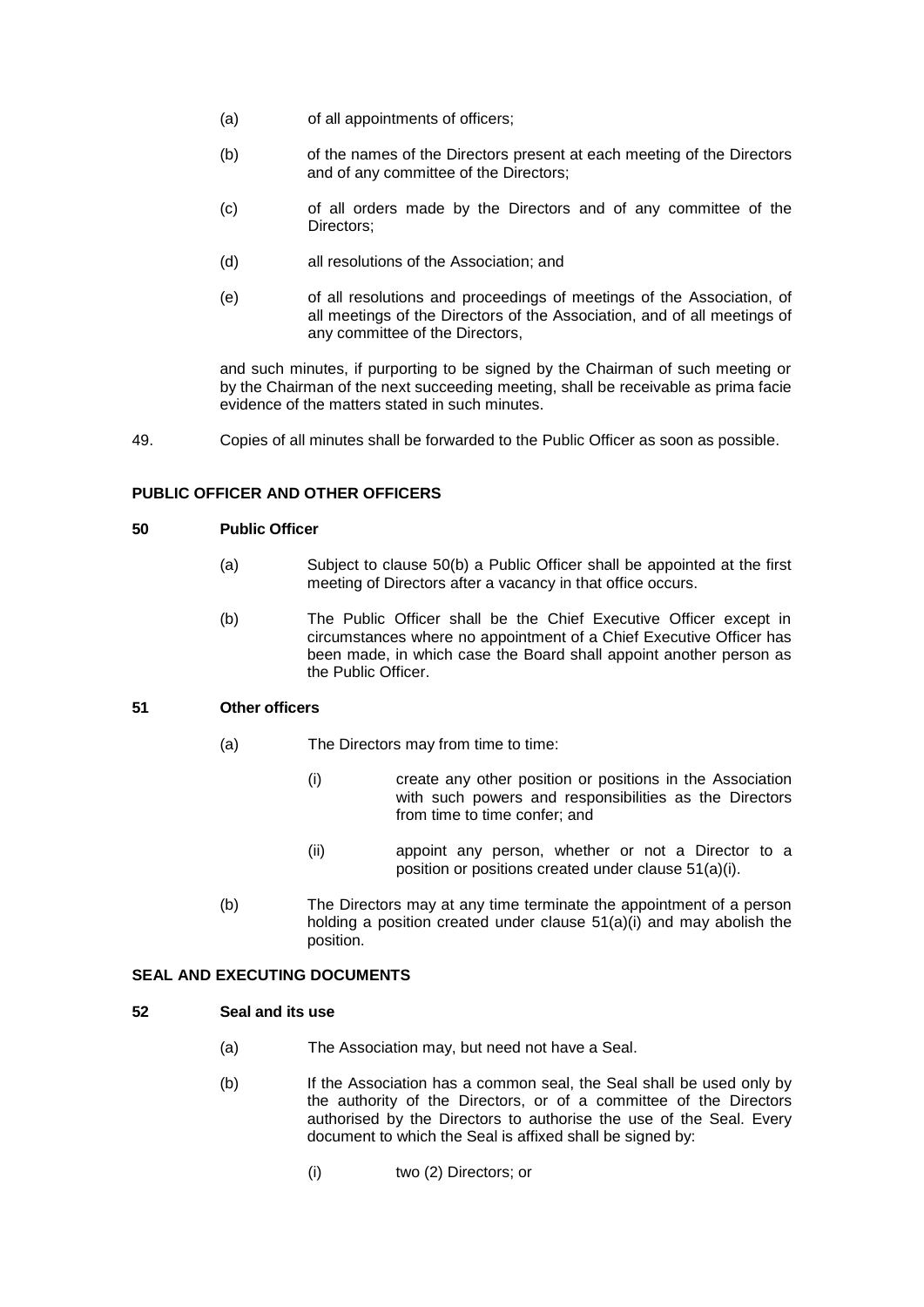- (ii) a Director and a Public Officer (or another person appointed by the Directors to countersign that document or a class of documents in which that document is included).
- (c) This clause 52 does not limit the other ways in which the Association may execute a document.

### **INSPECTION OF RECORDS, ACCOUNTS AND AUDIT**

### **53 Inspection of records**

- (a) The Directors have the power to authorise a Member to inspect books of the Association (to the extent, at the time and places and under the conditions the Directors consider appropriate).
- (b) A Member (other than a Director) does not have the right to inspect any document of the Association except as provided by the Law or authorised by the Directors.

#### **54 Accounts and Reporting to Members**

The Directors shall, subject to the requirements of the Associations Incorporation Act:

- (a) cause proper accounts and other records to be kept and audited subject to the requirements of the Law;
- (b) send copies of the financial report, directors' reports and auditor's report to the Members in accordance with the requirements set out in the Associations Incorporation Act.
- (c) cause to be laid before each annual general meeting the financial report, the Directors' report and the auditor's report for the last financial year that ended before the annual general meeting.

#### **55 Audit and financial year**

- (a) Subject to the requirements of the Associations Incorporation Act, a properly qualified auditor or auditors shall be appointed to the Association to review the financial statements, the notes thereto and the Directors' declaration about the financial statements and the notes thereto and report to the Members on whether the auditor is of the opinion that the financial report is in accordance with the Law, complies with accounting standards and presents a true and fair view.
- (b) The financial year of the Association shall be determined by the Directors in accordance with the requirements of the Associations Incorporation Act.

## **NOTICES**

#### **56 Notices generally**

(a) Any Member who has not left at or sent to the registered office a place of address, facsimile number or an electronic mail address (for registration in the Register) at or to which all notices and documents of the Association may be served or sent shall not be entitled to receive any notice.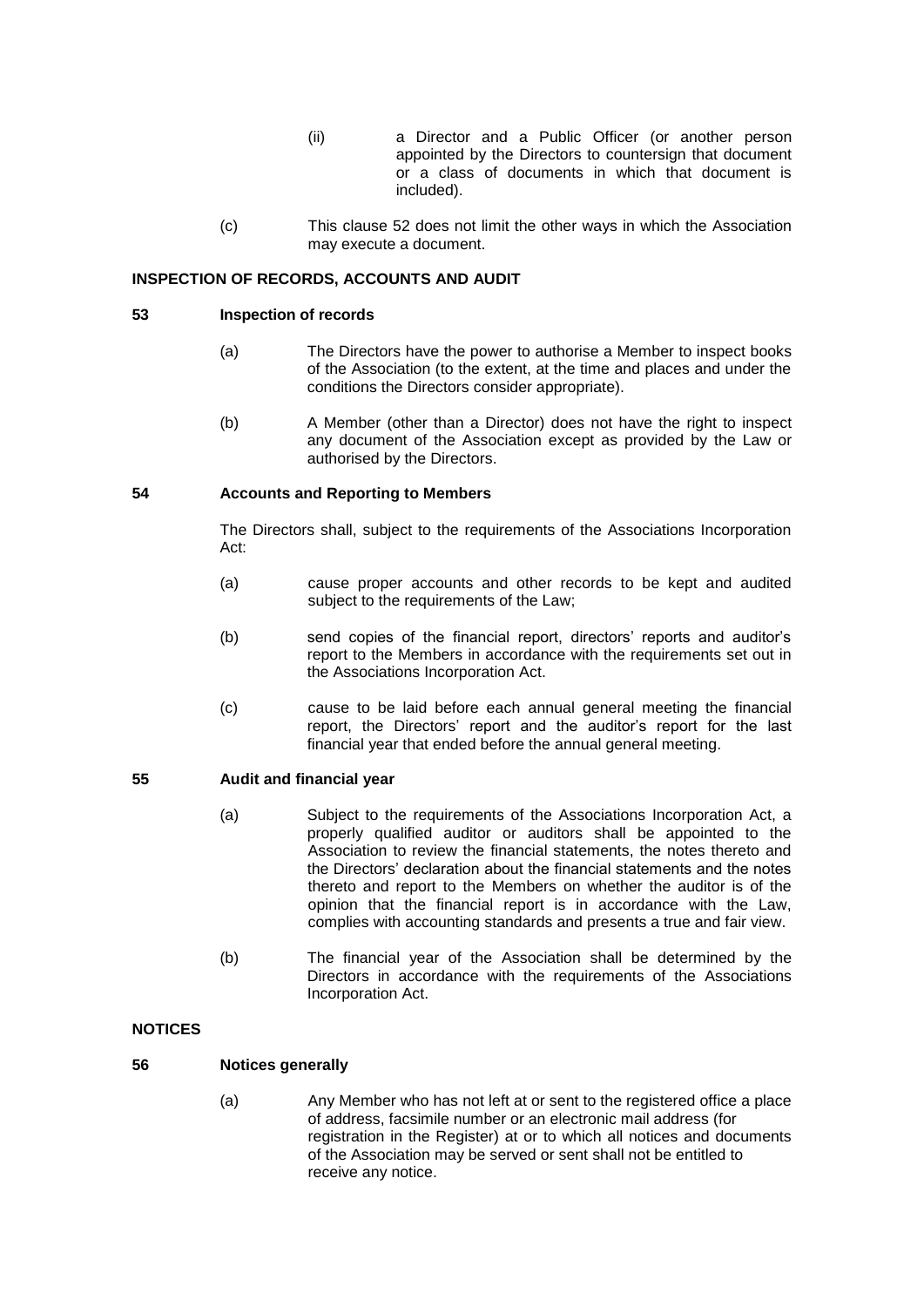- (b) A notice may be given by the Association to any Member by:
	- (i) serving it on the Member personally;
	- (ii) sending it by post to the Member or leaving it at the Member's address as shown in the register or the address supplied by the Member to the Association for the giving of notices;
	- (iii) facsimile to the facsimile number supplied by the Member to the Association for the giving of notices; or
	- (iv) transmitting it electronically to the electronic mail address given by the Member to the Association for the giving of notices.
- (c) Notice to a Member whose address for notices is outside Australia shall be sent by airmail, facsimile or electronic mail.
- (d) Where a notice is sent by post, service of the notice shall be taken to be effected by properly addressing, prepaying and posting a letter containing the notice and to have been effected:
	- (i) in the case of a notice of a meeting, on the day next after the date of its posting; and
	- (ii) in any other case, at the time at which the letter would be delivered in the ordinary course of post.
- (e) Where a notice is sent by facsimile or electronic transmission, service of the notice shall be taken to be effected by properly addressing and sending or transmitting the notice and to have been effected on the business day after it is sent.

### **57 Notices of general meeting**

- (a) Notice of every general meeting shall be given in the manner authorised by clause 56:
	- (i) to every Member and to each Director;
	- (ii) to the auditor to the Association; and
	- (iii) any other person entitled to receive such notice under this Constitution or by operation of the Law.
- (b) Except as required by the Law, no other person is entitled to receive notice of general meetings.

#### **INDEMNITY**

### **58 Indemnity and insurance**

(a) To the extent permitted by law and without limiting the powers of the Association, the Association must indemnify each person who is, or has been, a Director or Public Officer or officer of the Association against any liability which results from facts or circumstances relating to the person serving or having served in that capacity in relation to the Association: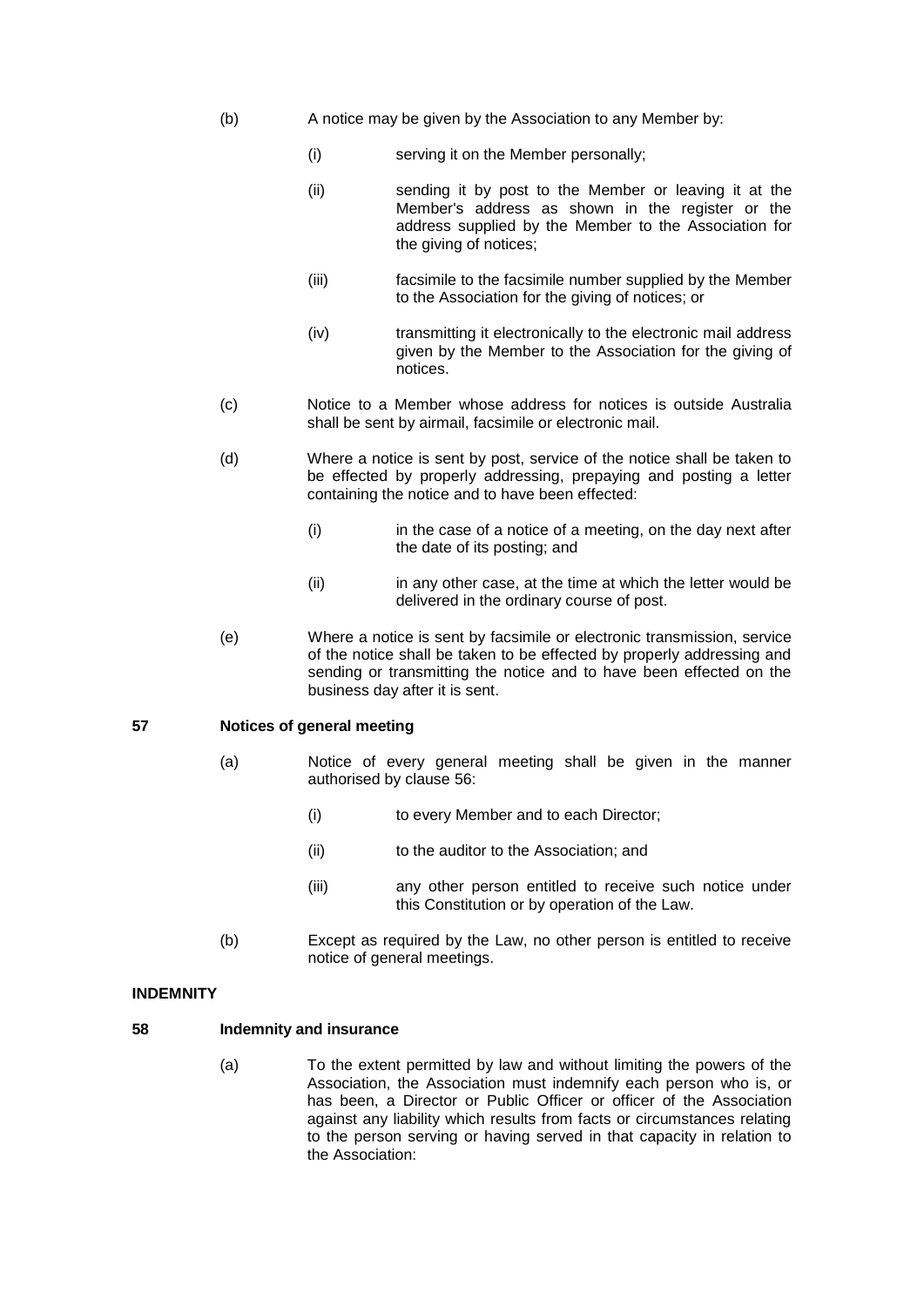- (i) to any person (other than the Association or a related body corporate), which does not arise out of conduct involving a lack of good faith or conduct known to the person to be wrongful; and
- (ii) for costs and expenses incurred by the person in defending proceedings, whether civil or criminal, in which judgment is given in favour of the person or in which the person is acquitted, or in connection with any application in relation to such proceedings in which the court grants relief to the person under the Law.
- (b) The Association need not indemnify a person as provided for in clause 58(a) in respect of a liability to the extent that the person is entitled to the benefit of an indemnity in respect of that liability under a contract of insurance.
- (c) To the extent permitted by law and without limiting the powers of the Association, the Directors may authorise the Association to, and the Association may enter into any:
	- (i) documentary indemnity in favour of; or
	- (ii) insurance policy for the benefit of,

a person who is, or has been, a Director, Public Officer, employee or other officer of the Association.

(d) The benefit of each indemnity given in clause 58(a) continues, even after its terms or the terms of this paragraph are modified or deleted, in respect of a liability arising out of acts or omissions occurring prior to the modification or deletion.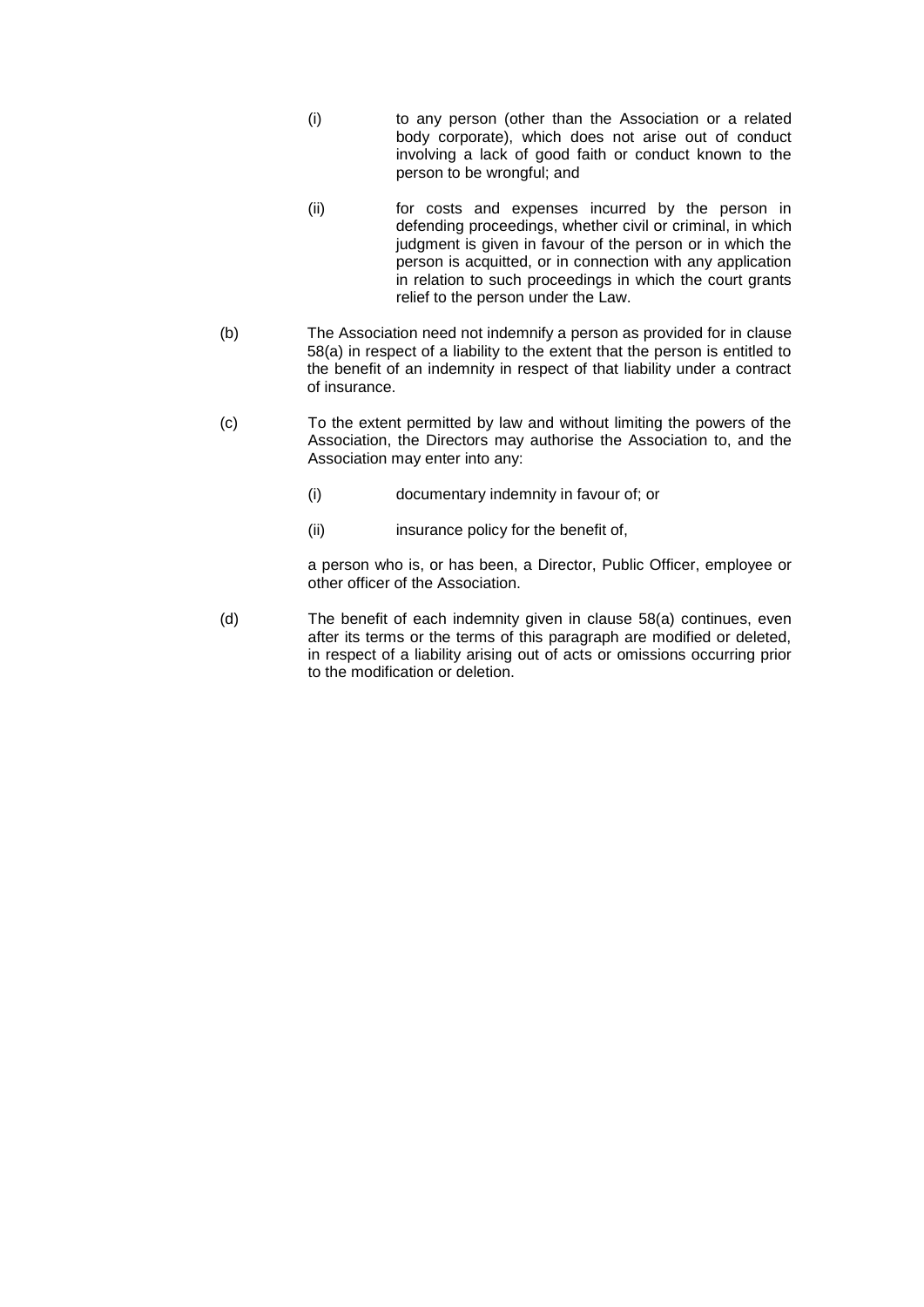#### **Appendix A**

**Schedule of Members at the Date of Adoption of this Constitution on 3 October 2014**

#### **Group Members**

**Group 2 Country Rugby League Incorporated** ABN 11 670 100 589

**Group Three Rugby Football League Incorporated** ABN 53 713 874 884

**Group 4 Rugby League Incorporated** ABN 20 368 838 016

**Group 6 Country Rugby League Incorporated** ABN 69 042 075 417

**South Coast Rugby League Group Seven Incorporated** ABN 28 995 010 982

**Country Rugby League of New South Wales Group Nine Incorporated** ABN 70 174 812 449

**Group Ten Rugby League Incorporated** ABN 61 964 511 423

**Group Eleven Rugby League Incorporated** ABN 93 234 267 459

**Castlereagh Rugby League Incorporated** ABN 52 790 370 012

**Group 16 (Far South Coast) Rugby League Incorporated** ABN 38 695 258 166

**New England Group 19 of the Country Rugby League of NSW Incorporated** ABN 75 266 311 703

**Group 20 Rugby League Incorporated** ABN 47 578 586 104

**Hunter Valley Group 21 Rugby League Incorporated** ABN 77 475 009 583

**Canberra Region Junior Rugby League Incorporated** ABN 18 860 858 942

**Central Coast Division of Country Rugby League Incorporated** ABN 83 944 638 236

**Illawarra Division Rugby League Incorporated** ABN 62 620 740 870

**Newcastle Rugby League Limited** ABN 39 003 833 654

**Northern Rivers Regional Rugby League Incorporated** ABN 18 476 994 931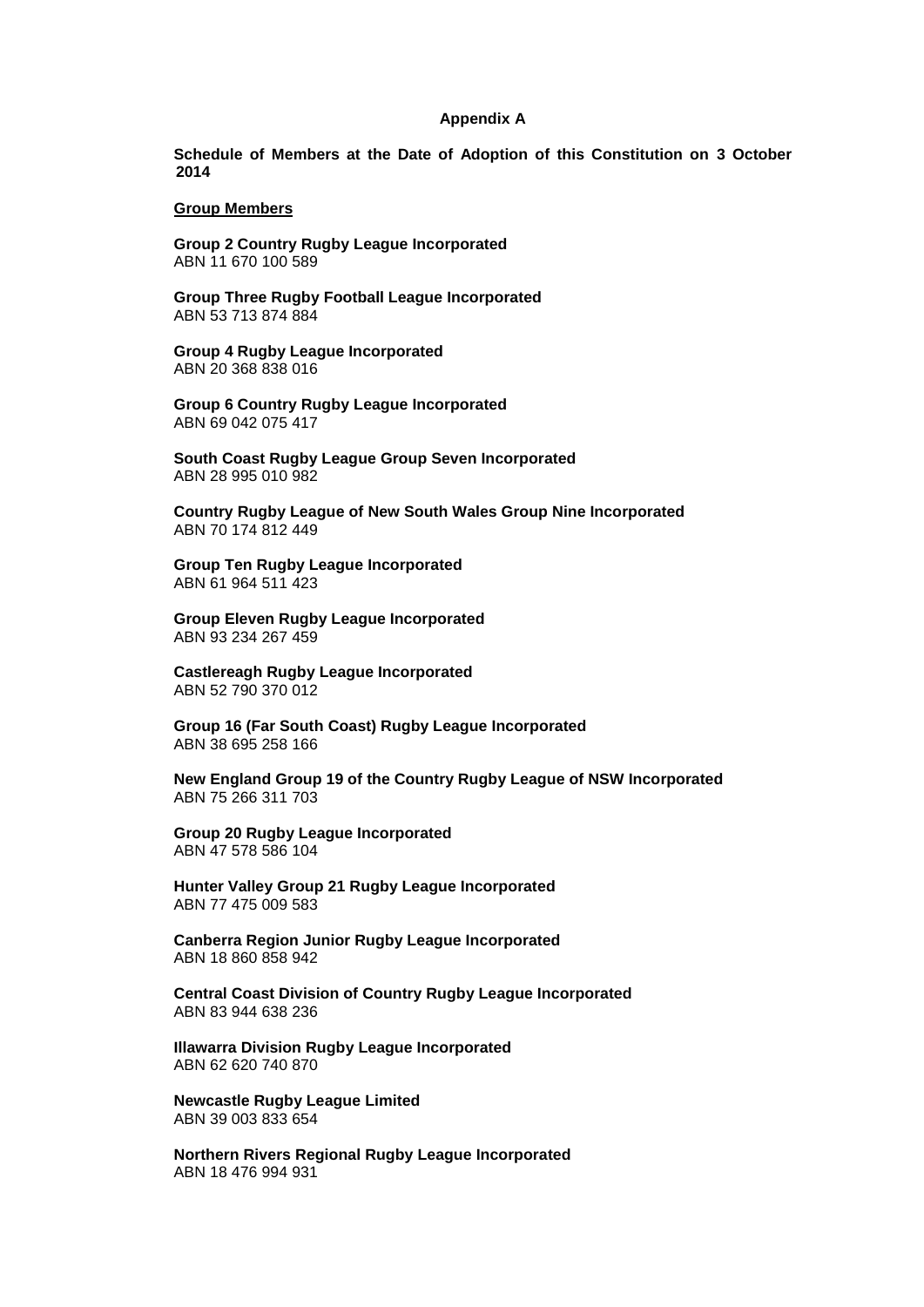### **Junior League Member**

### **Referees' Association Member**

### **NSW Rugby League Member**

### **Life Members**

Messrs. \*F J Cahill, \*H C Ferris, \*J McGuire, \*M J Gleeson, \*T L Thirwell, \*J Quinn, \*D O'Malley, \*A C Elliott, \*W Flanigan, \*H Brazil, \*T Loveday, \*F Meaney, \*E Chandler, \*A M Kingston, \*J O'Toole, \*H Gillard, \*J Ward, \*E Rigby, \*V Roach, \*J Gahan, \*J Hattam, V Byrne, \*K Walsh, \*J Thom, \*J Wilson, A P Hagan, \*D Moreland, \*F Smith, \*R Baker, \*G Slogget, \*S Sercombe, \*V Barrett, \*B Maitland, F Devlin, \*L McIntyre, \*J Sharpe, N Gale, \*E McAlpine, A Byrnes, D Barnhill, W Kimberley, R Lanesbury, \*K Cosgrove, \*K McNamara, \*J Bartlett, J O'Dwyer, \*J Fawkner, J Bowden, J Kelly, R Miller, G Mayhew, N Charters, J Marchant, \*R Tilson, \*M Kelly, \*H Middleton, T Nelson, J Riordan, K Riolo, N Best, G Wright, E Lumsden, R Hamilton, K Hardy, \*G Tiernan, F Fish, T Farmer, D Harrison, \*W Williams, T Marsh, B Carroll, \*K Smith, G Barker, Dr J Hollingsworth, P Rossiter, J Anderson and N Smith

(\* denotes deceased).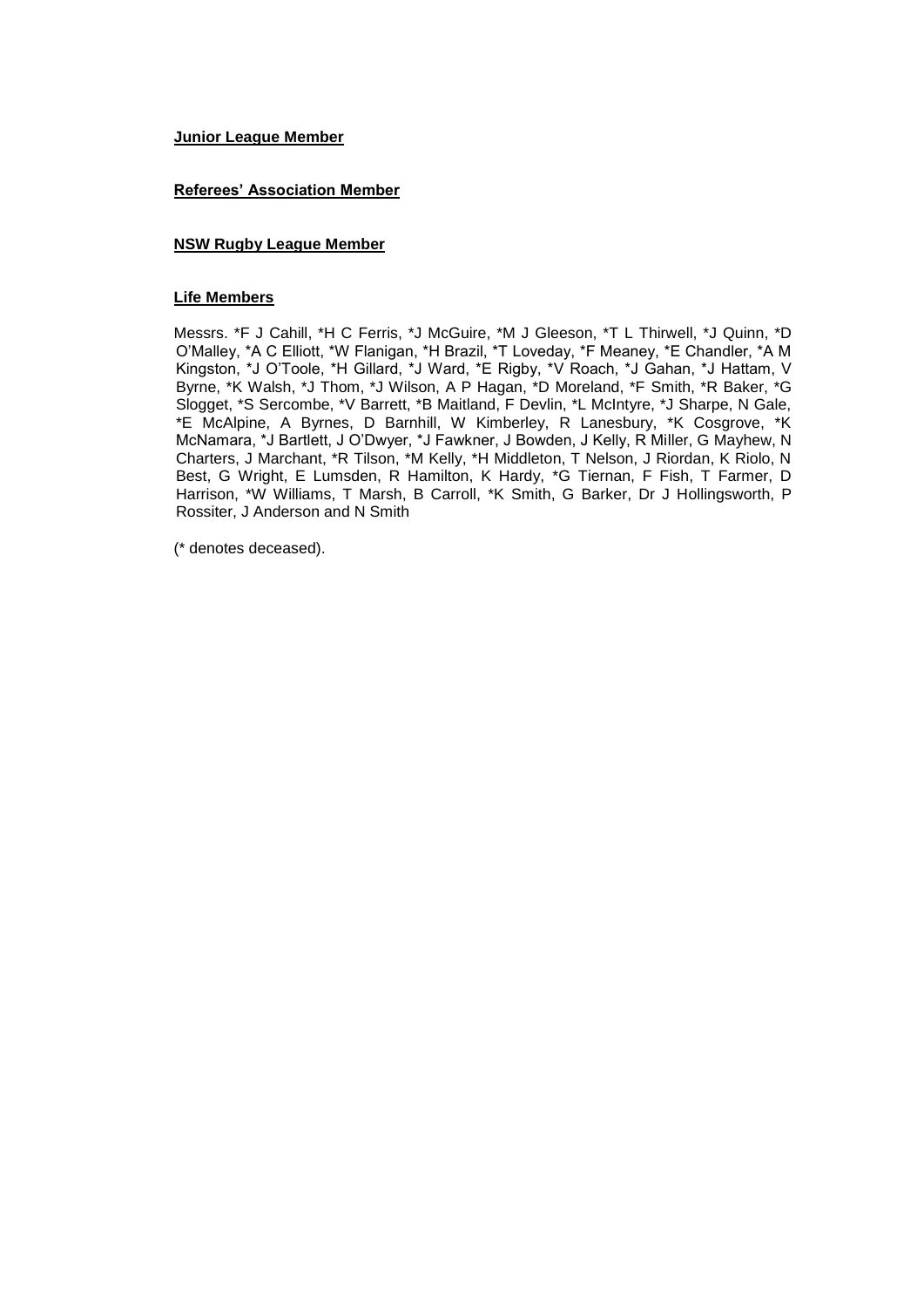# **Appendix B**

# **Notice of Proxy**

To: The Public Officer COUNTRY RUGBY LEAGUE OF NEW SOUTH WALES INCORPORATED Rugby League Central Driver Avenue MOORE PARK NSW 2021

[**NAME OF MEMBER**] hereby appoints [**NAME OF PROXY**] of [**ADDRESS OF PROXY**] as proxy to vote on [**NAME OF MEMBER**]'s behalf at the meeting of COUNTRY RUGBY LEAGUE OF NEW SOUTH WALES INCORPORATED to be held on [**DATE OF MEETING**] and any adjournment thereof.

# **CRL Constitution – Clause 26**

| <b>RESOLUTION IN NOTICE OF MEETING</b> | <b>HOW PROXY IS TO VOTE</b> |
|----------------------------------------|-----------------------------|
|                                        |                             |
|                                        |                             |
|                                        |                             |
|                                        |                             |
|                                        |                             |

Signed:

Dated: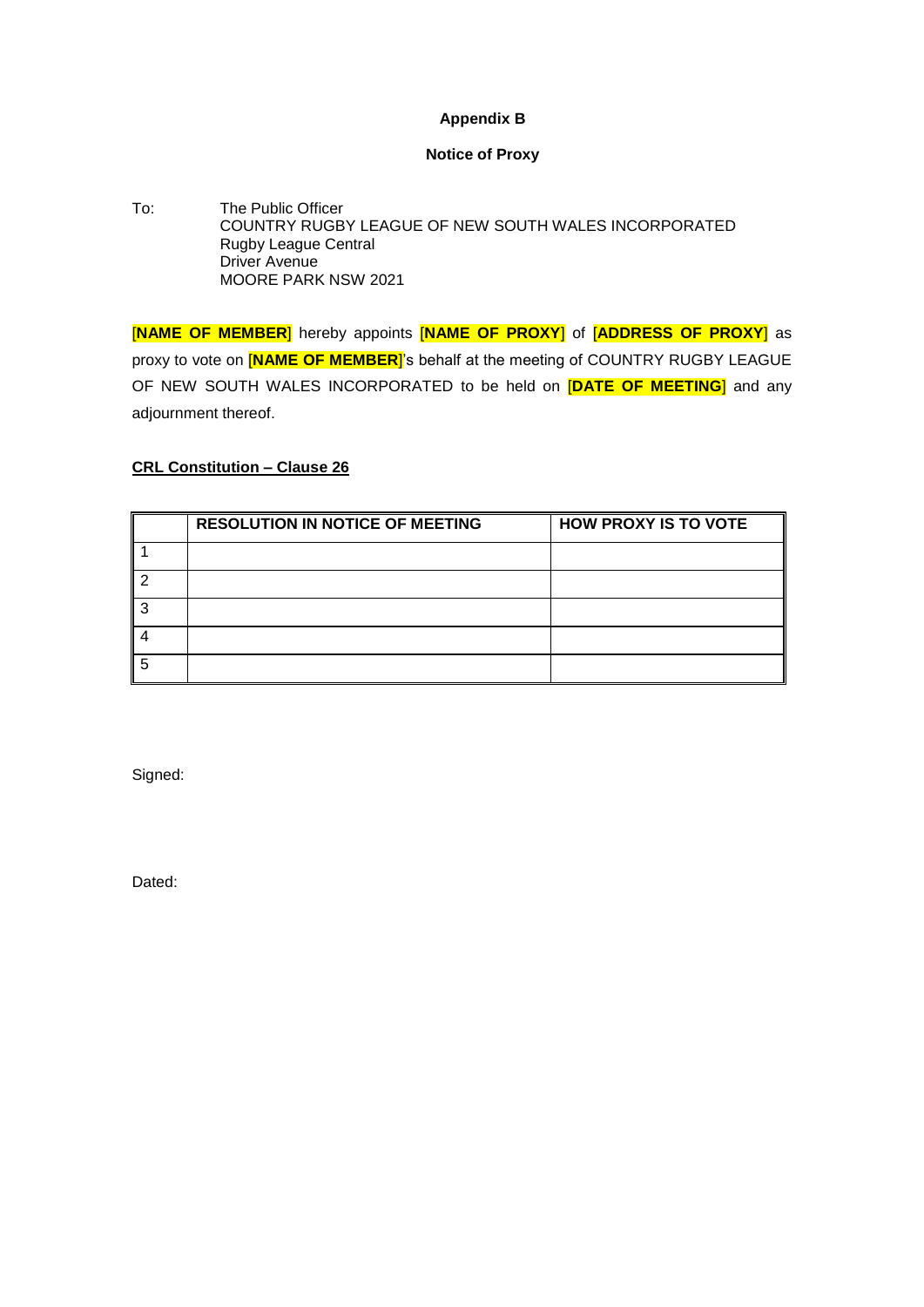### **Appendix C**

#### **Rules Governing Elections**

#### **Part A**

#### **BALLOT PAPERS IN CRL ELECTIONS**

**Note:** The capitalised terms used in this Part A of Appendix C are ascribed the same meanings as given to those terms in clause 1 of the Constitution of COUNTRY RUGBY LEAGUE OF NEW SOUTH WALES INCORPORATED unless expressly stated to the contrary.

#### **Informal Ballot Papers**

- 1 The following rules shall apply in the conduct of any election provided for pursuant to the Constitution of the Association or otherwise conducted by the Association:
	- (a) Subject to the provisions of Rule 2 below, ballot paper shall be informal if:
		- (i) it is not authenticated by the initials of the presiding Returning Officer.
		- (ii) it is not an original ballot paper.
		- (iii) (in the case of a preferential election) the voter makes any mark or obliteration to the ballot paper other than writing consecutive ascending numbers in the squares adjacent to each candidate's name printed on the ballot paper for the purpose of the voter indicating his first preference (being the candidate indicated by the voter writing the number "1" inside the square adjacent to that candidate's name) and then his order of preference for all the other remaining candidates (by the voter writing the number "2" inside the square adjacent to the voter's second preference, number "3" inside the square adjacent to the voter's third preference, et cetera);
		- (iv) (in the case of a first-past-the-post or affirmative / negative elections) if the voter makes any mark or obliteration on the ballot paper other than indicating his preferred candidate or his affirmative or negative vote in respect of each candidate.
		- (v) It has no vote indicated on it, or does not indicate the voter's first preference for one candidate and an order of preference for all the remaining candidates, provided that:
			- (1) where the voter has indicated a first preference for one candidate and an order of preference for all the remaining candidates except for a single candidate and where the square opposite that single candidate is left blank, it shall be deemed that the voter's preference for that single candidate is the voter's last preference in the order of preferences and accordingly the voter shall be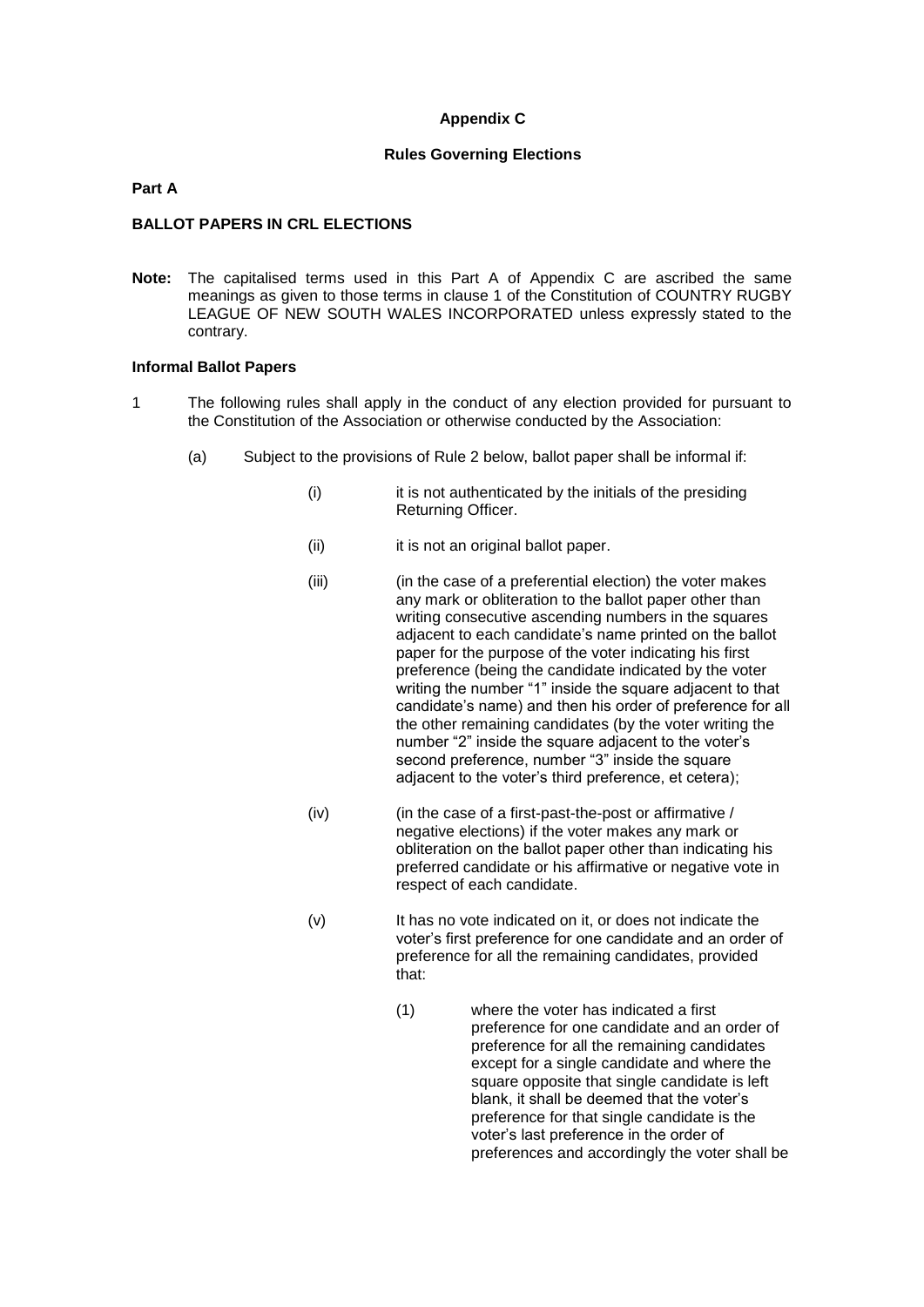deemed to have indicated a preference for all the candidates in the election; and

- (2) where there are two candidates only and the voter has indicated a first preference vote for one candidate and where the square opposite the other candidate is left blank, it shall be deemed that the voter's preference for that other candidate is the voter's last preference and accordingly the voter shall be deemed to have indicated a preference for both candidates in the election.
- (vi) It has upon it any mark, obliteration or writing by which, in the opinion of the Returning Officer, the voter can be identified.

#### **Returning Officer Amendment to Ballot Paper Not to Render Ballot Paper Informal**

2 Any mark or obliteration on the face of a ballot paper, which is made and appropriately initialled by the Returning Officer for the purpose of denoting which candidates, whose names are listed on the ballot paper, are properly entitled to stand for election to the office that the named person is listed as a candidate for, shall be deemed to be a valid amendment to the ballot paper which shall not render the ballot paper informal for the purposes of Rule 1 above.

#### **Part B**

#### **Voting Rules**

In the conduct of any election provided for under the provision of this Constitution a Returning Officer shall act in accordance with the following procedures.

#### **Preferential Voting for Vice Chairman Elections**

- 1 In the case of the election of one (1) candidate only:
	- (a) A candidate who receives the number of first preference votes greater than half the total number of formal ballot papers shall thereupon be elected.
	- (b) Where no candidate has received an absolute majority of first preference votes in accordance with clause 1.1, the Returning Officer shall proceed with scrutiny as follows:
		- (i) The candidate who receives the fewest first preference votes shall be excluded, and each ballot paper counted to him shall be counted to the candidate next in the order of the voter's preference; and
		- (ii) Then, if no candidate has an absolute majority of votes, the process shall be repeated by excluding the next candidate who has the fewest votes, and counting each of his ballot papers to the unexcluded candidates next in the order of the voter's preference, until one candidate has an absolute majority of votes and is elected
- 2 In any case where two (2) or more candidates are to be elected:
	- (a) The votes shall be classified into two (2) categories as follows: